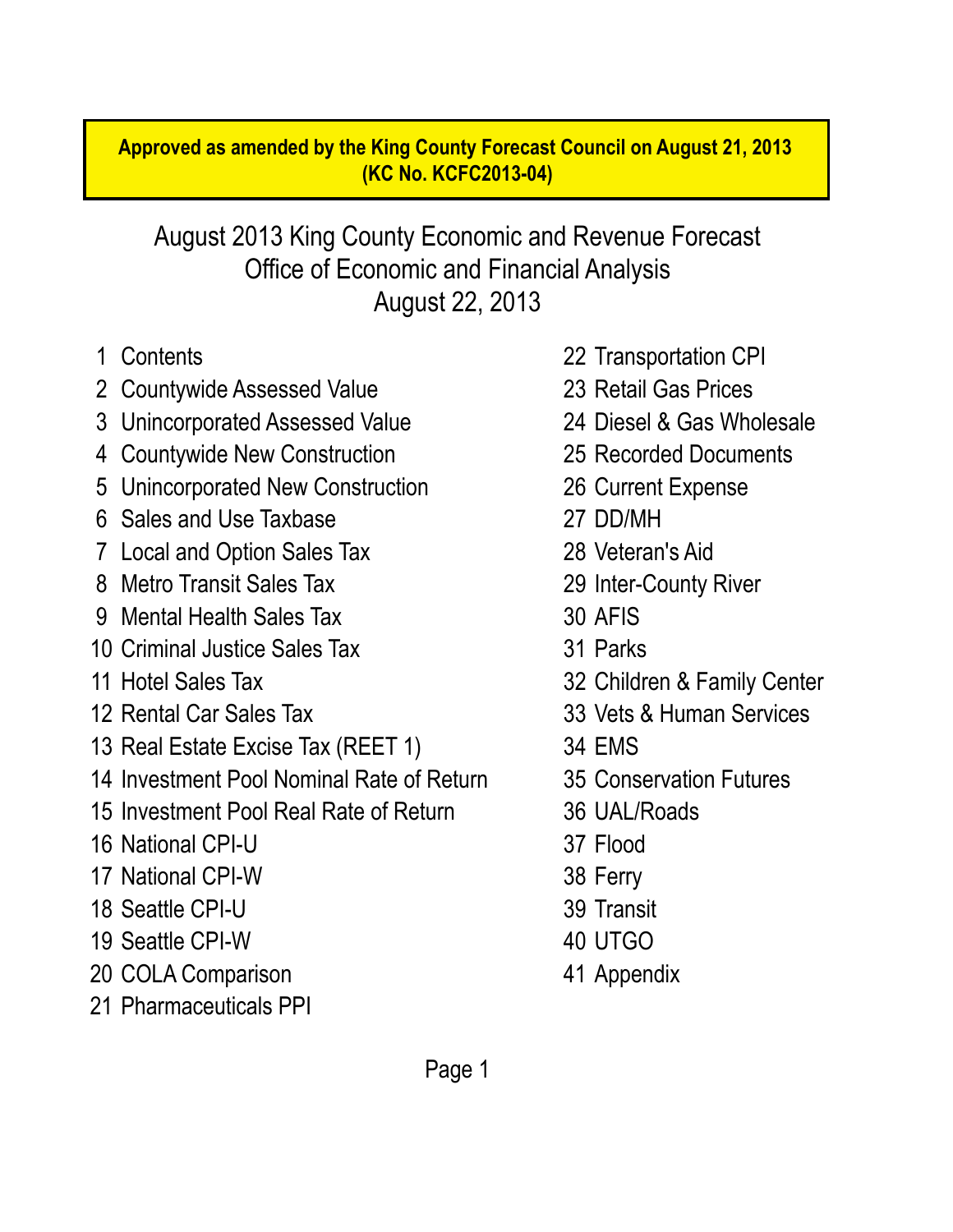### Office of Economic and Financial Analysis August 2013 Countywide Assessed Value Forecast

| Tax<br>Year | Value             | Annual<br>Growth | % Change from<br><b>July 2013</b><br>Forecast | \$ Change from<br><b>July 2013</b><br>Forecast |
|-------------|-------------------|------------------|-----------------------------------------------|------------------------------------------------|
| 2003        | \$224,994,598,207 |                  | 0.00%                                         | \$0                                            |
| 2004        | \$235,834,254,382 | 4.82%            | 0.00%                                         | \$0                                            |
| 2005        | \$248,911,782,322 | 5.55%            | 0.00%                                         | \$0                                            |
| 2006        | \$270,571,089,672 | 8.70%            | 0.00%                                         | \$0                                            |
| 2007        | \$298,755,199,059 | 10.42%           | 0.00%                                         | \$0                                            |
| 2008        | \$340,995,439,590 | 14.14%           | 0.00%                                         | \$0                                            |
| 2009        | \$386,889,727,940 | 13.46%           | 0.00%                                         | \$0                                            |
| 2010        | \$341,971,517,510 | $-11.61%$        | 0.00%                                         | \$0                                            |
| 2011        | \$330,414,998,630 | $-3.38%$         | 0.00%                                         | \$0                                            |
| 2012        | \$319,460,937,270 | $-3.32%$         | 0.00%                                         | \$0                                            |
| 2013        | \$314,746,206,667 | $-1.48%$         | 0.00%                                         | \$0                                            |
| 2014        | \$334,076,195,118 | 6.14%            | 0.05%                                         | \$152,567,070                                  |
| 2015        | \$353,319,205,046 | 5.76%            | 0.14%                                         | \$493,335,871                                  |
| 2016        | \$365,240,500,111 | 3.37%            | 0.14%                                         | \$498,041,925                                  |
| 2017        | \$377,143,792,025 | 3.26%            | 0.13%                                         | \$501,714,426                                  |
| 2018        | \$390,526,647,282 | 3.55%            | 0.13%                                         | \$508,877,337                                  |
| 2019        | \$405,772,228,922 | 3.90%            | 0.13%                                         | \$519,149,945                                  |
| 2020        | \$422,475,890,285 | 4.12%            | 0.13%                                         | \$547,602,485                                  |
| 2021        | \$441,118,560,814 | 4.41%            | 0.13%                                         | \$568,600,781                                  |
| 2022        | \$459,824,796,054 | 4.24%            | 0.13%                                         | \$588,489,823                                  |

Notes:

1. Includes both taxable and non-taxable value.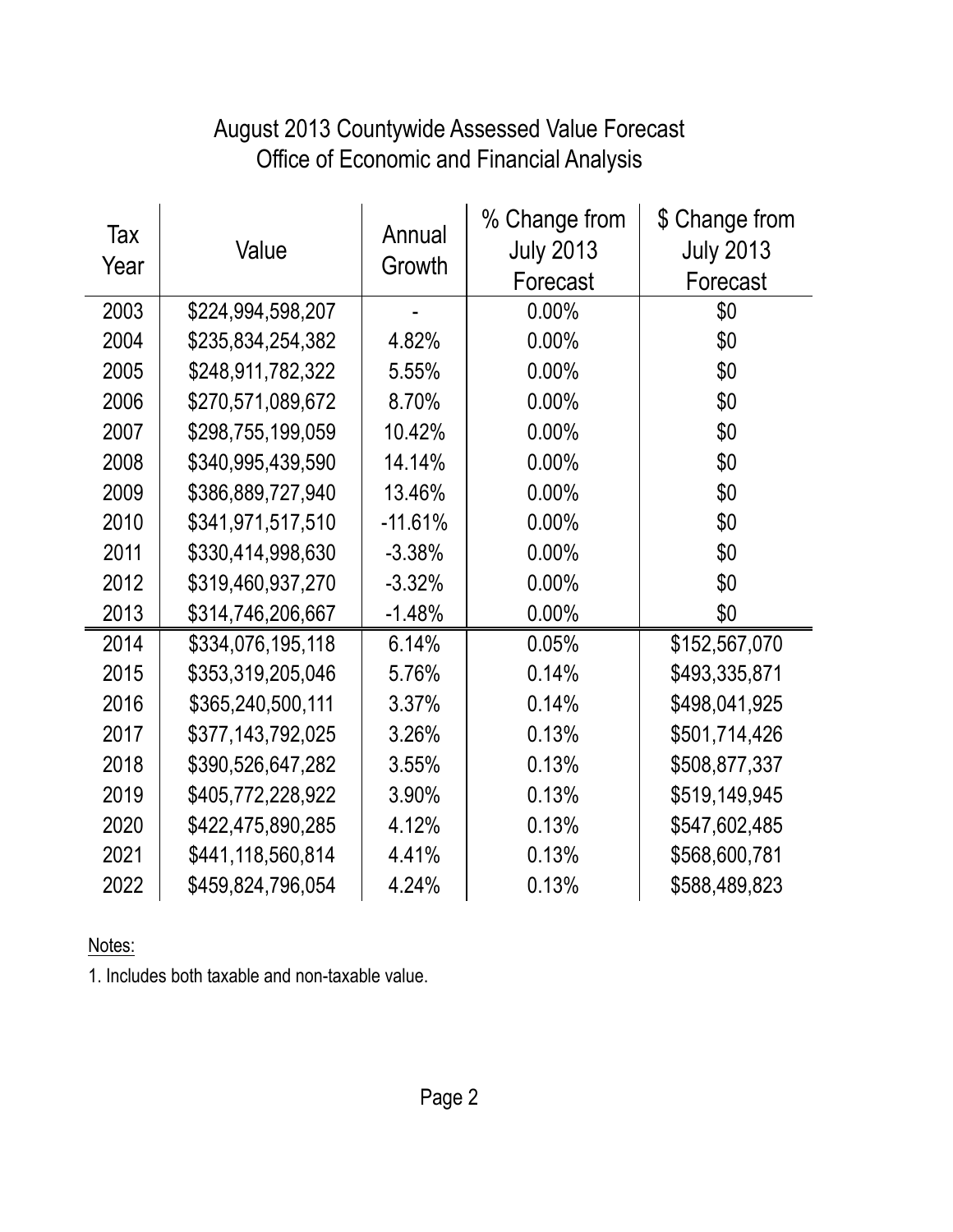#### Office of Economic and Financial Analysis August 2013 Unincorporated Assessed Value Forecast

| Tax<br>Year | Value            | Annual<br>Growth | % Change from<br><b>July 2013</b><br>Forecast | \$ Change from<br><b>July 2013</b><br>Forecast |
|-------------|------------------|------------------|-----------------------------------------------|------------------------------------------------|
| 2003        | \$34,121,588,670 |                  | 0.00%                                         | \$0                                            |
| 2004        | \$36,002,180,790 | 5.51%            | 0.00%                                         | \$0                                            |
| 2005        | \$38,388,375,100 | 6.63%            | 0.00%                                         | \$0                                            |
| 2006        | \$41,286,880,590 | 7.55%            | 0.00%                                         | \$0                                            |
| 2007        | \$45,145,645,420 | 9.35%            | 0.00%                                         | \$0                                            |
| 2008        | \$50,369,419,770 | 11.57%           | 0.00%                                         | \$0                                            |
| 2009        | \$52,536,624,390 | 4.30%            | 0.00%                                         | \$0                                            |
| 2010        | \$43,743,564,380 | $-16.74%$        | 0.00%                                         | \$0                                            |
| 2011        | \$39,449,376,050 | $-9.82%$         | 0.00%                                         | \$0                                            |
| 2012        | \$32,758,485,327 | $-16.96%$        | 0.00%                                         | \$0                                            |
| 2013        | \$30,016,733,778 | $-8.37%$         | 0.00%                                         | \$0                                            |
| 2014        | \$31,136,482,287 | 3.73%            | 1.12%                                         | \$343,886,393                                  |
| 2015        | \$32,542,135,076 | 4.51%            | 1.16%                                         | \$371,674,419                                  |
| 2016        | \$32,053,266,699 | $-1.50%$         | 1.15%                                         | \$365,893,205                                  |
| 2017        | \$31,505,820,834 | $-1.71%$         | 1.15%                                         | \$359,552,489                                  |
| 2018        | \$31,143,737,296 | $-1.15%$         | 1.15%                                         | \$355,426,764                                  |
| 2019        | \$32,168,984,044 | 3.29%            | 1.15%                                         | \$367,169,595                                  |
| 2020        | \$33,239,169,959 | 3.33%            | 1.16%                                         | \$379,818,361                                  |
| 2021        | \$34,501,862,829 | 3.80%            | 1.16%                                         | \$394,430,026                                  |
| 2022        | \$35,788,549,852 | 3.73%            | 1.16%                                         | \$409,270,610                                  |

Notes:

1. Includes taxable value only.

2. Unincorporated assessed values are affected by annexations (see appendix).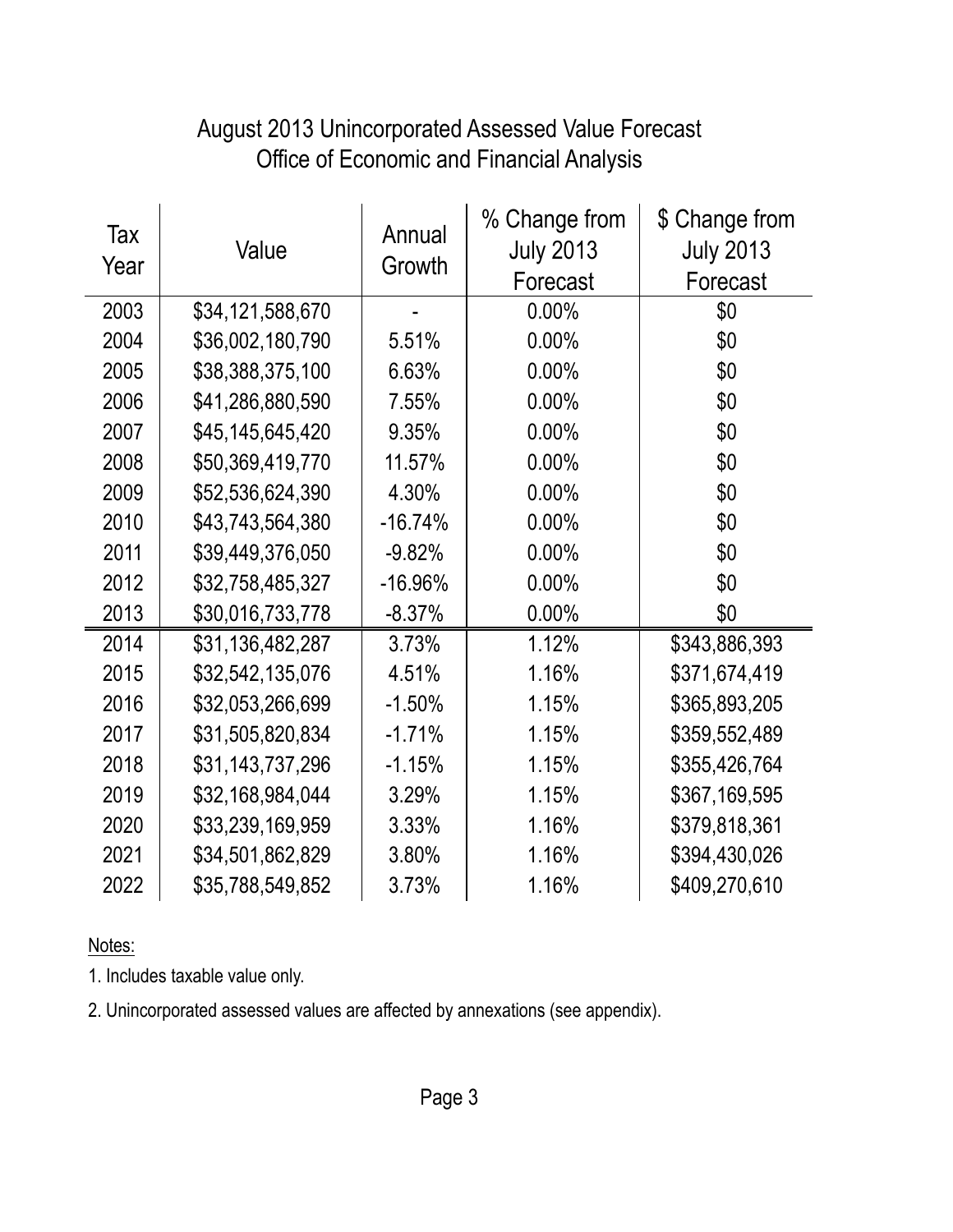#### August 2013 Countywide New Construction Forecast Office of Economic and Financial Analysis

| Tax<br>Year | Value           | Annual<br>Growth | % Change from<br><b>July 2013</b><br>Forecast | \$ Change from<br><b>July 2013</b><br>Forecast |
|-------------|-----------------|------------------|-----------------------------------------------|------------------------------------------------|
| 2003        | \$3,719,900,000 |                  | 0.00%                                         | \$0                                            |
| 2004        | \$4,201,000,000 | 12.93%           | 0.00%                                         | \$0                                            |
| 2005        | \$4,292,400,000 | 2.18%            | 0.00%                                         | \$0                                            |
| 2006        | \$4,964,300,000 | 15.65%           | 0.00%                                         | \$0                                            |
| 2007        | \$5,950,400,000 | 19.86%           | 0.00%                                         | \$0                                            |
| 2008        | \$6,663,100,000 | 11.98%           | 0.00%                                         | \$0                                            |
| 2009        | \$8,005,200,000 | 20.14%           | 0.00%                                         | \$0                                            |
| 2010        | \$5,205,200,000 | $-34.98%$        | 0.00%                                         | \$0                                            |
| 2011        | \$2,457,642,885 | $-52.78%$        | 0.00%                                         | \$0                                            |
| 2012        | \$1,925,434,669 | $-21.66%$        | 0.00%                                         | \$0                                            |
| 2013        | \$1,983,503,613 | 3.02%            | 0.00%                                         | \$0                                            |
| 2014        | \$2,896,061,923 | 46.01%           | 32.65%                                        | \$712,876,781                                  |
| 2015        | \$3,480,771,813 | 20.19%           | 32.65%                                        | \$856,805,369                                  |
| 2016        | \$3,990,511,747 | 14.64%           | 32.65%                                        | \$982,279,815                                  |
| 2017        | \$4,191,545,590 | 5.04%            | 32.65%                                        | \$1,031,765,068                                |
| 2018        | \$4,321,512,344 | 3.10%            | 32.65%                                        | \$1,063,756,885                                |
| 2019        | \$4,501,571,625 | 4.17%            | 32.65%                                        | \$1,108,079,169                                |
| 2020        | \$4,761,656,422 | 5.78%            | 32.65%                                        | \$1,172,100,042                                |
| 2021        | \$4,999,468,483 | 4.99%            | 32.65%                                        | \$1,230,638,396                                |
| 2022        | \$5,248,078,620 | 4.97%            | 32.65%                                        | \$1,291,834,737                                |

Notes:

1. Values are local area new construction only. Changes in state assessed utility values not included.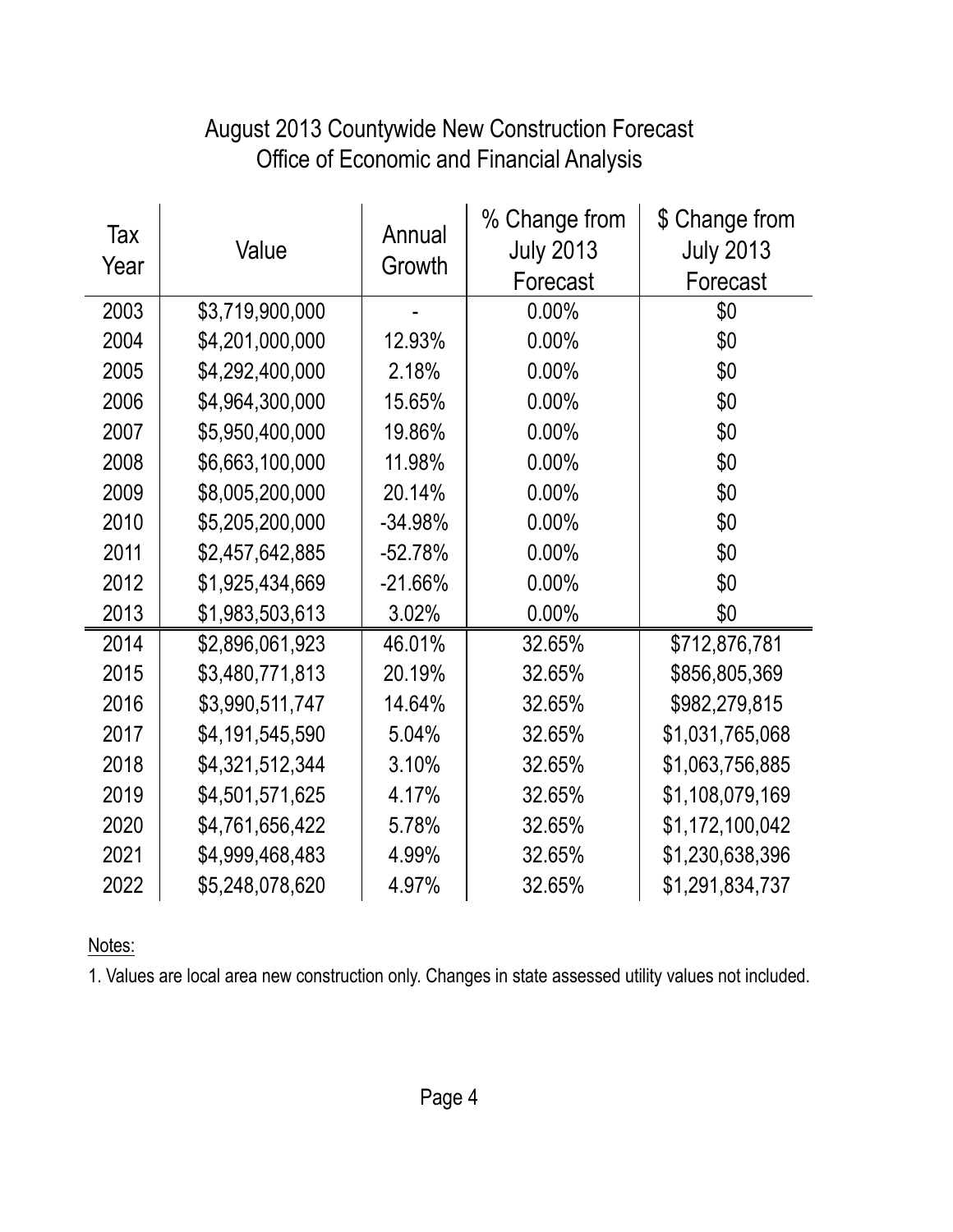| Tax<br>Year | Value           | Annual<br>Growth | % Change from<br><b>July 2013</b><br>Forecast | \$ Change from<br><b>July 2013</b><br>Forecast |
|-------------|-----------------|------------------|-----------------------------------------------|------------------------------------------------|
| 2003        | \$678,629,389   |                  | 0.00%                                         | \$0                                            |
| 2004        | \$780,913,911   | 15.07%           | 0.00%                                         | \$0                                            |
| 2005        | \$1,012,943,672 | 29.71%           | 0.00%                                         | \$0                                            |
| 2006        | \$898,303,083   | $-11.32%$        | 0.00%                                         | \$0                                            |
| 2007        | \$1,051,911,167 | 17.10%           | 0.00%                                         | \$0                                            |
| 2008        | \$938,271,172   | $-10.80\%$       | 0.00%                                         | \$0                                            |
| 2009        | \$821,583,000   | $-12.44%$        | 0.00%                                         | \$0                                            |
| 2010        | \$304,665,097   | $-62.92%$        | 0.00%                                         | \$0                                            |
| 2011        | \$267,511,475   | $-12.19%$        | 0.00%                                         | \$0                                            |
| 2012        | \$180,324,673   | $-32.59%$        | 0.00%                                         | \$0                                            |
| 2013        | \$198,251,903   | 9.94%            | 0.00%                                         | \$0                                            |
| 2014        | \$231,569,949   | 16.81%           | 7.19%                                         | \$15,541,906                                   |
| 2015        | \$278,323,521   | 20.19%           | 7.19%                                         | \$18,679,790                                   |
| 2016        | \$304,721,071   | 9.48%            | 7.19%                                         | \$20,451,472                                   |
| 2017        | \$306,259,739   | 0.50%            | 7.19%                                         | \$20,554,740                                   |
| 2018        | \$303,423,652   | $-0.93%$         | 7.19%                                         | \$20,364,395                                   |
| 2019        | \$316,066,042   | 4.17%            | 7.19%                                         | \$21,212,894                                   |
| 2020        | \$334,327,213   | 5.78%            | 7.19%                                         | \$22,438,500                                   |
| 2021        | \$351,024,563   | 4.99%            | 7.19%                                         | \$23,559,149                                   |
| 2022        | \$368,480,072   | 4.97%            | 7.19%                                         | \$24,730,682                                   |

#### Office of Economic and Financial Analysis August 2013 Unincorporated New Construction Forecast

Notes:

1. Unincorporated new construction values are affected by annexations (see appendix).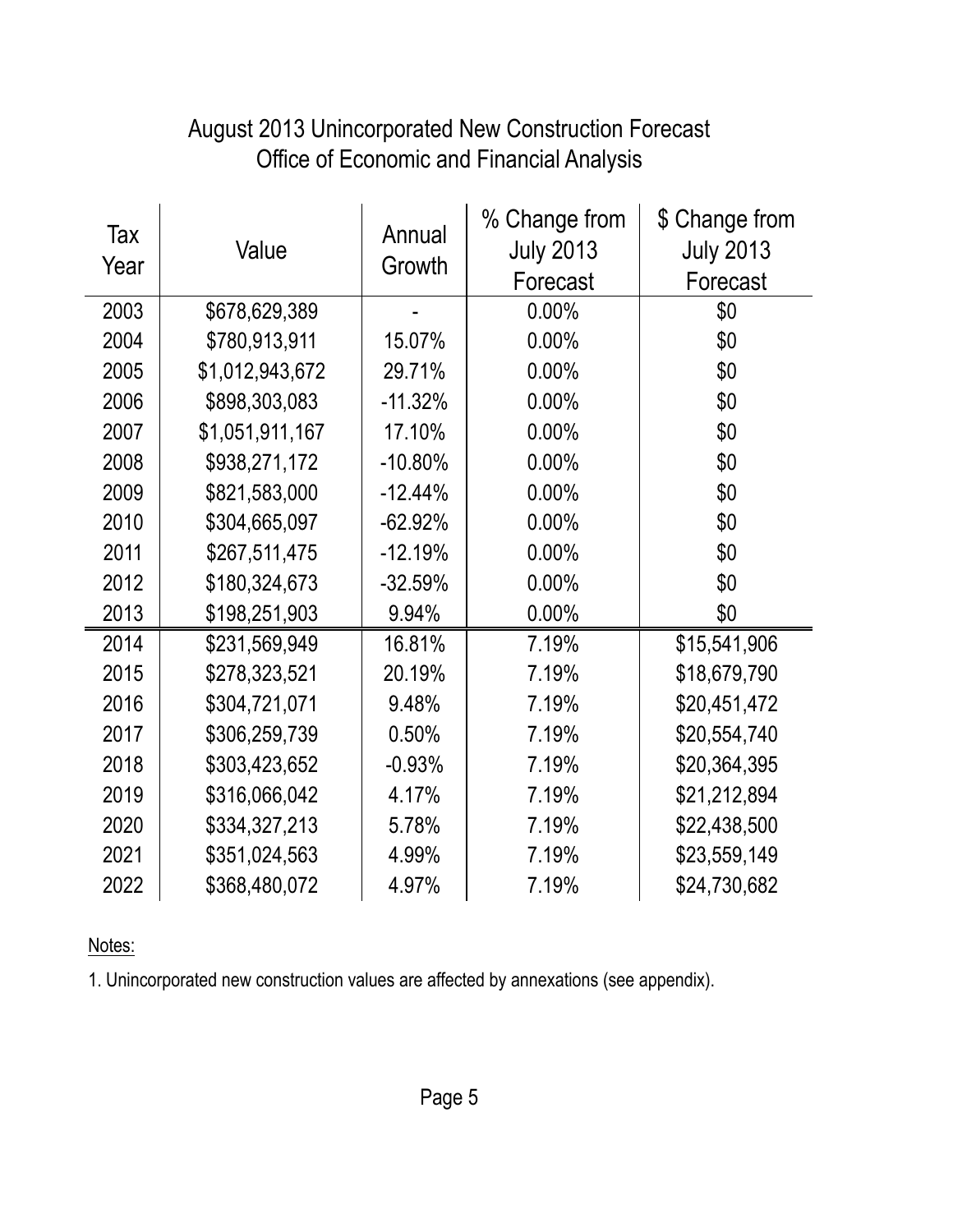#### Office of Economic and Financial Analysis August 2013 King County Sales and Use Taxbase Forecast

| Tax<br>Year | Value            | Annual<br>Growth | % Change from<br><b>July 2013</b><br>Forecast | \$ Change from<br><b>July 2013</b><br>Forecast |
|-------------|------------------|------------------|-----------------------------------------------|------------------------------------------------|
| 2003        | \$36,379,622,690 |                  | 0.00%                                         | \$0                                            |
| 2004        | \$38,521,409,960 | 5.89%            | 0.00%                                         | \$0                                            |
| 2005        | \$41,807,662,630 | 8.53%            | 0.00%                                         | \$0                                            |
| 2006        | \$45,401,665,730 | 8.60%            | 0.00%                                         | \$0                                            |
| 2007        | \$49,268,622,240 | 8.52%            | 0.00%                                         | \$0                                            |
| 2008        | \$47,440,908,710 | $-3.71%$         | 0.00%                                         | \$0                                            |
| 2009        | \$40,783,082,660 | $-14.03%$        | 0.00%                                         | \$0                                            |
| 2010        | \$40,506,885,020 | $-0.68%$         | 0.00%                                         | \$0                                            |
| 2011        | \$42,349,096,619 | 4.55%            | 0.00%                                         | \$0                                            |
| 2012        | \$45,178,847,087 | 6.68%            | 0.00%                                         | \$0                                            |
| 2013        | \$47,509,577,138 | 5.16%            | 0.20%                                         | \$96,173,233                                   |
| 2014        | \$49,775,681,860 | 4.77%            | 0.20%                                         | \$100,760,489                                  |
| 2015        | \$52,321,587,644 | 5.11%            | 0.20%                                         | \$105,914,145                                  |
| 2016        | \$55,336,801,941 | 5.76%            | 0.20%                                         | \$112,017,818                                  |
| 2017        | \$58,188,197,598 | 5.15%            | 0.20%                                         | \$117,789,874                                  |
| 2018        | \$60,779,942,950 | 4.45%            | 0.20%                                         | \$123,036,321                                  |
| 2019        | \$63,474,076,774 | 4.43%            | 0.20%                                         | \$128,490,034                                  |
| 2020        | \$66,209,987,245 | 4.31%            | 0.20%                                         | \$134,028,315                                  |
| 2021        | \$69,004,406,849 | 4.22%            | 0.20%                                         | \$139,685,035                                  |
| 2022        | \$71,844,105,217 | 4.12%            | 0.20%                                         | \$145,433,411                                  |

Notes:

1. Actual values are taxable sales for King County as reported by the Washington DOR.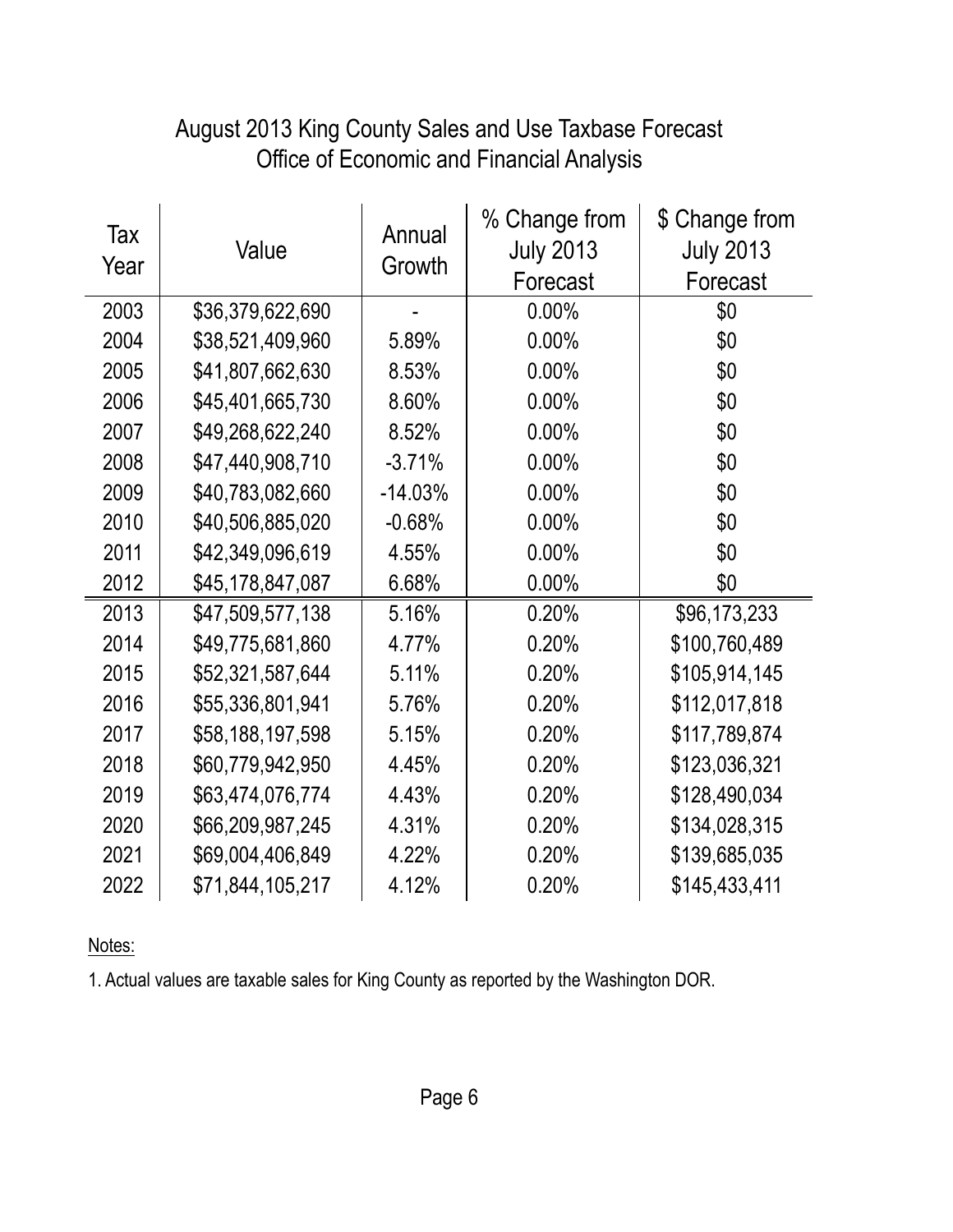#### Office of Economic and Financial Analysis August 2013 Local and Option Sales Tax Forecast

| Tax<br>Year | Value         | Annual<br>Growth | % Change from<br><b>July 2013</b><br>Forecast | \$ Change from<br><b>July 2013</b><br>Forecast |
|-------------|---------------|------------------|-----------------------------------------------|------------------------------------------------|
| 2003        | \$68,377,899  |                  | $0.00\%$                                      | \$0                                            |
| 2004        | \$72,588,009  | 6.16%            | 0.00%                                         | \$0                                            |
| 2005        | \$78,015,175  | 7.48%            | 0.00%                                         | \$0                                            |
| 2006        | \$83,477,704  | 7.00%            | 0.00%                                         | \$0                                            |
| 2007        | \$91,912,631  | 10.10%           | 0.00%                                         | \$0                                            |
| 2008        | \$87,672,896  | $-4.61%$         | 0.00%                                         | \$0                                            |
| 2009        | \$76,142,480  | $-13.15%$        | 0.00%                                         | \$0                                            |
| 2010        | \$76,040,263  | $-0.13%$         | 0.00%                                         | \$0                                            |
| 2011        | \$81,032,753  | 6.57%            | 0.00%                                         | \$0                                            |
| 2012        | \$83,194,189  | 2.67%            | 0.00%                                         | \$0                                            |
| 2013        | \$87,370,145  | 5.02%            | 0.20%                                         | \$175,886                                      |
| 2014        | \$91,500,013  | 4.73%            | 0.20%                                         | \$184,275                                      |
| 2015        | \$95,432,916  | 4.30%            | 0.20%                                         | \$192,265                                      |
| 2016        | \$99,670,358  | 4.44%            | 0.20%                                         | \$200,870                                      |
| 2017        | \$103,614,369 | 3.96%            | 0.20%                                         | \$208,881                                      |
| 2018        | \$108,197,580 | 4.42%            | 0.20%                                         | \$218,184                                      |
| 2019        | \$112,962,745 | 4.40%            | 0.20%                                         | \$227,856                                      |
| 2020        | \$117,802,367 | 4.28%            | 0.20%                                         | \$237,677                                      |
| 2021        | \$122,746,106 | 4.20%            | 0.20%                                         | \$247,708                                      |
| 2022        | \$127,770,491 | 4.09%            | 0.20%                                         | \$257,902                                      |

Notes:

- 1. Distribution is 1% of taxable sales in unincorporated KC and 0.15% of taxable sales in incorporated cities.
- 2. 2011 value includes approximately \$2M in one-time sales tax amnesty proceeds.
- 3. Forecasts for 2013 and beyond are affected by annexations (see appendix).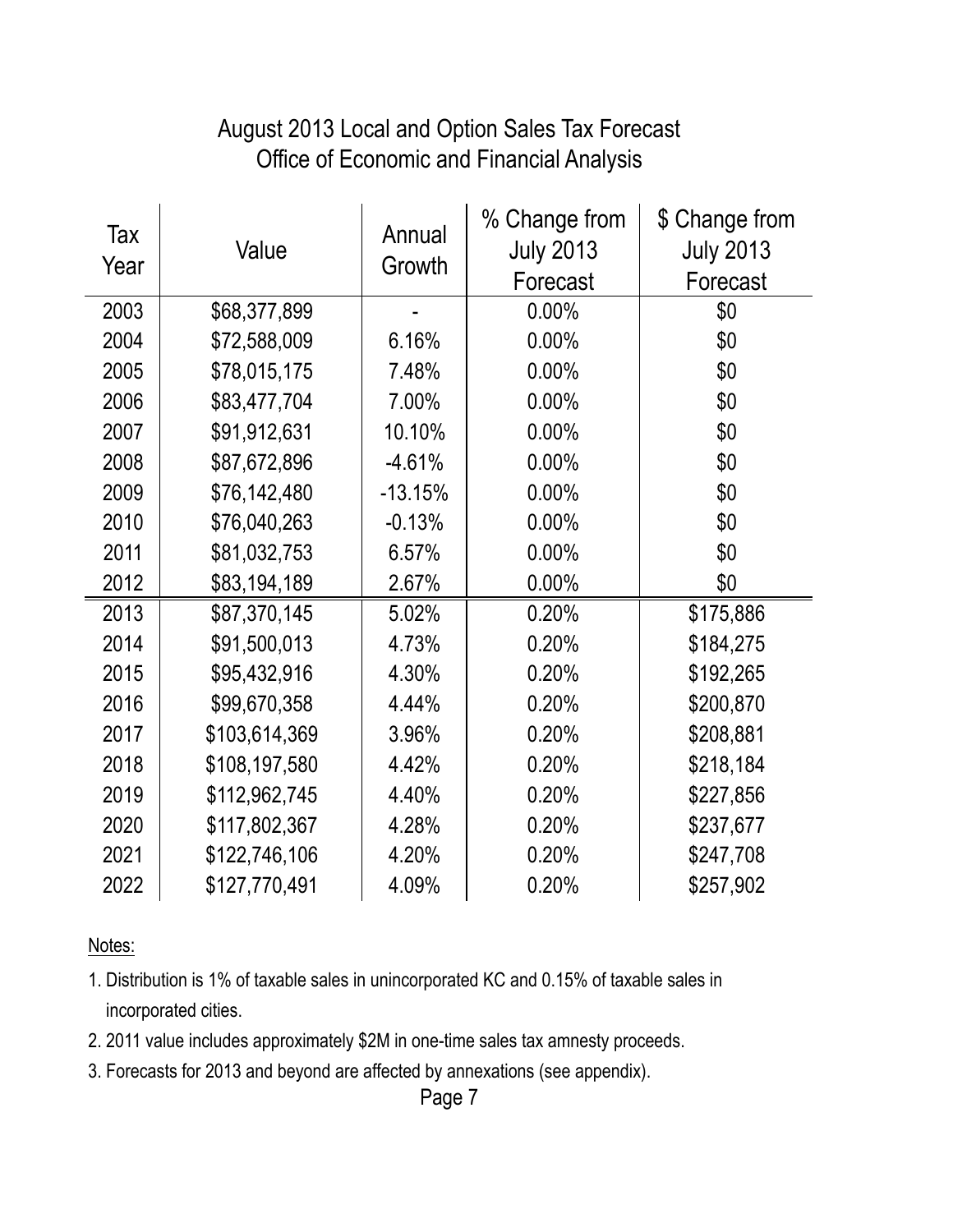#### August 2013 Metro Transit Sales Tax Forecast Office of Economic and Financial Analysis

| Tax<br>Year | Value         | Annual<br>Growth | % Change from<br><b>July 2013</b><br>Forecast | \$ Change from<br><b>July 2013</b><br>Forecast |
|-------------|---------------|------------------|-----------------------------------------------|------------------------------------------------|
| 2003        | \$296,747,992 |                  | 0.00%                                         | \$0                                            |
| 2004        | \$314,192,142 | 5.88%            | 0.00%                                         | \$0                                            |
| 2005        | \$341,149,234 | 8.58%            | 0.00%                                         | \$0                                            |
| 2006        | \$367,263,689 | 7.65%            | 0.00%                                         | \$0                                            |
| 2007        | \$442,042,300 | 20.36%           | 0.00%                                         | \$0                                            |
| 2008        | \$432,934,213 | $-2.06%$         | 0.00%                                         | \$0                                            |
| 2009        | \$376,904,266 | $-12.94%$        | 0.00%                                         | \$0                                            |
| 2010        | \$375,199,114 | $-0.45%$         | 0.00%                                         | \$0                                            |
| 2011        | \$399,483,215 | 6.47%            | 0.00%                                         | \$0                                            |
| 2012        | \$412,549,492 | 3.27%            | 0.00%                                         | \$0                                            |
| 2013        | \$437,298,349 | 6.00%            | 0.20%                                         | \$874,042                                      |
| 2014        | \$457,727,508 | 4.67%            | 0.20%                                         | \$915,731                                      |
| 2015        | \$480,704,524 | 5.02%            | 0.20%                                         | \$962,569                                      |
| 2016        | \$507,951,531 | 5.67%            | 0.20%                                         | \$1,018,040                                    |
| 2017        | \$533,714,396 | 5.07%            | 0.20%                                         | \$1,070,498                                    |
| 2018        | \$557,122,044 | 4.39%            | 0.20%                                         | \$1,118,179                                    |
| 2019        | \$581,464,618 | 4.37%            | 0.20%                                         | \$1,167,743                                    |
| 2020        | \$606,191,134 | 4.25%            | 0.20%                                         | \$1,218,076                                    |
| 2021        | \$631,453,533 | 4.17%            | 0.20%                                         | \$1,269,486                                    |
| 2022        | \$657,131,449 | 4.07%            | 0.20%                                         | \$1,321,728                                    |

Notes:

1. Distribution is 0.9% of countywide taxable sales less sales at lodging establishments with 60 or more rooms, which are capped at 0.6%.

2. 2011 value includes approximately \$10M in one-time sales tax amnesty proceeds.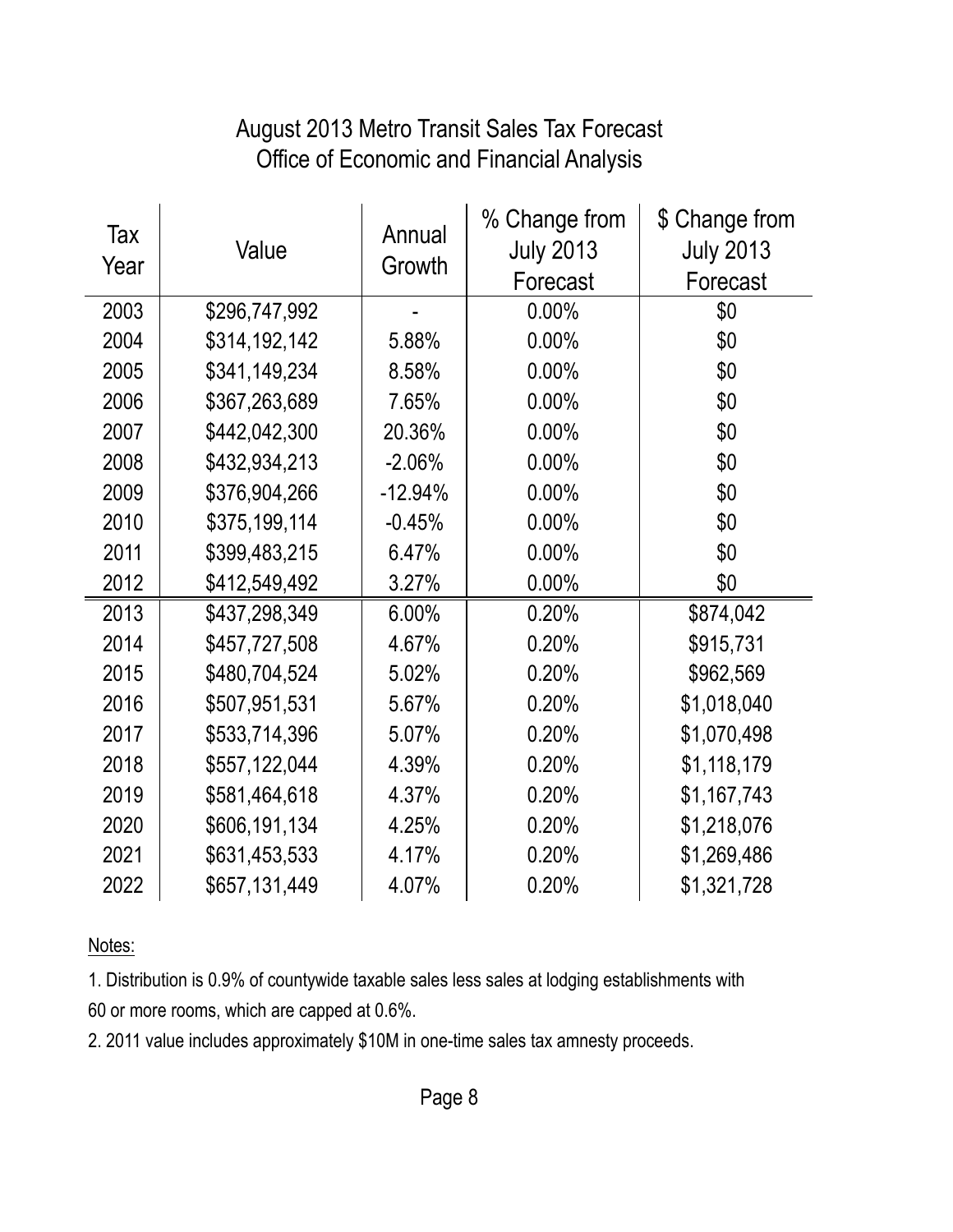#### August 2013 Mental Health Sales Tax Forecast Office of Economic and Financial Analysis

| Tax<br>Year | Value          | Annual<br>Growth | % Change from<br><b>July 2013</b><br>Forecast | \$ Change from<br><b>July 2013</b><br>Forecast |
|-------------|----------------|------------------|-----------------------------------------------|------------------------------------------------|
| 2003        |                |                  |                                               |                                                |
| 2004        |                |                  |                                               |                                                |
| 2005        |                |                  |                                               |                                                |
| 2006        |                |                  |                                               |                                                |
| 2007        |                |                  |                                               |                                                |
| 2008        | \$35,564,904   |                  |                                               |                                                |
| 2009        | \$41,773,812   | 17.46%           | 0.00%                                         | \$0                                            |
| 2010        | \$40,717,980   | $-2.53%$         | 0.00%                                         | \$0                                            |
| 2011        | \$43,099,478   | 5.85%            | 0.00%                                         | \$0                                            |
| 2012        | \$45,000,360   | 4.41%            | 0.00%                                         | \$0                                            |
| 2013        | \$47,736,783   | 6.08%            | 0.22%                                         | \$107,126                                      |
| 2014        | \$49,881,881   | 4.49%            | 0.20%                                         | \$99,771                                       |
| 2015        | \$52,384,925   | 5.02%            | 0.20%                                         | \$104,874                                      |
| 2016        | \$55,353,204   | 5.67%            | 0.20%                                         | \$110,918                                      |
| 2017        | <b>Expires</b> |                  |                                               |                                                |
| 2018        |                |                  |                                               |                                                |
| 2019        |                |                  |                                               |                                                |
| 2020        |                |                  |                                               |                                                |
| 2021        |                |                  |                                               |                                                |
| 2022        |                |                  |                                               |                                                |

Notes:

1. Distribution is 0.1% of countywide taxable sales less sales at lodging establishments with 60 or more rooms, which do not pay MIDD sales tax.

2. 2011 value includes approximately \$1.1M in one-time sales tax amnesty proceeds.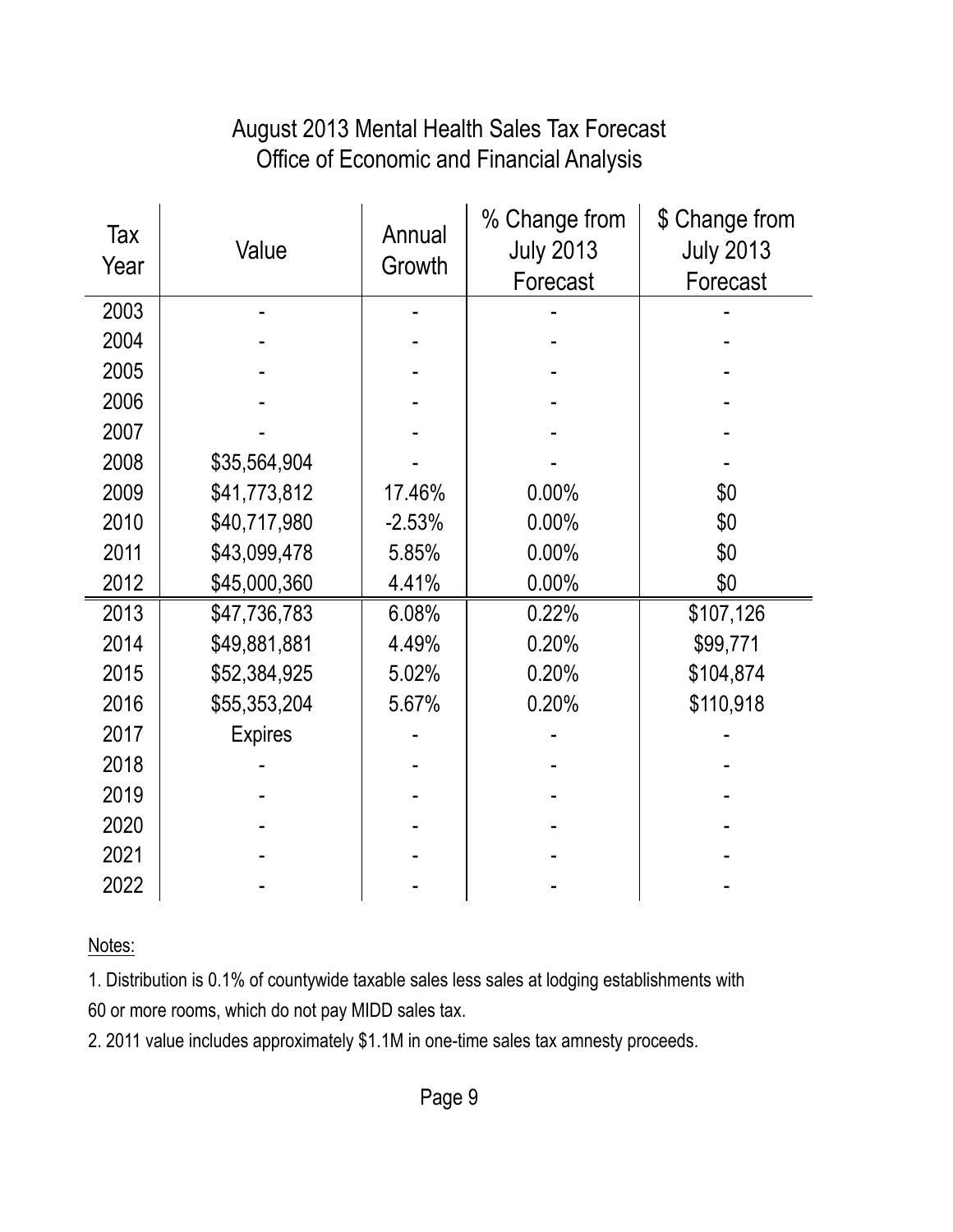#### August 2013 Criminal Justice Sales Tax Forecast Office of Economic and Financial Analysis

| Tax<br>Year | Value        | Annual<br>Growth | % Change from<br><b>July 2013</b><br>Forecast | \$ Change from<br><b>July 2013</b><br>Forecast |
|-------------|--------------|------------------|-----------------------------------------------|------------------------------------------------|
| 2003        | \$10,390,862 |                  | 0.00%                                         | \$0                                            |
| 2004        | \$11,026,405 | 6.12%            | 0.00%                                         | \$0                                            |
| 2005        | \$12,054,054 | 9.32%            | 0.00%                                         | \$0                                            |
| 2006        | \$12,988,932 | 7.76%            | 0.00%                                         | \$0                                            |
| 2007        | \$14,229,175 | 9.55%            | 0.00%                                         | \$0                                            |
| 2008        | \$12,973,186 | $-8.83%$         | 0.00%                                         | \$0                                            |
| 2009        | \$11,086,865 | $-14.54%$        | 0.00%                                         | \$0                                            |
| 2010        | \$10,916,264 | $-1.54%$         | 0.00%                                         | \$0                                            |
| 2011        | \$10,722,121 | $-1.78%$         | 0.00%                                         | \$0                                            |
| 2012        | \$10,262,902 | $-4.28%$         | 0.03%                                         | \$3,359                                        |
| 2013        | \$10,541,566 | 2.72%            | 0.31%                                         | \$32,724                                       |
| 2014        | \$10,961,462 | 3.98%            | 0.20%                                         | \$21,869                                       |
| 2015        | \$11,323,144 | 3.30%            | $-0.19%$                                      | (\$22,072)                                     |
| 2016        | \$11,554,826 | 2.05%            | 0.20%                                         | \$22,807                                       |
| 2017        | \$11,690,268 | 1.17%            | $-0.42%$                                      | (\$48,908)                                     |
| 2018        | \$12,063,982 | 3.20%            | 0.20%                                         | \$24,138                                       |
| 2019        | \$12,588,329 | 4.35%            | 0.20%                                         | \$25,208                                       |
| 2020        | \$13,120,998 | 4.23%            | 0.20%                                         | \$26,294                                       |
| 2021        | \$13,665,268 | 4.15%            | 0.20%                                         | \$27,404                                       |
| 2022        | \$14,218,539 | 4.05%            | 0.20%                                         | \$28,532                                       |

Notes:

1. Distribution is 0.1% of countywide sales allocated 10% to counties and 90% by population to cities/counties.

2. 2011 value includes approximately \$0.3M in one-time sales tax amnesty proceeds.

3. Forecasts for 2013 and beyond are affected by annexations (see appendix).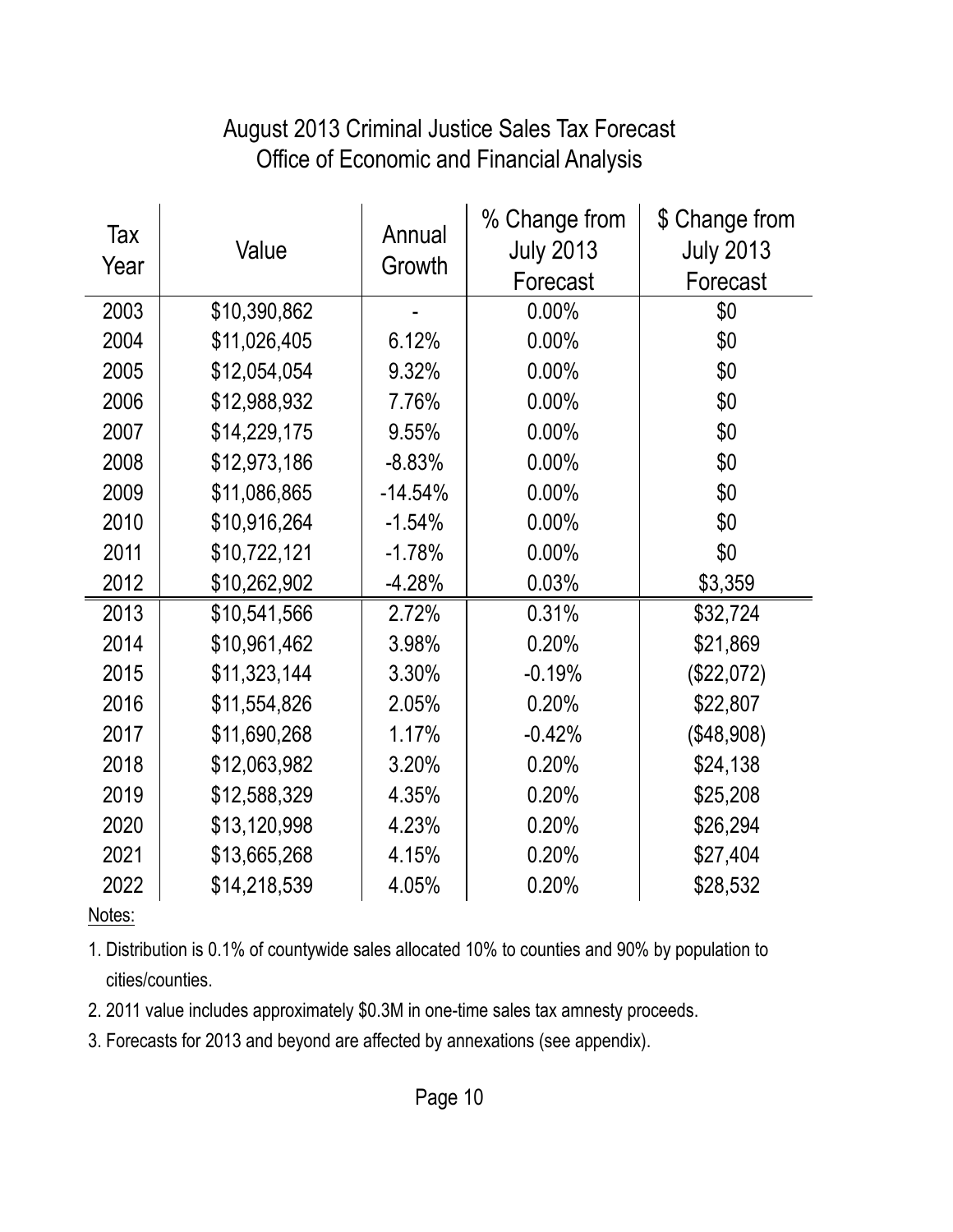#### August 2013 Hotel Sales Tax Forecast Office of Economic and Financial Analysis

| Tax<br>Year | Value        | Annual<br>Growth | % Change from<br><b>July 2013</b><br>Forecast | \$ Change from<br><b>July 2013</b><br>Forecast |
|-------------|--------------|------------------|-----------------------------------------------|------------------------------------------------|
| 2003        | \$13,073,624 |                  | $0.00\%$                                      | \$0                                            |
| 2004        | \$14,280,262 | 9.23%            | 0.00%                                         | \$0                                            |
| 2005        | \$15,702,164 | 9.96%            | 0.00%                                         | \$0                                            |
| 2006        | \$18,233,040 | 16.12%           | 0.00%                                         | \$0                                            |
| 2007        | \$20,493,338 | 12.40%           | 0.00%                                         | \$0                                            |
| 2008        | \$20,701,685 | 1.02%            | 0.00%                                         | \$0                                            |
| 2009        | \$16,892,478 | $-18.40%$        | 0.00%                                         | \$0                                            |
| 2010        | \$18,044,615 | 6.82%            | 0.00%                                         | \$0                                            |
| 2011        | \$19,914,695 | 10.36%           | 0.00%                                         | \$0                                            |
| 2012        | \$21,267,812 | 6.79%            | 0.00%                                         | \$0                                            |
| 2013        | \$19,136,948 | $-10.02%$        | 1.04%                                         | \$197,288                                      |
| 2014        | \$20,020,962 | 4.62%            | 1.04%                                         | \$206,402                                      |
| 2015        | \$20,825,397 | 4.02%            | 1.04%                                         | \$214,695                                      |
| 2016        | \$21,388,676 | 2.70%            | 1.04%                                         | \$220,502                                      |
| 2017        | \$21,964,667 | 2.69%            | 1.04%                                         | \$226,440                                      |
| 2018        | \$22,823,363 | 3.91%            | 1.04%                                         | \$235,292                                      |
| 2019        | \$23,463,301 | 2.80%            | 1.04%                                         | \$241,890                                      |
| 2020        | \$24,128,517 | 2.84%            | 1.04%                                         | \$248,748                                      |
| 2021        | \$24,797,333 | 2.77%            | 1.04%                                         | \$255,643                                      |
| 2022        | \$25,501,164 | 2.84%            | 1.04%                                         | \$262,899                                      |

Notes:

1. Distribution is 2% of taxable sales on accomodations within King County.

2. Forecast for 2013 and beyond adjusts for removal of the 2% King County tax inside the City of Bellevue.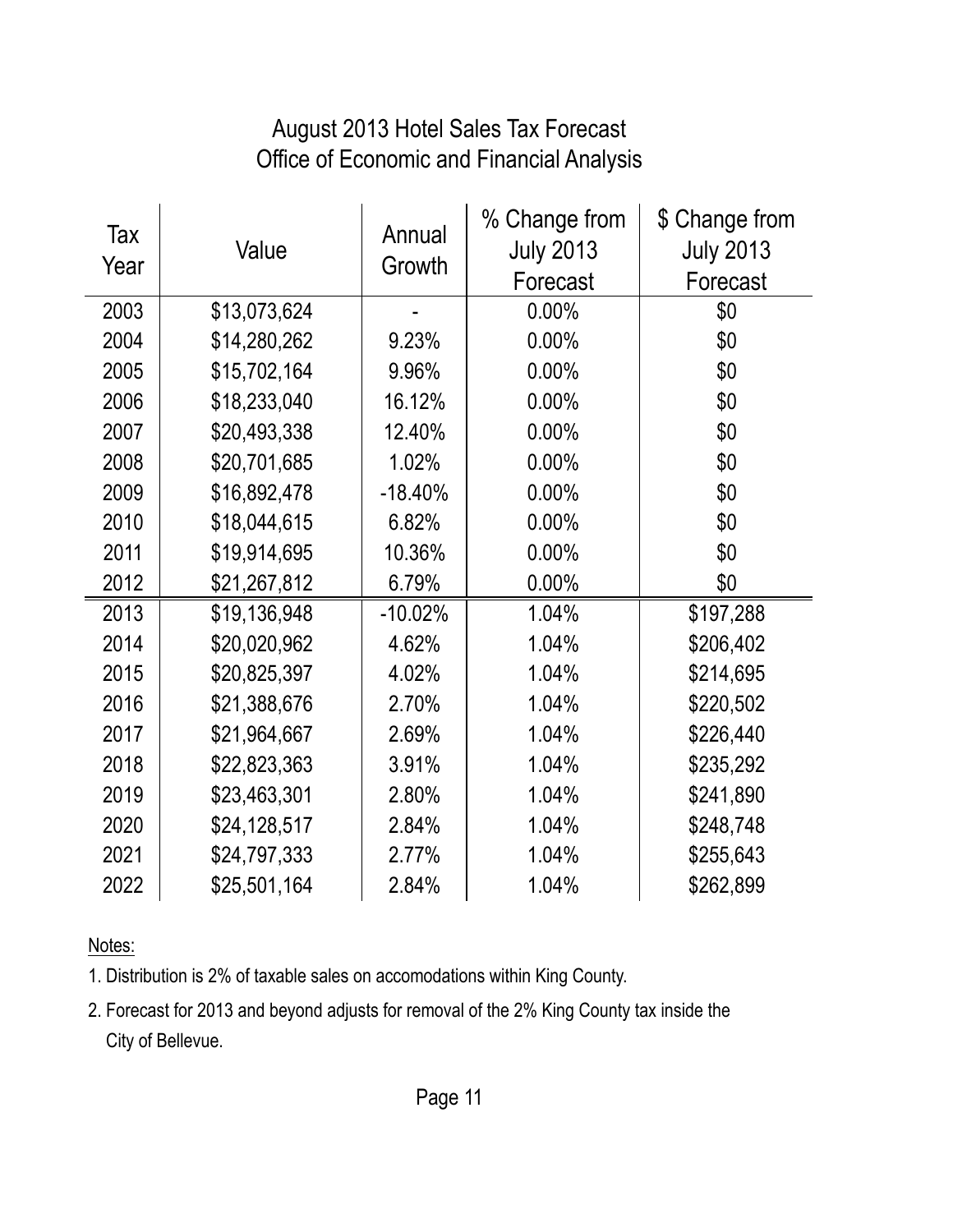#### August 2013 Rental Car Sales Tax Forecast Office of Economic and Financial Analysis

| Tax<br>Year | Value       | Annual<br>Growth | % Change from<br><b>July 2013</b><br>Forecast | \$ Change from<br><b>July 2013</b><br>Forecast |
|-------------|-------------|------------------|-----------------------------------------------|------------------------------------------------|
| 2003        | \$2,433,438 |                  | 0.00%                                         | \$0                                            |
| 2004        | \$2,355,887 | $-3.19%$         | 0.00%                                         | \$0                                            |
| 2005        | \$2,529,917 | 7.39%            | 0.00%                                         | \$0                                            |
| 2006        | \$2,735,846 | 8.14%            | 0.00%                                         | \$0                                            |
| 2007        | \$2,835,416 | 3.64%            | 0.00%                                         | \$0                                            |
| 2008        | \$2,835,443 | $0.00\%$         | 0.00%                                         | \$0                                            |
| 2009        | \$2,651,750 | $-6.48%$         | 0.00%                                         | \$0                                            |
| 2010        | \$2,737,771 | 3.24%            | 0.00%                                         | \$0                                            |
| 2011        | \$2,811,097 | 2.68%            | 0.00%                                         | \$0                                            |
| 2012        | \$2,857,443 | 1.65%            | 0.00%                                         | \$0                                            |
| 2013        | \$2,897,815 | 1.41%            | 0.00%                                         | \$0                                            |
| 2014        | \$2,949,156 | 1.77%            | 0.00%                                         | \$0                                            |
| 2015        | \$2,989,487 | 1.37%            | 0.00%                                         | \$0                                            |
| 2016        | \$3,019,859 | 1.02%            | 0.00%                                         | \$0                                            |
| 2017        | \$3,048,196 | 0.94%            | 0.00%                                         | \$0                                            |
| 2018        | \$3,076,715 | 0.94%            | 0.00%                                         | \$0                                            |
| 2019        | \$3,105,102 | 0.92%            | 0.00%                                         | \$0                                            |
| 2020        | \$3,133,554 | 0.92%            | 0.00%                                         | \$0                                            |
| 2021        | \$3,161,443 | 0.89%            | 0.00%                                         | \$0                                            |
| 2022        | \$3,190,098 | 0.91%            | 0.00%                                         | \$0                                            |

Notes:

1. Distribution is 1% of taxable sales on rental cars within King County.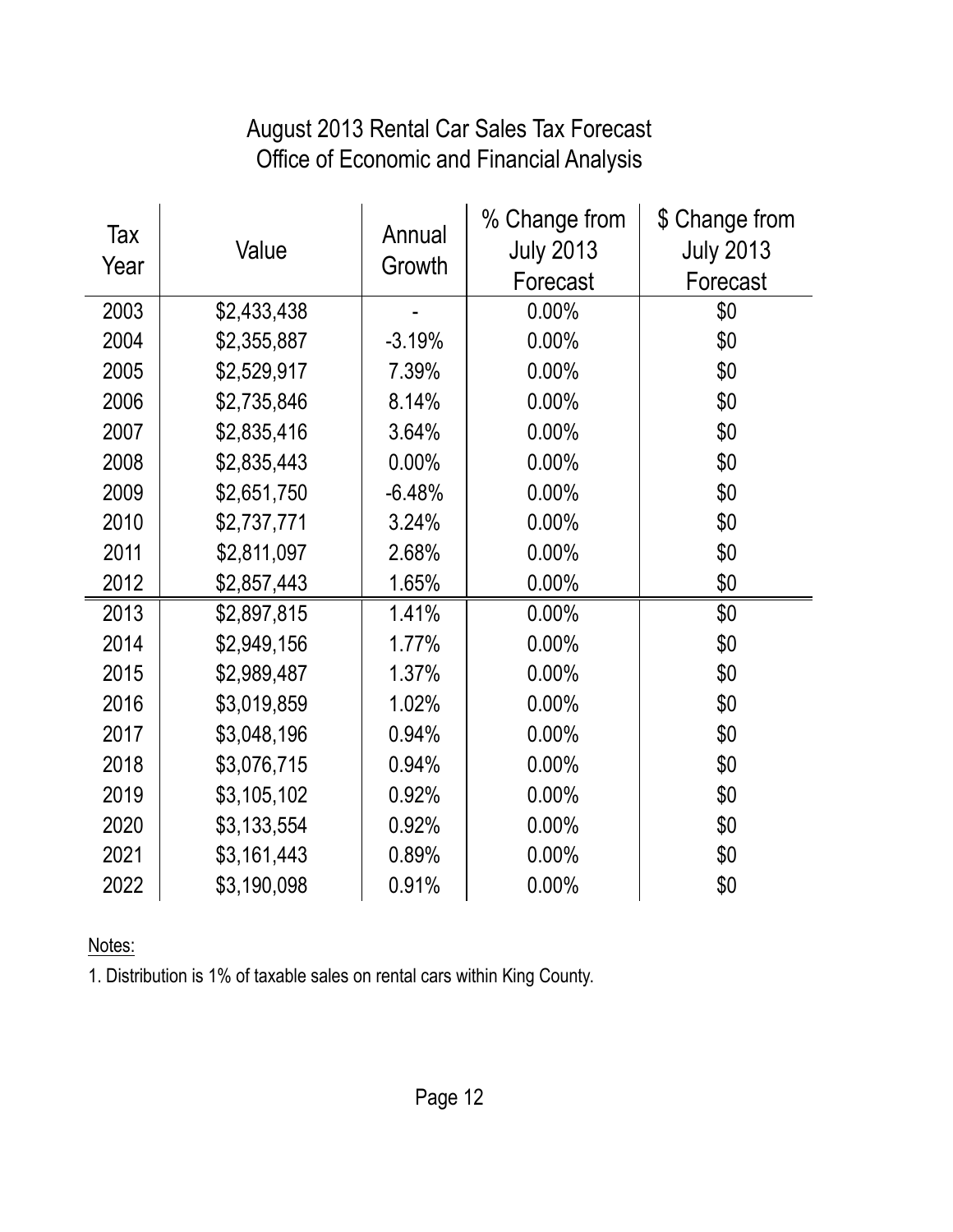#### Office of Economic and Financial Analysis August 2013 Real Estate Excise Tax (REET 1) Forecast

| Tax<br>Year | Value        | Annual<br>Growth | % Change from<br><b>July 2013</b><br>Forecast | \$ Change from<br><b>July 2013</b><br>Forecast |
|-------------|--------------|------------------|-----------------------------------------------|------------------------------------------------|
| 2003        | \$8,543,814  |                  | 0.00%                                         | \$0                                            |
| 2004        | \$9,903,161  | 15.91%           | 0.00%                                         | \$0                                            |
| 2005        | \$11,288,087 | 13.98%           | 0.00%                                         | \$0                                            |
| 2006        | \$11,710,069 | 3.74%            | 0.00%                                         | \$0                                            |
| 2007        | \$9,202,858  | $-21.41%$        | 0.00%                                         | \$0                                            |
| 2008        | \$4,912,082  | -46.62%          | 0.00%                                         | \$0                                            |
| 2009        | \$3,809,800  | $-22.44%$        | 0.00%                                         | \$0                                            |
| 2010        | \$3,647,888  | $-4.25%$         | 0.00%                                         | \$0                                            |
| 2011        | \$3,293,751  | $-9.71%$         | 0.00%                                         | \$0                                            |
| 2012        | \$4,047,145  | 22.87%           | 0.00%                                         | \$0                                            |
| 2013        | \$4,945,037  | 22.19%           | 2.89%                                         | \$139,050                                      |
| 2014        | \$5,157,268  | 4.29%            | 2.89%                                         | \$145,018                                      |
| 2015        | \$4,976,436  | $-3.51%$         | 2.89%                                         | \$139,933                                      |
| 2016        | \$4,898,730  | $-1.56%$         | 2.89%                                         | \$137,748                                      |
| 2017        | \$4,929,469  | 0.63%            | 2.89%                                         | \$138,612                                      |
| 2018        | \$5,182,735  | 5.14%            | 2.89%                                         | \$145,734                                      |
| 2019        | \$5,920,152  | 14.23%           | 2.89%                                         | \$166,470                                      |
| 2020        | \$6,262,778  | 5.79%            | 2.89%                                         | \$176,104                                      |
| 2021        | \$6,641,298  | 6.04%            | 2.89%                                         | \$186,748                                      |
| 2022        | \$7,054,872  | 6.23%            | 2.89%                                         | \$198,377                                      |

Notes:

1. Distribution is 0.25% of taxable real estate sales in unincorporated King County.

2. King County also collects REET 2 (another identical 0.25%, not shown here).

3. Forecasts for 2013 and beyond are affected by annexations (see appendix).

4. Actuals data from ARMS prior to 2011 and from EBS for 2012 and thereafter.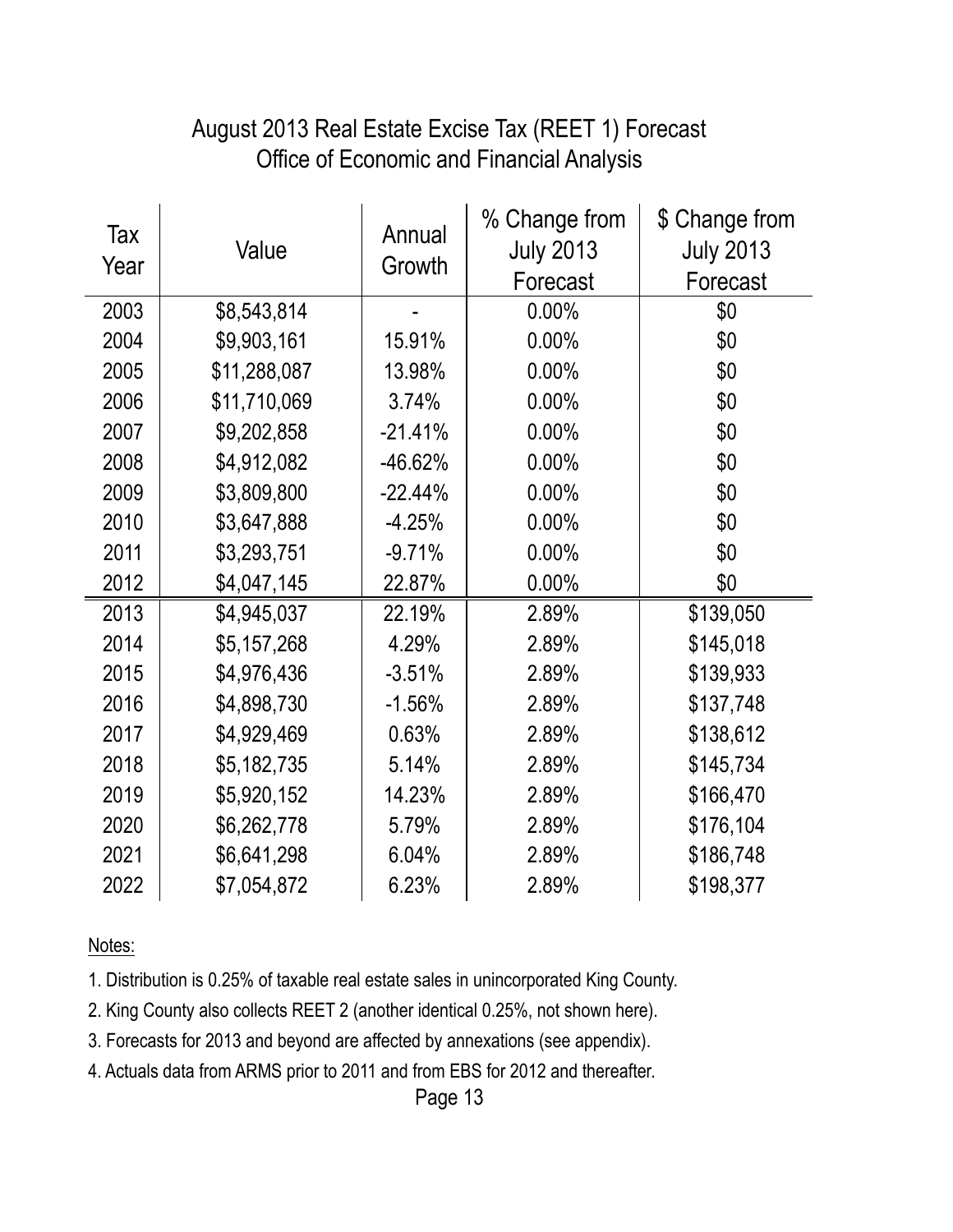| <b>Tax Year</b> |       |                      | % Change from July |
|-----------------|-------|----------------------|--------------------|
|                 | Value | <b>Annual Growth</b> | 2013 Forecast      |
| 2003            | 2.92% |                      | 0.00%              |
| 2004            | 2.31% | $-0.61%$             | 0.00%              |
| 2005            | 3.15% | 0.84%                | 0.00%              |
| 2006            | 4.68% | 1.53%                | 0.00%              |
| 2007            | 5.09% | 0.40%                | 0.00%              |
| 2008            | 3.30% | $-1.79%$             | 0.00%              |
| 2009            | 1.76% | $-1.54%$             | 0.00%              |
| 2010            | 0.96% | $-0.79%$             | 0.00%              |
| 2011            | 0.62% | $-0.34%$             | 0.00%              |
| 2012            | 0.56% | $-0.06%$             | 0.00%              |
| 2013            | 0.45% | $-0.11%$             | 0.00%              |
| 2014            | 0.40% | $-0.05%$             | 0.00%              |
| 2015            | 0.50% | 0.10%                | 0.00%              |
| 2016            | 0.60% | 0.10%                | 0.00%              |
| 2017            | 1.33% | 0.73%                | 0.00%              |
| 2018            | 1.98% | 0.66%                | 0.00%              |
| 2019            | 2.57% | 0.58%                | 0.00%              |
| 2020            | 3.03% | 0.46%                | 0.00%              |
| 2021            | 3.38% | 0.35%                | 0.00%              |
| 2022            | 3.64% | 0.26%                | 0.00%              |

#### August 2013 Investment Pool Nominal Rate of Return Forecast Office of Economic and Financial Analysis

Notes:

1. Values are nominal annual returns for the King County investment pool.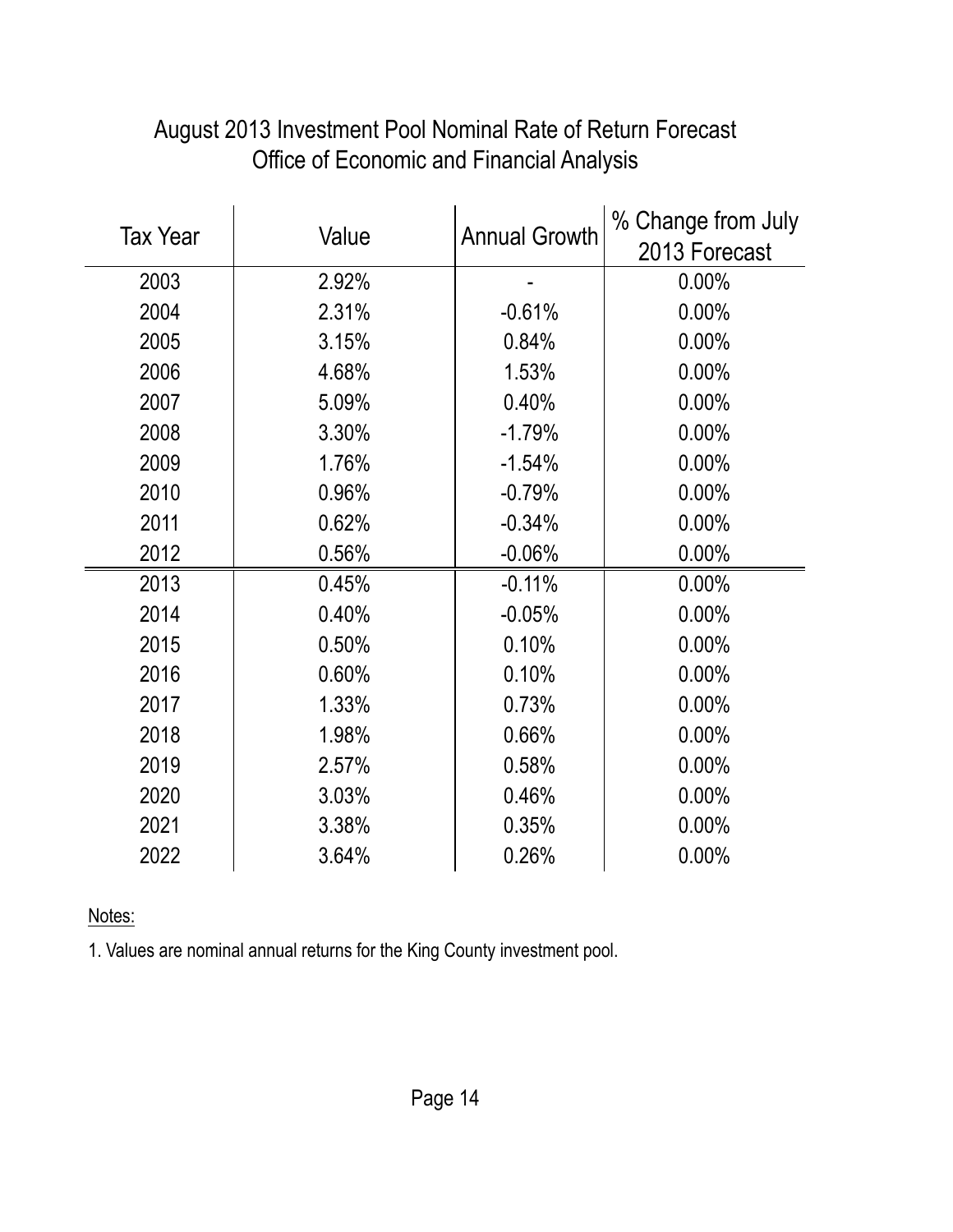|                 |           | <b>Annual Growth</b> | % Change from July |
|-----------------|-----------|----------------------|--------------------|
| <b>Tax Year</b> | Value     |                      | 2013 Forecast      |
| 2003            | 1.31%     |                      | 0.00%              |
| 2004            | 1.05%     | $-0.26%$             | 0.00%              |
| 2005            | 0.32%     | $-0.73%$             | 0.00%              |
| 2006            | 0.95%     | 0.63%                | 0.00%              |
| 2007            | 1.16%     | 0.21%                | 0.00%              |
| 2008            | $-0.87%$  | $-2.03%$             | 0.00%              |
| 2009            | 1.17%     | 2.04%                | 0.00%              |
| 2010            | 0.66%     | $-0.50%$             | 0.00%              |
| 2011            | $-2.00\%$ | $-2.67%$             | 0.00%              |
| 2012            | $-1.93%$  | 0.08%                | 0.00%              |
| 2013            | $-1.13%$  | 0.79%                | $-0.20%$           |
| 2014            | $-1.55%$  | $-0.42%$             | 0.00%              |
| 2015            | $-1.58%$  | $-0.04%$             | 0.00%              |
| 2016            | $-1.56%$  | 0.02%                | 0.00%              |
| 2017            | $-0.82%$  | 0.74%                | 0.00%              |
| 2018            | $-0.45%$  | 0.37%                | 0.00%              |
| 2019            | 0.08%     | 0.53%                | 0.00%              |
| 2020            | 0.50%     | 0.42%                | 0.00%              |
| 2021            | 0.88%     | 0.38%                | 0.00%              |
| 2022            | 1.14%     | 0.26%                | 0.00%              |

#### August 2013 Investment Pool Real Rate of Return Forecast Office of Economic and Financial Analysis

Notes:

1. Values are real annual returns for the King County investment pool using

STB CPI-U to adjust nominal values.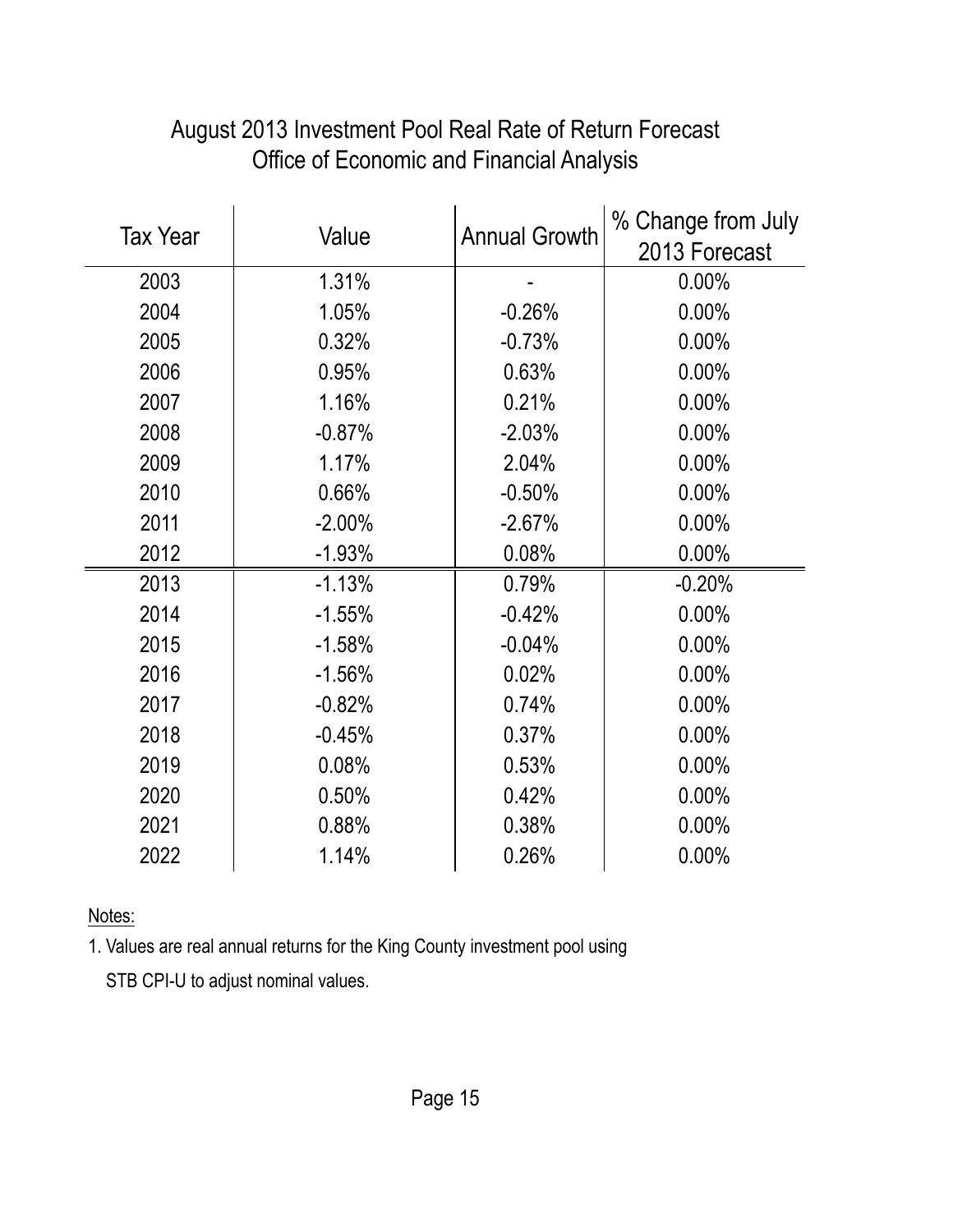# August 2013 National CPI-U Forecast Office of Economic and Financial Analysis

|                 |          |                      | % Change from July |
|-----------------|----------|----------------------|--------------------|
| <b>Tax Year</b> | Value    | <b>Annual Growth</b> | 2013 Forecast      |
| 2003            | 2.28%    |                      | $0.00\%$           |
| 2004            | 2.66%    | 0.38%                | 0.00%              |
| 2005            | 3.39%    | 0.72%                | 0.00%              |
| 2006            | 3.23%    | $-0.16%$             | 0.00%              |
| 2007            | 2.85%    | $-0.38%$             | 0.00%              |
| 2008            | 3.84%    | 0.99%                | 0.00%              |
| 2009            | $-0.36%$ | $-4.20%$             | 0.00%              |
| 2010            | 1.64%    | 2.00%                | 0.00%              |
| 2011            | 3.16%    | 1.52%                | 0.00%              |
| 2012            | 2.07%    | $-1.09%$             | 0.00%              |
| 2013            | 1.74%    | $-0.33%$             | 0.10%              |
| 2014            | 1.82%    | 0.08%                | 0.00%              |
| 2015            | 2.06%    | 0.24%                | 0.00%              |
| 2016            | 2.23%    | 0.16%                | 0.00%              |
| 2017            | 2.15%    | $-0.08%$             | 0.00%              |
| 2018            | 2.32%    | 0.17%                | 0.00%              |
| 2019            | 2.34%    | 0.02%                | 0.00%              |
| 2020            | 2.39%    | 0.05%                | 0.00%              |
| 2021            | 2.37%    | $-0.02%$             | 0.00%              |
| 2022            | 2.35%    | $-0.02%$             | 0.00%              |

Notes:

1. Series CUUR0000SAO. Values are annual growth.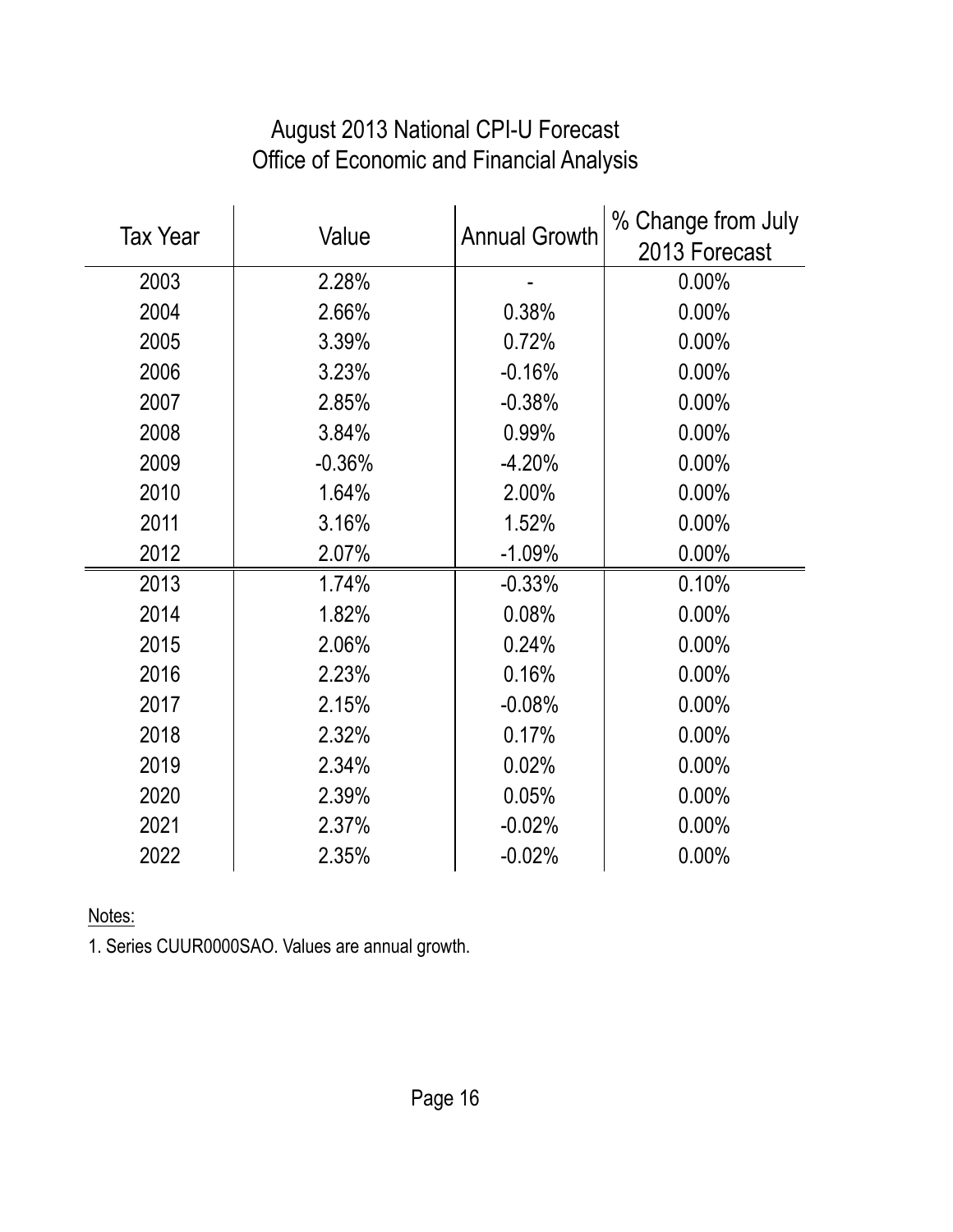| <b>Tax Year</b> |          |                      | % Change from July |
|-----------------|----------|----------------------|--------------------|
|                 | Value    | <b>Annual Growth</b> | 2013 Forecast      |
| 2003            | 2.26%    |                      | 0.00%              |
| 2004            | 2.43%    | 0.17%                | 0.00%              |
| 2005            | 5.18%    | 2.75%                | 0.00%              |
| 2006            | 1.74%    | $-3.43%$             | 0.00%              |
| 2007            | 2.77%    | 1.02%                | 0.00%              |
| 2008            | 5.42%    | 2.65%                | 0.00%              |
| 2009            | $-1.68%$ | $-7.10%$             | 0.00%              |
| 2010            | 1.41%    | 3.09%                | 0.00%              |
| 2011            | 4.38%    | 2.97%                | 0.00%              |
| 2012            | 2.01%    | $-2.37%$             | 0.00%              |
| 2013            | 1.94%    | $-0.07%$             | 0.38%              |
| 2014            | 2.01%    | 0.07%                | 0.00%              |
| 2015            | 2.26%    | 0.25%                | 0.00%              |
| 2016            | 2.38%    | 0.12%                | 0.00%              |
| 2017            | 2.32%    | $-0.06%$             | 0.00%              |
| 2018            | 2.49%    | 0.17%                | 0.00%              |
| 2019            | 2.52%    | 0.03%                | 0.00%              |
| 2020            | 2.59%    | 0.07%                | 0.00%              |
| 2021            | 2.58%    | $-0.01%$             | 0.00%              |
| 2022            | 2.56%    | $-0.01%$             | 0.00%              |

# August 2013 Sept-to-Sept National CPI-W Forecast Office of Economic and Financial Analysis

Notes:

1. Series CWUR0000SAO. Values are percent change from September of previous year to September of tax year.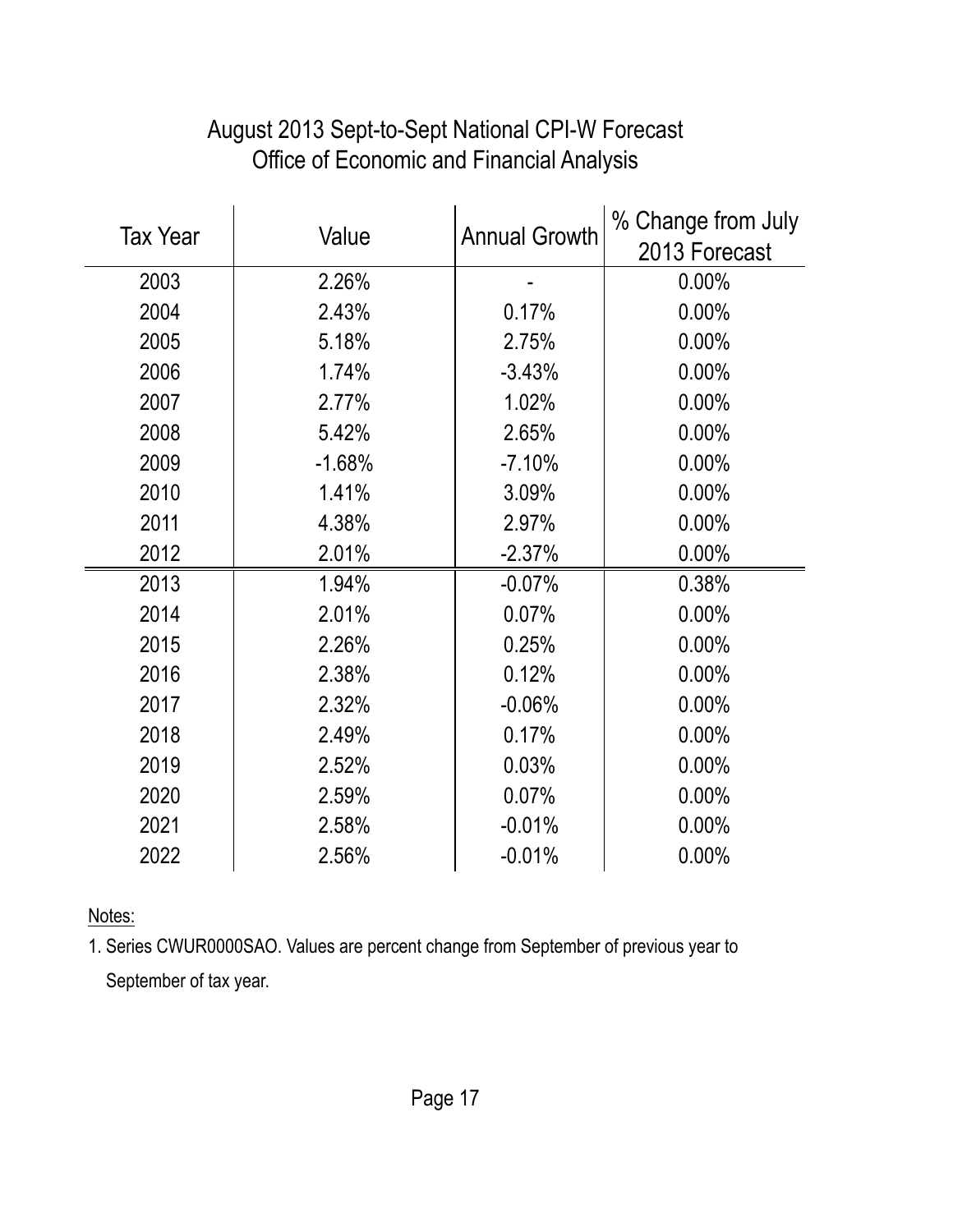#### August 2013 Seattle Annual CPI-U Forecast Office of Economic and Financial Analysis

|                 |       | <b>Annual Growth</b> | % Change from July |
|-----------------|-------|----------------------|--------------------|
| <b>Tax Year</b> | Value |                      | 2013 Forecast      |
| 2003            | 1.58% |                      | 0.00%              |
| 2004            | 1.25% | $-0.34%$             | 0.00%              |
| 2005            | 2.82% | 1.58%                | 0.00%              |
| 2006            | 3.70% | 0.87%                | 0.00%              |
| 2007            | 3.88% | 0.18%                | 0.00%              |
| 2008            | 4.20% | 0.32%                | 0.00%              |
| 2009            | 0.58% | $-3.62%$             | 0.00%              |
| 2010            | 0.29% | $-0.29%$             | 0.00%              |
| 2011            | 2.68% | 2.38%                | 0.00%              |
| 2012            | 2.53% | $-0.14%$             | 0.00%              |
| 2013            | 1.74% | $-0.79%$             | 0.21%              |
| 2014            | 2.06% | 0.32%                | 0.00%              |
| 2015            | 2.28% | 0.22%                | 0.00%              |
| 2016            | 2.37% | 0.09%                | 0.00%              |
| 2017            | 2.34% | $-0.04%$             | 0.00%              |
| 2018            | 2.48% | 0.15%                | 0.00%              |
| 2019            | 2.57% | 0.08%                | 0.00%              |
| 2020            | 2.62% | 0.06%                | 0.00%              |
| 2021            | 2.62% | 0.00%                | 0.00%              |
| 2022            | 2.61% | $-0.01%$             | 0.00%              |

Notes:

1. Series CUURA423SAO. Values are annual growth.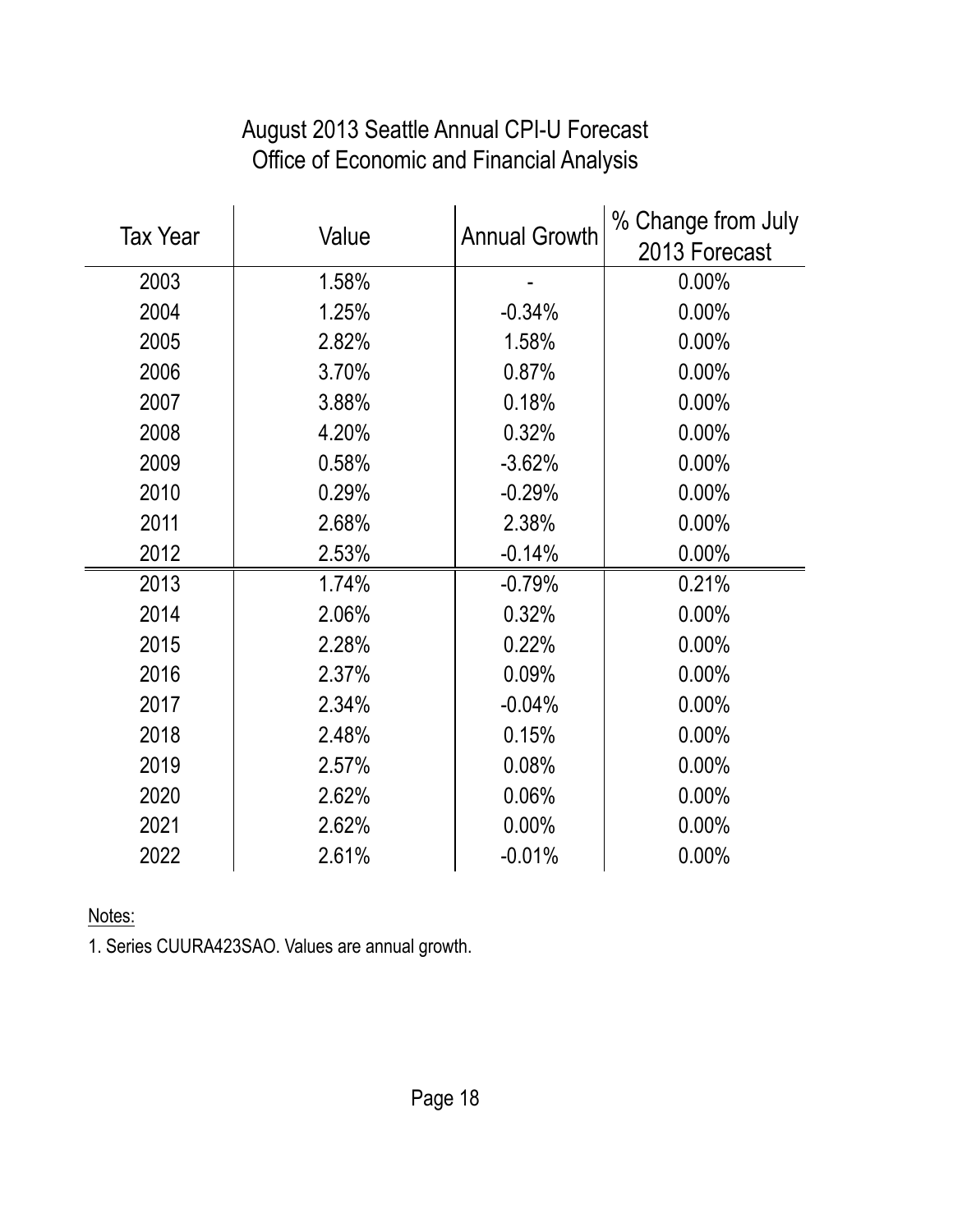|                 |       |                      | % Change from July |
|-----------------|-------|----------------------|--------------------|
| <b>Tax Year</b> | Value | <b>Annual Growth</b> | 2013 Forecast      |
| 2003            | 1.63% |                      | 0.00%              |
| 2004            | 1.33% | $-0.30%$             | 0.00%              |
| 2005            | 2.33% | 1.00%                | 0.00%              |
| 2006            | 3.41% | 1.08%                | 0.00%              |
| 2007            | 3.83% | 0.41%                | 0.00%              |
| 2008            | 4.50% | 0.67%                | 0.00%              |
| 2009            | 1.98% | $-2.52%$             | 0.00%              |
| 2010            | 0.62% | $-1.36%$             | 0.00%              |
| 2011            | 1.81% | 1.19%                | 0.00%              |
| 2012            | 3.26% | 1.44%                | 0.00%              |
| 2013            | 1.76% | $-1.50%$             | 0.00%              |
| 2014            | 2.22% | 0.47%                | 0.00%              |
| 2015            | 2.29% | 0.07%                | 0.00%              |
| 2016            | 2.36% | 0.07%                | 0.00%              |
| 2017            | 2.34% | $-0.02%$             | 0.00%              |
| 2018            | 2.46% | 0.11%                | 0.00%              |
| 2019            | 2.47% | 0.01%                | 0.00%              |
| 2020            | 2.50% | 0.03%                | 0.00%              |
| 2021            | 2.52% | 0.02%                | 0.00%              |
| 2022            | 2.51% | $-0.01%$             | 0.00%              |

#### August 2013 June-June Average Seattle CPI-W Forecast Office of Economic and Financial Analysis

Notes:

1. Series CWURA423SAO. Values are the average of the six most recent July-June tax year values less the average of the six prior July-June values.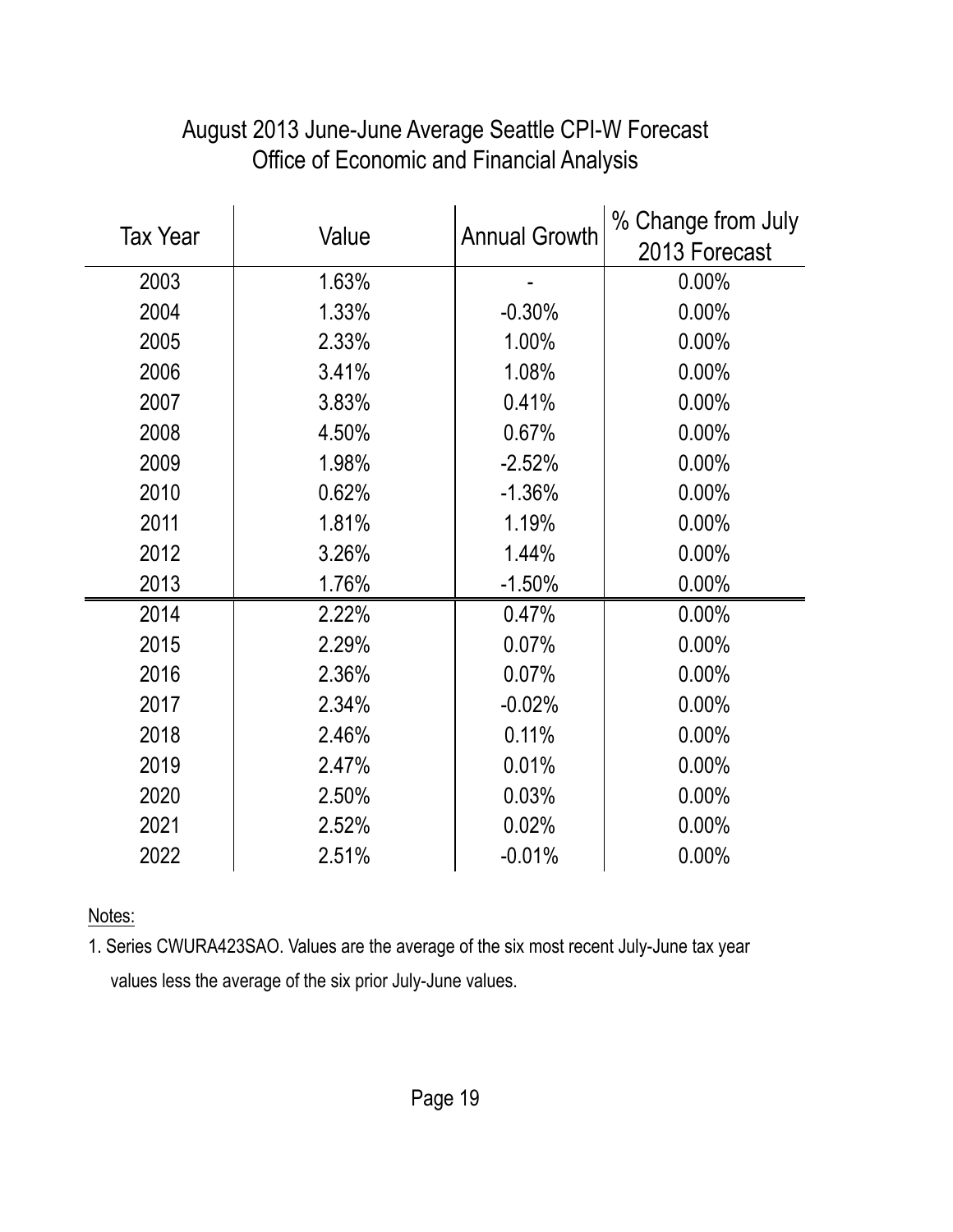#### August 2013 Outyear COLA Comparison Forecast Office of Economic and Financial Analysis

| Year | Old COLA | New COLA | Diff      |
|------|----------|----------|-----------|
| 2011 | 2.00%    | $0.00\%$ | $-2.00\%$ |
| 2012 | 3.94%    | 1.63%    | $-2.31%$  |
| 2013 | 2.00%    | 3.09%    | 1.09%     |
| 2014 | 2.00%    | 1.67%    | $-0.33%$  |
| 2015 | 2.00%    | 2.11%    | 0.11%     |
| 2016 | 2.03%    | 2.17%    | 0.14%     |
| 2017 | 2.14%    | 2.24%    | 0.10%     |
| 2018 | 2.09%    | 2.22%    | 0.13%     |
| 2019 | 2.24%    | 2.33%    | 0.09%     |
| 2020 | 2.27%    | 2.34%    | 0.07%     |
| 2021 | 2.33%    | 2.37%    | 0.04%     |
| 2022 | 2.32%    | 2.39%    | 0.07%     |

#### The "New" COLA:

0%

 90% of the average annual change in the Seattle CPI-W from July 2010 to June 2011; 0% floor, no ceiling 95% of the average annual change in the Seattle CPI-W from July 2011 to June 2012; 0% floor, no ceiling 95% of the average annual change in the Seattle CPI-W from July 2012 to June 2013; 0% floor, no ceiling **2015 and beyond** we assume the same 95% of the Seattle CPI-W, however this IS NOT currently contracted for

#### The "Old" COLA:

 90% of the annual change in the September 2009 to September 2010 National CPI-W; 2% floor, 6% ceiling 90% of the annual change in the September 2010 to September 2011 National CPI-W; 2% floor, 6% ceiling 90% of the annual change in the September 2011 to September 2012 National CPI-W; 2% floor, 6% ceiling 90% of the annual change in the September 2012 to September 2013 National CPI-W; 2% floor, 6% ceiling **2015 and beyond** we assume the same 90% of the National CPI-W, however this IS NOT currently contracted for

Page 20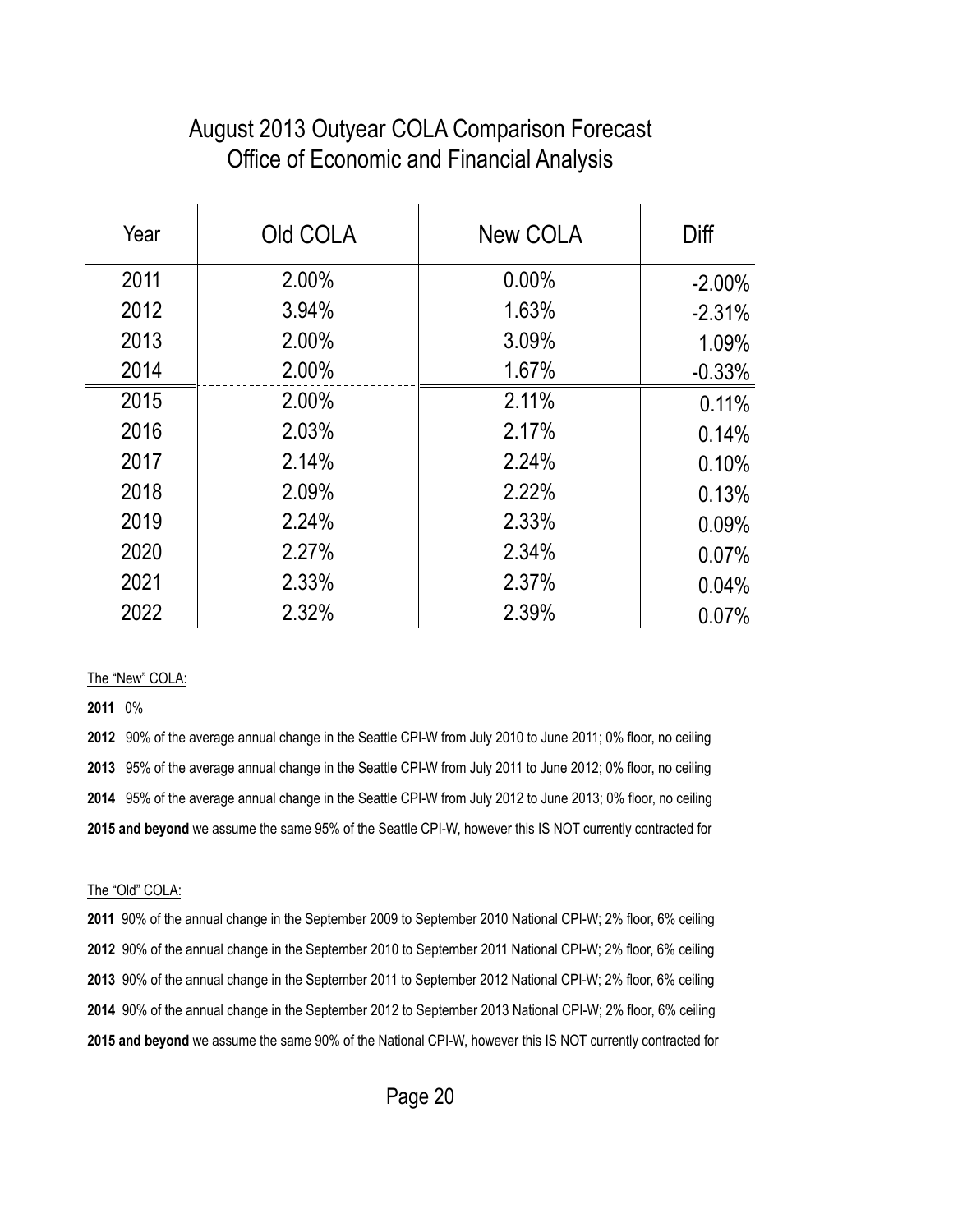| <b>Tax Year</b> | Value    | <b>Annual Growth</b> | % Change from July<br>2013 Forecast |
|-----------------|----------|----------------------|-------------------------------------|
| 2003            | 3.74%    |                      | 0.00%                               |
| 2004            | 2.74%    | $-0.99%$             | 0.00%                               |
| 2005            | 6.76%    | 4.02%                | 0.00%                               |
| 2006            | 11.02%   | 4.26%                | 0.00%                               |
| 2007            | 4.58%    | $-6.45%$             | 0.00%                               |
| 2008            | 6.87%    | 2.29%                | 0.00%                               |
| 2009            | 6.74%    | $-0.13%$             | 0.00%                               |
| 2010            | $-0.06%$ | $-6.80%$             | 0.00%                               |
| 2011            | $-5.02%$ | $-4.96%$             | 0.00%                               |
| 2012            | 3.24%    | 8.26%                | 0.00%                               |
| 2013            | 3.76%    | 0.52%                | 0.48%                               |
| 2014            | 5.50%    | 1.74%                | 0.00%                               |
| 2015            | 7.47%    | 1.97%                | 0.00%                               |
| 2016            | 7.70%    | 0.23%                | 0.00%                               |
| 2017            | 7.52%    | $-0.18%$             | 0.00%                               |
| 2018            | 7.10%    | $-0.42%$             | 0.00%                               |
| 2019            | 6.27%    | $-0.84%$             | 0.00%                               |
| 2020            | 6.97%    | 0.71%                | 0.00%                               |
| 2021            | 6.79%    | $-0.19%$             | 0.00%                               |
| 2022            | 6.58%    | $-0.21%$             | 0.00%                               |

# August 2013 Pharmaceuticals PPI Forecast Office of Economic and Financial Analysis

Notes:

1. Series PCU446110446110. Values are annual growth.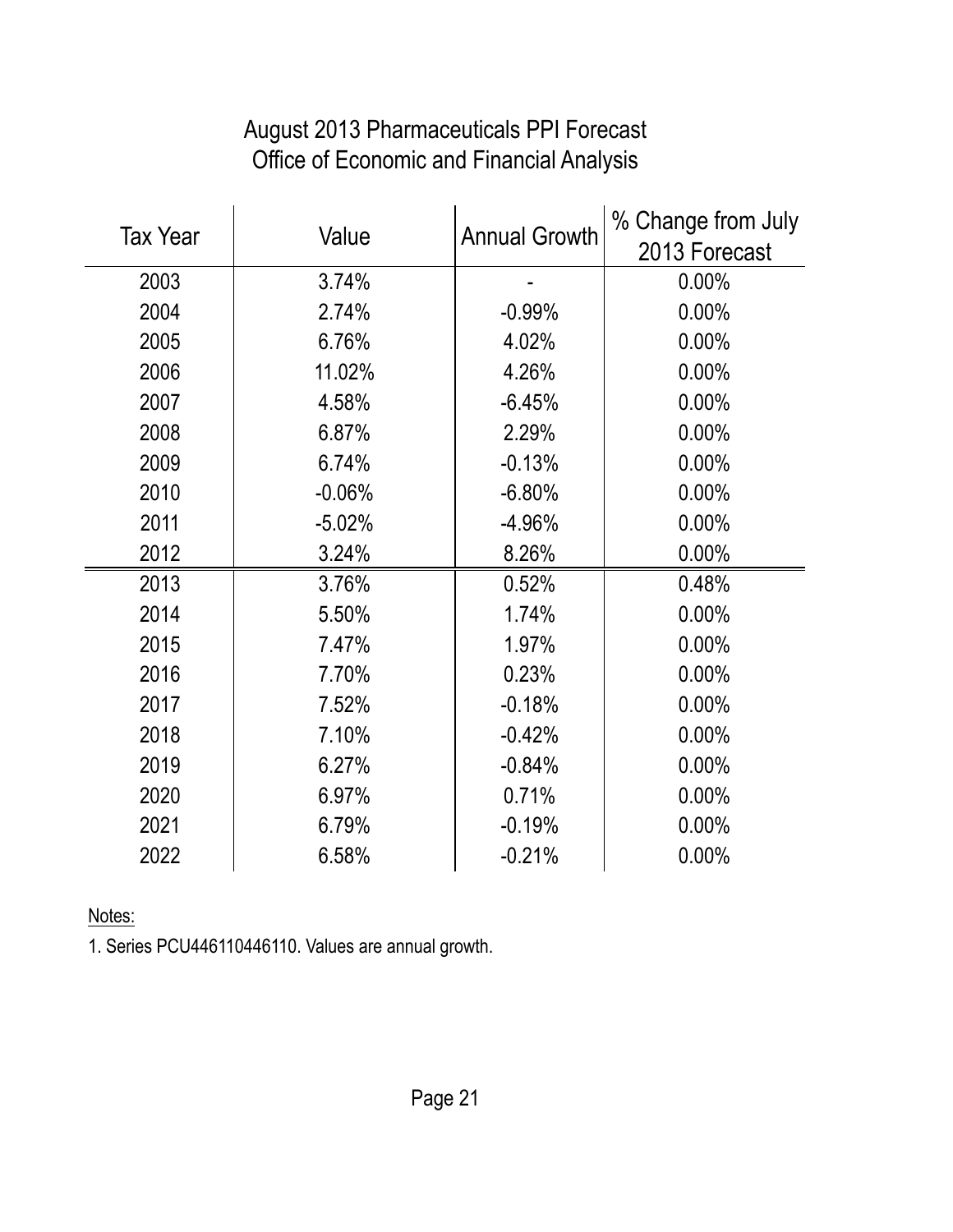| <b>Tax Year</b> | Value    | <b>Annual Growth</b> | % Change from July<br>2013 Forecast |
|-----------------|----------|----------------------|-------------------------------------|
| 2003            | 3.07%    |                      | 0.00%                               |
| 2004            | 3.52%    | 0.44%                | 0.00%                               |
| 2005            | 6.63%    | 3.11%                | 0.00%                               |
| 2006            | 4.00%    | $-2.63%$             | 0.00%                               |
| 2007            | 2.11%    | $-1.88%$             | 0.00%                               |
| 2008            | 5.88%    | 3.77%                | 0.00%                               |
| 2009            | $-8.33%$ | $-14.22%$            | 0.00%                               |
| 2010            | 7.89%    | 16.22%               | 0.00%                               |
| 2011            | 9.81%    | 1.92%                | 0.00%                               |
| 2012            | 2.34%    | $-7.47%$             | 0.00%                               |
| 2013            | 0.40%    | $-1.94%$             | 0.39%                               |
| 2014            | $-0.35%$ | $-0.74%$             | 0.00%                               |
| 2015            | 2.47%    | 2.82%                | 0.00%                               |
| 2016            | 2.47%    | $-0.01%$             | 0.00%                               |
| 2017            | 2.01%    | $-0.46%$             | 0.00%                               |
| 2018            | 2.07%    | 0.06%                | 0.00%                               |
| 2019            | 2.08%    | 0.02%                | 0.00%                               |
| 2020            | 2.01%    | $-0.08%$             | 0.00%                               |
| 2021            | 1.86%    | $-0.15%$             | 0.00%                               |
| 2022            | 1.79%    | $-0.07%$             | 0.00%                               |

# August 2013 Transportation CPI Forecast Office of Economic and Financial Analysis

Notes:

1. Series CUUR0000SAT. Values are annual growth.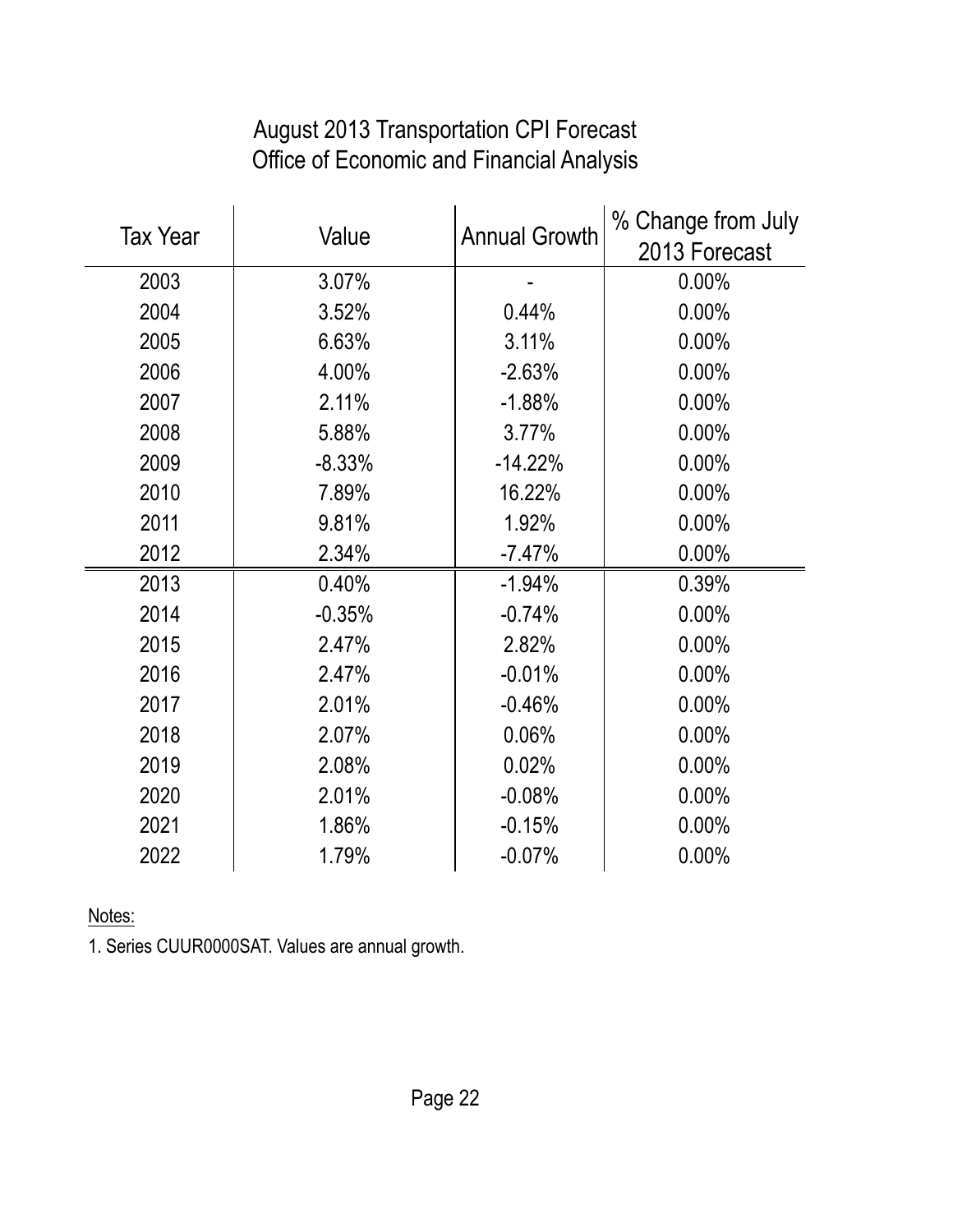#### August 2013 Retail Gas Forecast Office of Economic and Financial Analysis

| Quarter | Value  | <b>YOY</b><br>Change | % Change from<br><b>July 2013</b><br>Forecast | \$ Change from<br><b>July 2013</b><br>Forecast |
|---------|--------|----------------------|-----------------------------------------------|------------------------------------------------|
| Q1 2012 | \$3.77 | 10.32%               | 0.00%                                         | \$0.00                                         |
| Q2 2012 | \$4.16 | 5.36%                | 0.00%                                         | \$0.00                                         |
| Q3 2012 | \$3.86 | 3.17%                | 0.00%                                         | \$0.00                                         |
| Q4 2012 | \$3.66 | 1.09%                | 0.00%                                         | \$0.00                                         |
| Q1 2013 | \$3.66 | $-3.02%$             | 0.00%                                         | \$0.00                                         |
| Q2 2013 | \$3.84 | $-7.68%$             | 0.00%                                         | \$0.00                                         |
| Q3 2013 | \$3.89 | 0.68%                | 4.26%                                         | \$0.16                                         |
| Q4 2013 | \$3.49 | $-4.79%$             | 0.00%                                         | \$0.00                                         |
| Q1 2014 | \$3.49 | $-4.54%$             | 0.00%                                         | \$0.00                                         |
| Q2 2014 | \$3.80 | $-0.90%$             | 0.00%                                         | \$0.00                                         |
| Q3 2014 | \$3.55 | $-8.76%$             | 0.00%                                         | \$0.00                                         |
| Q4 2014 | \$3.33 | $-4.51%$             | 0.00%                                         | \$0.00                                         |
| Q1 2015 | \$3.45 | $-1.16%$             | 0.00%                                         | \$0.00                                         |
| Q2 2015 | \$3.88 | 2.00%                | 0.00%                                         | \$0.00                                         |
| Q3 2015 | \$3.70 | 4.28%                | 0.00%                                         | \$0.00                                         |
| Q4 2015 | \$3.53 | 5.87%                | 0.00%                                         | \$0.00                                         |
| Q1 2016 | \$3.63 | 5.11%                | 0.00%                                         | \$0.00                                         |
| Q2 2016 | \$4.09 | 5.56%                | 0.00%                                         | \$0.00                                         |
| Q3 2016 | \$3.88 | 5.01%                | 0.00%                                         | \$0.00                                         |
| Q4 2016 | \$3.69 | 4.47%                | 0.00%                                         | \$0.00                                         |

Notes:

1. Values are for Seattle, WA, regular grades, regular formulations as quoted by the Energy Information Administration (EIA) in \$/gallon.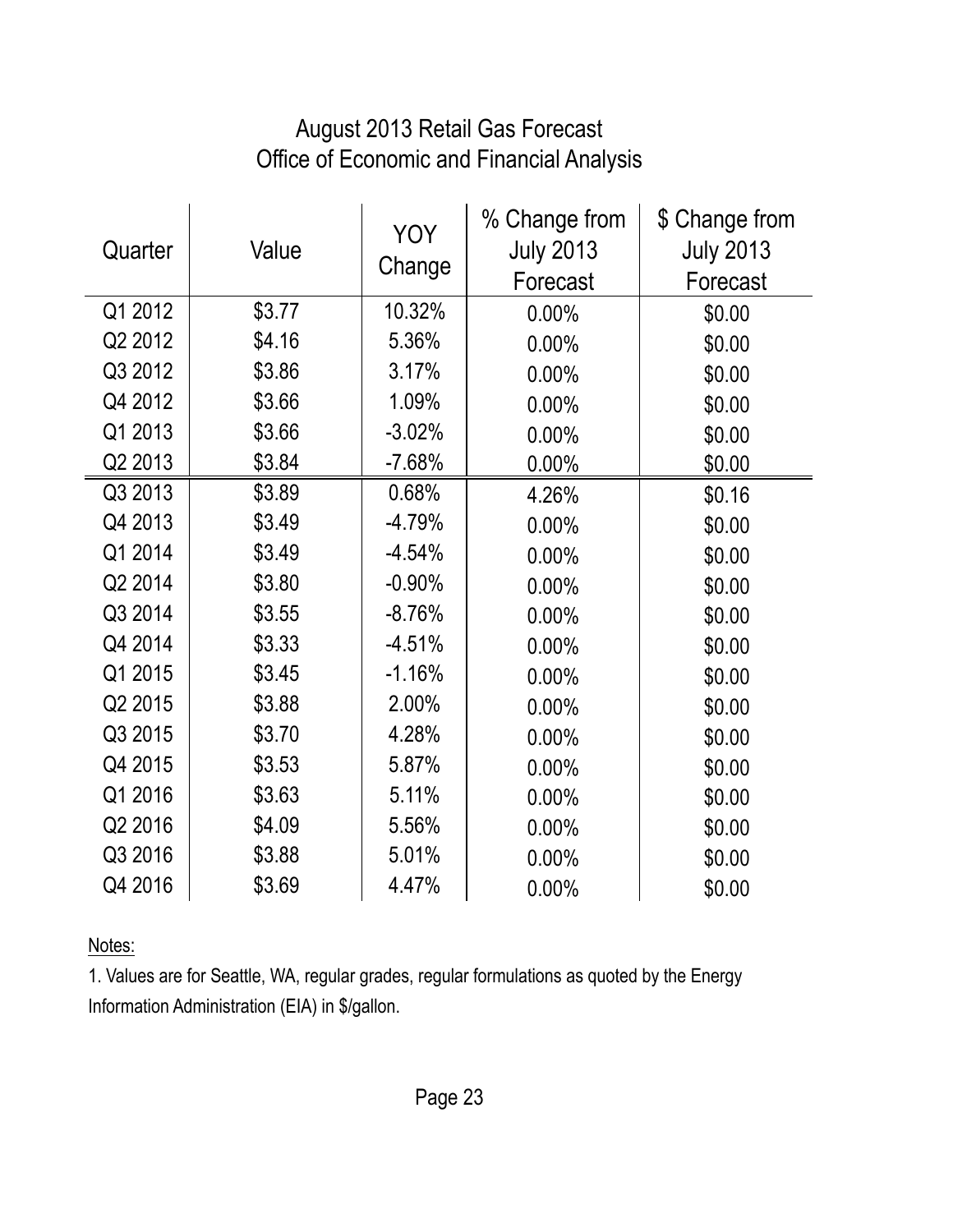| Office of Economic and Financial Analysis |               |                  |          |                  |
|-------------------------------------------|---------------|------------------|----------|------------------|
| Year                                      | <b>Diesel</b> | Annual<br>Change | Gasoline | Annual<br>Change |
| 2003                                      |               |                  |          |                  |
| 2004                                      |               |                  |          |                  |
| 2005                                      |               |                  |          |                  |
| 2006                                      |               |                  |          |                  |
| 2007                                      |               |                  |          |                  |
| 2008                                      |               |                  |          |                  |
| 2009                                      |               |                  |          |                  |
| 2010                                      |               |                  |          |                  |
| 2011                                      |               |                  |          |                  |
| 2012                                      |               |                  |          |                  |
| 2013                                      | \$3.31        |                  | \$3.01   |                  |
| 2014                                      | \$3.31        | 0.00%            | \$2.99   | $-0.66%$         |
| 2015                                      | \$3.25        | $-1.81%$         | \$2.88   | $-3.68%$         |
| 2016                                      | \$3.22        | $-0.92%$         | \$2.81   | $-2.43%$         |
| 2017                                      |               |                  |          |                  |
| 2018                                      |               |                  |          |                  |
| 2019                                      |               |                  |          |                  |
| 2020                                      |               |                  |          |                  |

### August 2013 Diesel & Gasoline Dollar per Gallon Forecasts Office of Economic and Financial Analysis

Notes:

1. Forecast generated by Linwood Capital, LLC.

2. Prices are stated in wholesale terms.

2021 | **- | - | - |** -2022 | **- | - | - |** - |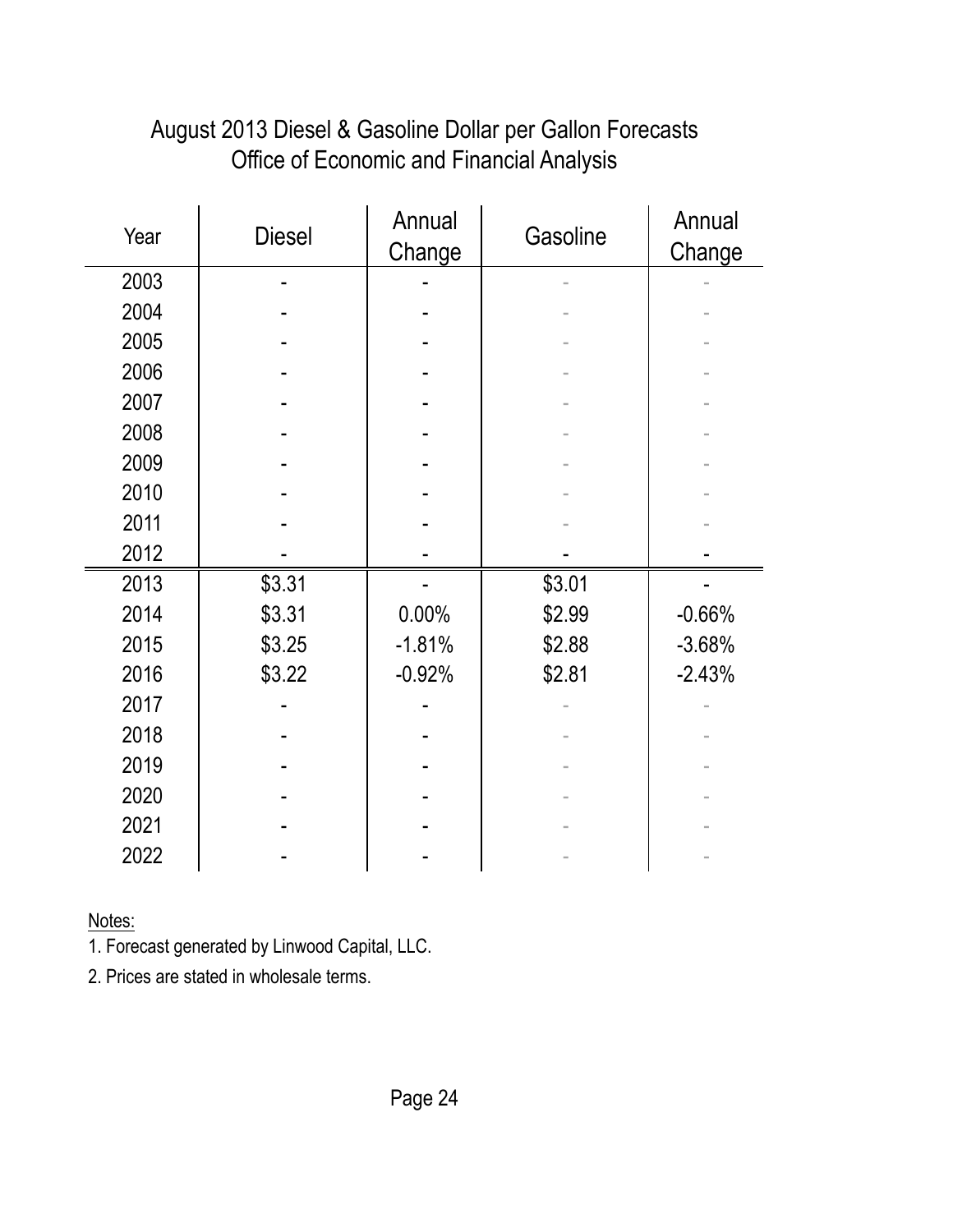#### August 2013 Recorded Documents Forecast Office of Economic and Financial Analysis

| Quarter | Value   | <b>YOY</b><br>Change | % Change from<br><b>July 2013</b><br>Forecast | # Change from<br><b>July 2013</b><br>Forecast |
|---------|---------|----------------------|-----------------------------------------------|-----------------------------------------------|
| Q1 2012 | 123,328 | $-5.68%$             | 0.00%                                         | 0                                             |
| Q2 2012 | 135,350 | 24.51%               | 0.00%                                         | 0                                             |
| Q3 2012 | 147,161 | 28.42%               | 0.00%                                         | $\mathbf 0$                                   |
| Q4 2012 | 166,804 | 32.93%               | 0.00%                                         | $\boldsymbol{0}$                              |
| Q1 2013 | 150,097 | 21.71%               | 0.00%                                         | 0                                             |
| Q2 2013 | 159,704 | 17.99%               | 0.00%                                         | $\mathbf 0$                                   |
| Q3 2013 | 157,193 | 6.82%                | 6.61%                                         | 9,747                                         |
| Q4 2013 | 151,475 | $-9.19%$             | 8.63%                                         | 12,030                                        |
| Q1 2014 | 142,300 | $-5.19%$             | 9.08%                                         | 11,845                                        |
| Q2 2014 | 159,647 | $-0.04%$             | 10.81%                                        | 15,572                                        |
| Q3 2014 | 156,170 | $-0.65%$             | 12.67%                                        | 17,557                                        |
| Q4 2014 | 151,548 | 0.05%                | 14.06%                                        | 18,681                                        |
| Q1 2015 | 143,383 | 0.76%                | 14.38%                                        | 18,023                                        |
| Q2 2015 | 159,188 | $-0.29%$             | 14.23%                                        | 19,832                                        |
| Q3 2015 | 154,107 | $-1.32%$             | 14.36%                                        | 19,352                                        |
| Q4 2015 | 148,603 | $-1.94%$             | 14.58%                                        | 18,906                                        |
| Q1 2016 | 140,728 | $-1.85%$             | 14.55%                                        | 17,879                                        |
| Q2 2016 | 156,974 | $-1.39%$             | 14.63%                                        | 20,032                                        |
| Q3 2016 | 152,205 | $-1.23%$             | 14.67%                                        | 19,474                                        |
| Q4 2016 | 147,269 | $-0.90%$             | 15.05%                                        | 19,269                                        |

Notes:

1. Values listed are the sum of official public records, recorded maps and marriage records.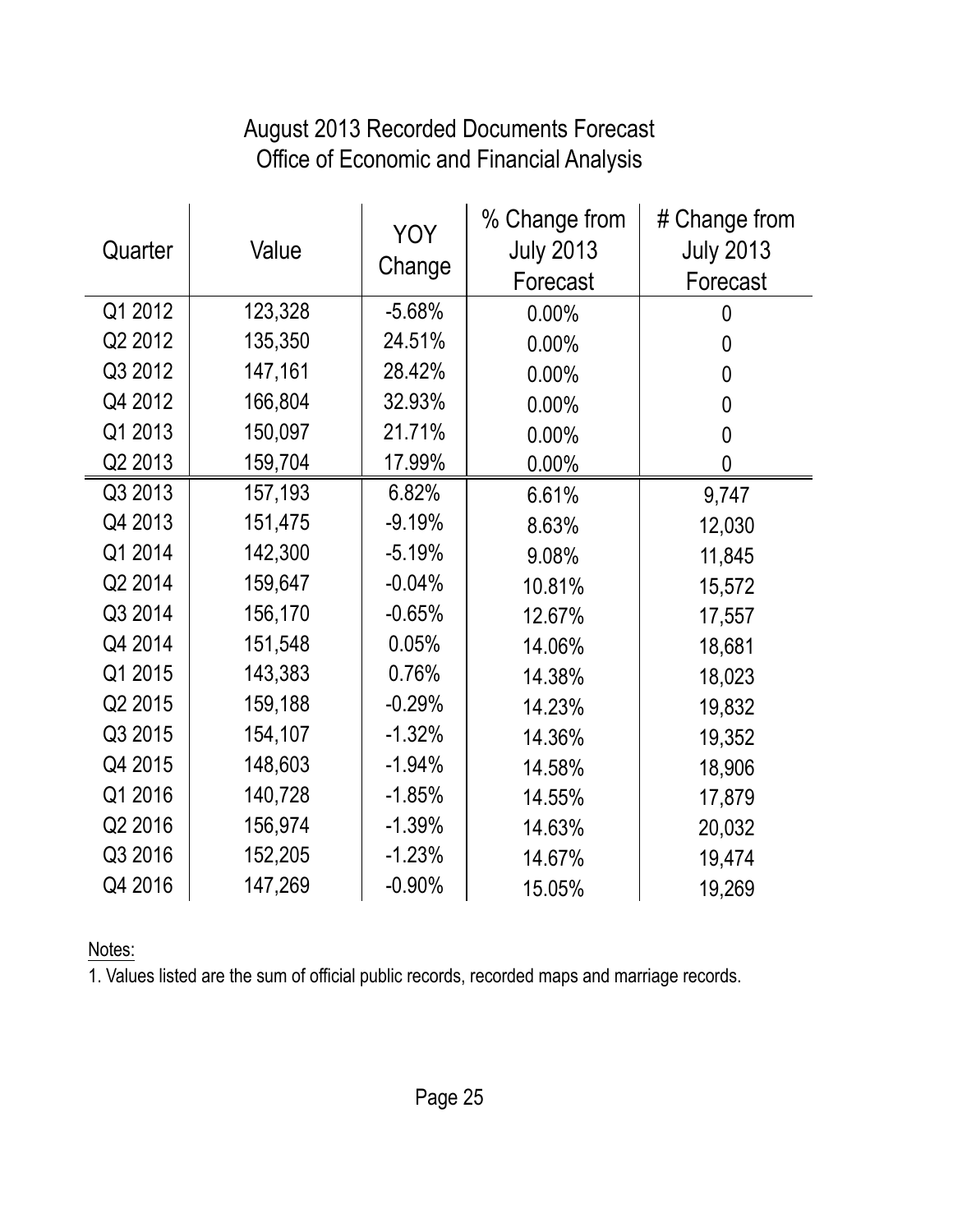#### August 2013 Current Expense Property Tax Forecast Office of Economic and Financial Analysis

| Tax<br>Year | Value         | Annual<br>Growth | % Change from<br><b>July 2013</b><br>Forecast | \$ Change from<br><b>July 2013</b><br>Forecast |
|-------------|---------------|------------------|-----------------------------------------------|------------------------------------------------|
| 2003        |               |                  |                                               |                                                |
| 2004        |               |                  |                                               |                                                |
| 2005        |               |                  |                                               |                                                |
| 2006        |               |                  |                                               |                                                |
| 2007        |               |                  |                                               |                                                |
| 2008        |               |                  |                                               |                                                |
| 2009        | \$268,539,194 |                  | 0.00%                                         | \$0                                            |
| 2010        | \$274,290,793 | 2.14%            | 0.00%                                         | \$0                                            |
| 2011        | \$278,152,152 | 1.41%            | 0.00%                                         | \$0                                            |
| 2012        | \$284,318,327 | 2.22%            | 0.00%                                         | \$0                                            |
| 2013        | \$313,137,887 | 10.14%           | 0.00%                                         | \$0                                            |
| 2014        | \$318,825,512 | 1.82%            | 0.22%                                         | \$713,351                                      |
| 2015        | \$325,414,548 | 2.07%            | 0.48%                                         | \$1,550,133                                    |
| 2016        | \$332,396,954 | 2.15%            | 0.75%                                         | \$2,487,287                                    |
| 2017        | \$339,588,745 | 2.16%            | 1.03%                                         | \$3,476,770                                    |
| 2018        | \$346,934,512 | 2.16%            | 1.32%                                         | \$4,503,804                                    |
| 2019        | \$354,468,691 | 2.17%            | 1.60%                                         | \$5,576,476                                    |
| 2020        | \$362,244,518 | 2.19%            | 1.89%                                         | \$6,709,936                                    |
| 2021        | \$370,232,515 | 2.21%            | 2.18%                                         | \$7,896,375                                    |
| 2022        | \$378,418,623 | 2.21%            | 2.47%                                         | \$9,134,751                                    |

Notes:

1. Values are total levy amounts and have not been adjusted for undercollections.

2. For years prior to 2013, property taxes dedicated to limited bond debt service were

levied separately. Beginning in 2013, these taxes were included in the CX Levy.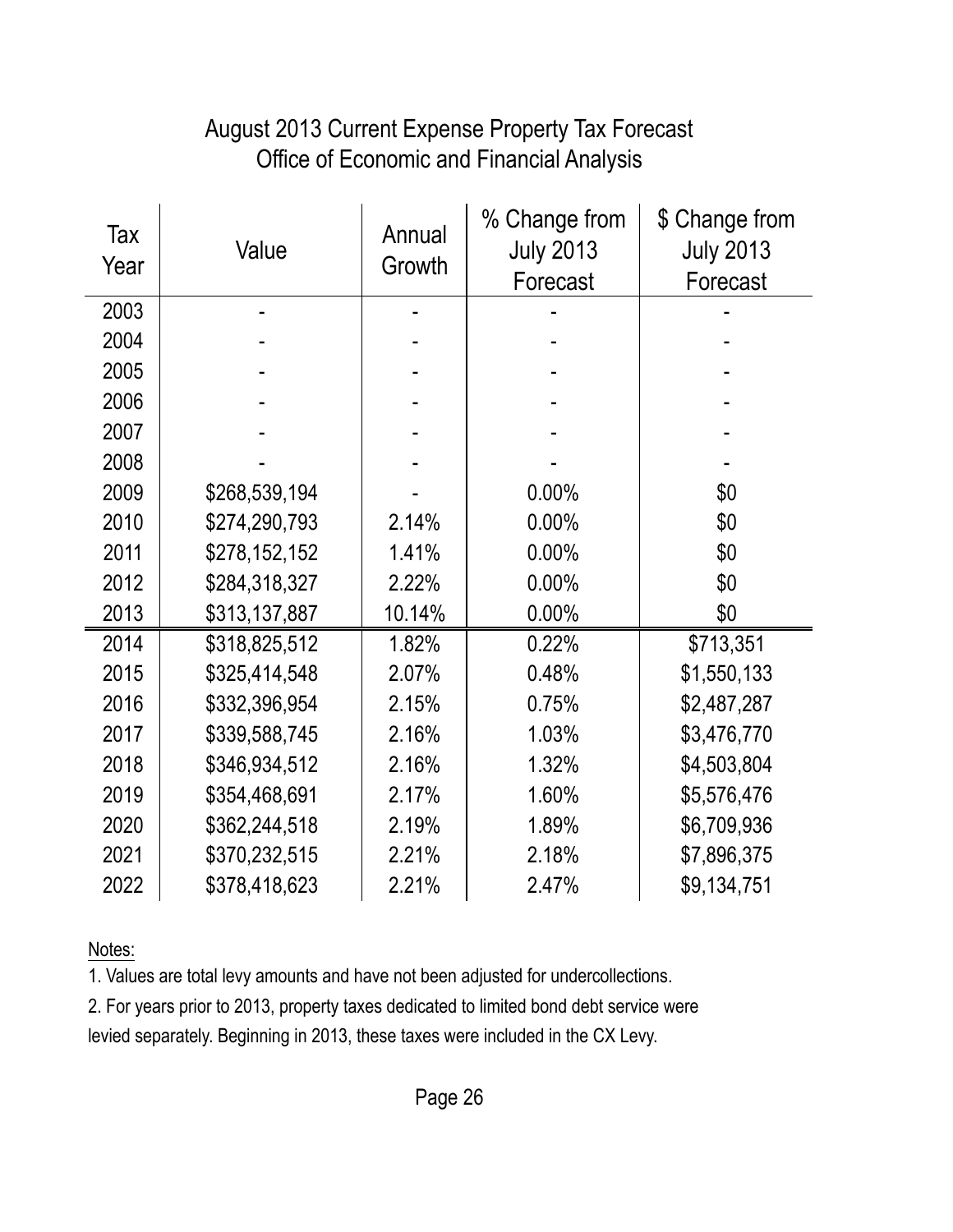Tax Year Value Annual **Growth** % Change from July 2013 Forecast \$ Change from July 2013 Forecast 2003 | - | - | - | - | 2004 | \$4,696,875 | - | 0.00% | \$0 2005 \$4,841,326 3.08% 0.00% \$0 2006 \$4,987,894 3.03% 0.00% \$0 2007 \$5,148,117 3.21% 0.00% \$0 2008 \$5,328,411 3.50% 0.00% \$0 2009 | \$5,509,017 | 3.39% | 0.00% | \$0 2010 \$5,640,234 2.38% 0.00% \$0 2011 \$5,737,359 1.72% 0.00% \$0 2012 \$5,838,960 1.77% 0.00% \$0 2013 \$5,944,036 1.80% 0.00% \$0 2014 \$6,058,478 1.93% 0.22% \$13,539 2015 \$6,182,540 2.05% 0.46% \$28,329 2016 \$6,314,584 2.14% 0.71% \$44,427 2017 \$6,450,602 2.15% 0.96% \$61,374 2018 \$6,589,436 2.15% 1.21% \$78,924 2019 \$6,731,711 2.16% 1.47% \$97,650 2020 \$6,878,466 2.18% 1.74% \$117,440 2021 \$7,029,104 2.19% 2.01% \$138,347 2022 | \$7,183,490 | 2.20% | 2.28% | \$160,265

August 2013 Developmental Disabilities & Mental Health Property Tax Forecast Office of Economic and Financial Analysis

Notes: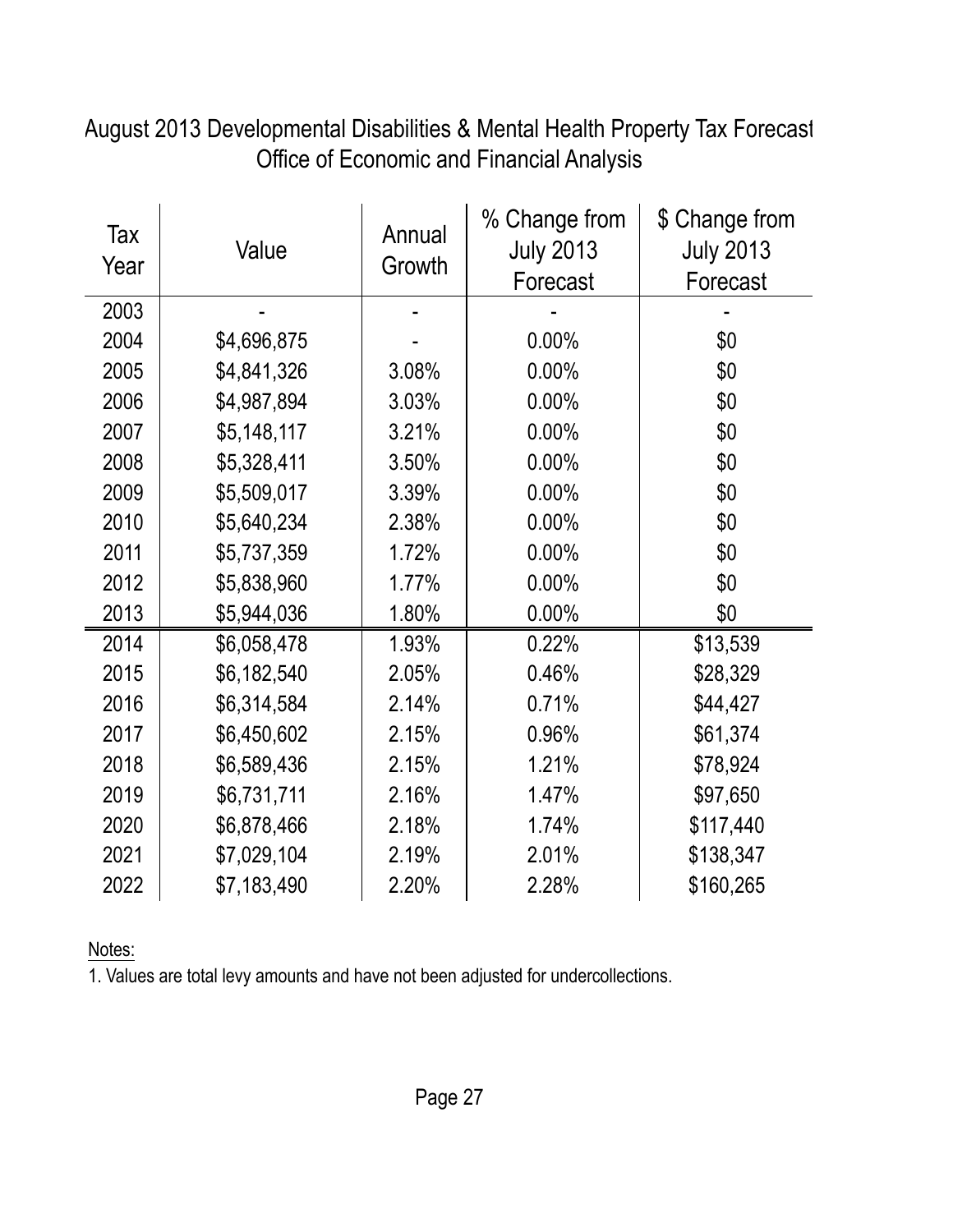#### Office of Economic and Financial Analysis August 2013 Veterans Aid Property Tax Forecast

| Tax<br>Year | Value       | Annual<br>Growth | % Change from<br><b>July 2013</b><br>Forecast | \$ Change from<br><b>July 2013</b><br>Forecast |
|-------------|-------------|------------------|-----------------------------------------------|------------------------------------------------|
| 2003        |             |                  |                                               |                                                |
| 2004        | \$2,113,593 |                  | 0.00%                                         | \$0                                            |
| 2005        | \$2,178,596 | 3.08%            | 0.00%                                         | \$0                                            |
| 2006        | \$2,244,552 | 3.03%            | 0.00%                                         | \$0                                            |
| 2007        | \$2,316,652 | 3.21%            | 0.00%                                         | \$0                                            |
| 2008        | \$2,397,784 | 3.50%            | 0.00%                                         | \$0                                            |
| 2009        | \$2,479,057 | 3.39%            | 0.00%                                         | \$0                                            |
| 2010        | \$2,538,104 | 2.38%            | 0.00%                                         | \$0                                            |
| 2011        | \$2,556,438 | 0.72%            | 0.00%                                         | \$0                                            |
| 2012        | \$2,601,709 | 1.77%            | 0.00%                                         | \$0                                            |
| 2013        | \$2,648,529 | 1.80%            | 0.00%                                         | \$0                                            |
| 2014        | \$2,699,522 | 1.93%            | 0.22%                                         | \$6,033                                        |
| 2015        | \$2,754,801 | 2.05%            | 0.46%                                         | \$12,623                                       |
| 2016        | \$2,813,637 | 2.14%            | 0.71%                                         | \$19,796                                       |
| 2017        | \$2,874,244 | 2.15%            | 0.96%                                         | \$27,347                                       |
| 2018        | \$2,936,105 | 2.15%            | 1.21%                                         | \$35,167                                       |
| 2019        | \$2,999,500 | 2.16%            | 1.47%                                         | \$43,511                                       |
| 2020        | \$3,064,891 | 2.18%            | 1.74%                                         | \$52,329                                       |
| 2021        | \$3,132,012 | 2.19%            | 2.01%                                         | \$61,645                                       |
| 2022        | \$3,200,803 | 2.20%            | 2.28%                                         | \$71,411                                       |

Notes: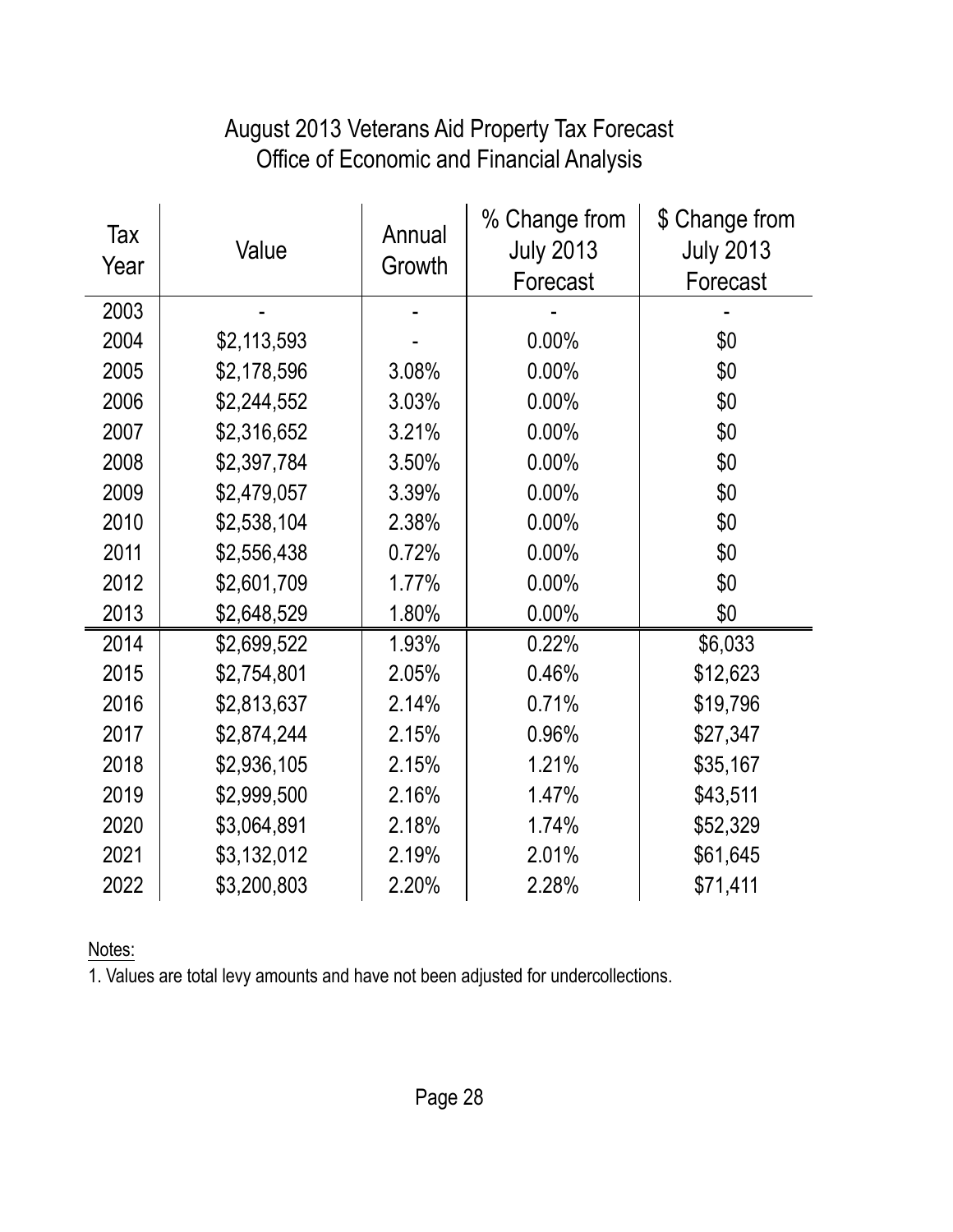| Tax<br>Year | Value    | Annual<br>Growth | % Change from<br><b>July 2013</b><br>Forecast | \$ Change from<br><b>July 2013</b><br>Forecast |
|-------------|----------|------------------|-----------------------------------------------|------------------------------------------------|
| 2003        |          |                  |                                               |                                                |
| 2004        | \$50,000 |                  | 0.00%                                         | \$0                                            |
| 2005        | \$50,000 | 0.00%            | 0.00%                                         | \$0                                            |
| 2006        | \$50,000 | 0.00%            | 0.00%                                         | \$0                                            |
| 2007        | \$50,000 | 0.00%            | 0.00%                                         | \$0                                            |
| 2008        | \$50,000 | 0.00%            | 0.00%                                         | \$0                                            |
| 2009        | \$50,000 | 0.00%            | 0.00%                                         | \$0                                            |
| 2010        | \$50,000 | $0.00\%$         | 0.00%                                         | \$0                                            |
| 2011        | \$50,000 | 0.00%            | 0.00%                                         | \$0                                            |
| 2012        | \$50,000 | 0.00%            | 0.00%                                         | \$0                                            |
| 2013        | \$50,000 | 0.00%            | 0.00%                                         | \$0                                            |
| 2014        | \$50,000 | 0.00%            | 0.00%                                         | \$0                                            |
| 2015        | \$50,000 | 0.00%            | 0.00%                                         | \$0                                            |
| 2016        | \$50,000 | 0.00%            | 0.00%                                         | \$0                                            |
| 2017        | \$50,000 | 0.00%            | 0.00%                                         | \$0                                            |
| 2018        | \$50,000 | 0.00%            | 0.00%                                         | \$0                                            |
| 2019        | \$50,000 | 0.00%            | 0.00%                                         | \$0                                            |
| 2020        | \$50,000 | 0.00%            | 0.00%                                         | \$0                                            |
| 2021        | \$50,000 | 0.00%            | 0.00%                                         | \$0                                            |
| 2022        | \$50,000 | 0.00%            | 0.00%                                         | \$0                                            |

#### August 2013 Inter County River Improvement Property Tax Forecast Office of Economic and Financial Analysis

Notes: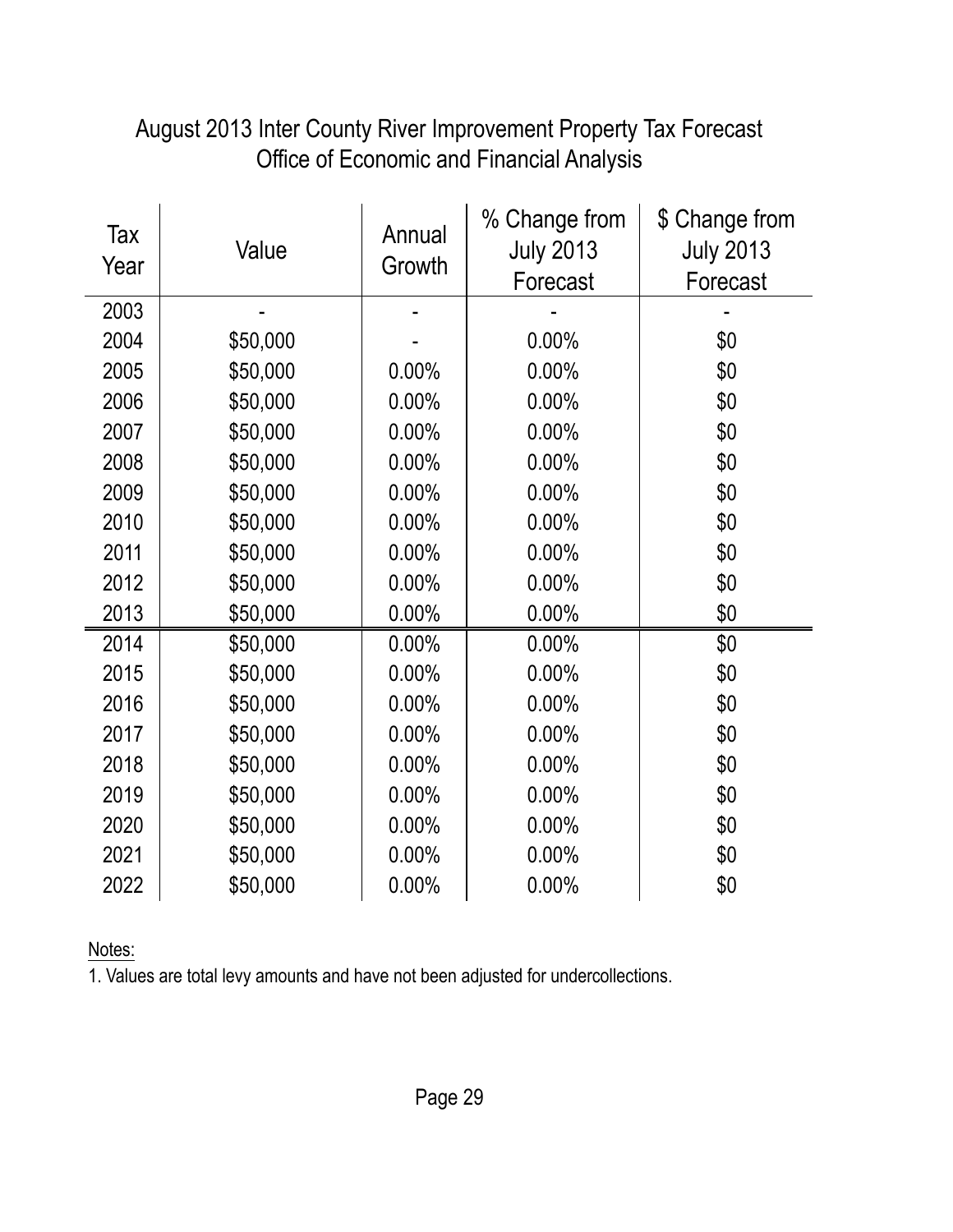#### August 2013 AFIS Lid Lift Forecast Office of Economic and Financial Analysis

| Tax<br>Year | Value        | Annual<br>Growth | % Change from<br><b>July 2013</b><br>Forecast | \$ Change from<br><b>July 2013</b><br>Forecast |
|-------------|--------------|------------------|-----------------------------------------------|------------------------------------------------|
| 2003        |              |                  |                                               |                                                |
| 2004        | \$11,860,390 |                  | 0.00%                                         | \$0                                            |
| 2005        | \$12,225,166 | 3.08%            | 0.00%                                         | \$0                                            |
| 2006        |              |                  | 0.00%                                         | \$0                                            |
| 2007        | \$16,877,743 |                  | 0.00%                                         | \$0                                            |
| 2008        | \$17,468,824 | 3.50%            | 0.00%                                         | \$0                                            |
| 2009        | \$17,234,054 | $-1.34%$         | 0.00%                                         | \$0                                            |
| 2010        | \$15,555,595 | $-9.74%$         | 0.00%                                         | \$0                                            |
| 2011        | \$11,592,601 | $-25.48%$        | 0.00%                                         | \$0                                            |
| 2012        | \$11,212,493 | $-3.28%$         | 0.00%                                         | \$0                                            |
| 2013        | \$18,528,679 | 65.25%           | 0.00%                                         | \$338                                          |
| 2014        | \$18,915,123 | 2.09%            | $-0.41%$                                      | (\$77,228)                                     |
| 2015        | \$19,533,234 | 3.27%            | $-0.06%$                                      | (\$11,369)                                     |
| 2016        | \$20,202,378 | 3.43%            | 0.21%                                         | \$42,754                                       |
| 2017        | \$20,912,288 | 3.51%            | 0.48%                                         | \$100,712                                      |
| 2018        | \$21,642,603 | 3.49%            | 0.76%                                         | \$162,874                                      |
| 2019        |              |                  |                                               |                                                |
| 2020        |              |                  |                                               |                                                |
| 2021        |              |                  |                                               |                                                |
| 2022        |              |                  |                                               |                                                |

Notes:

1. Values are total levy amounts and have not been adjusted for undercollections.

2. AFIS is a six-year lid lift in effect from 2013-2018.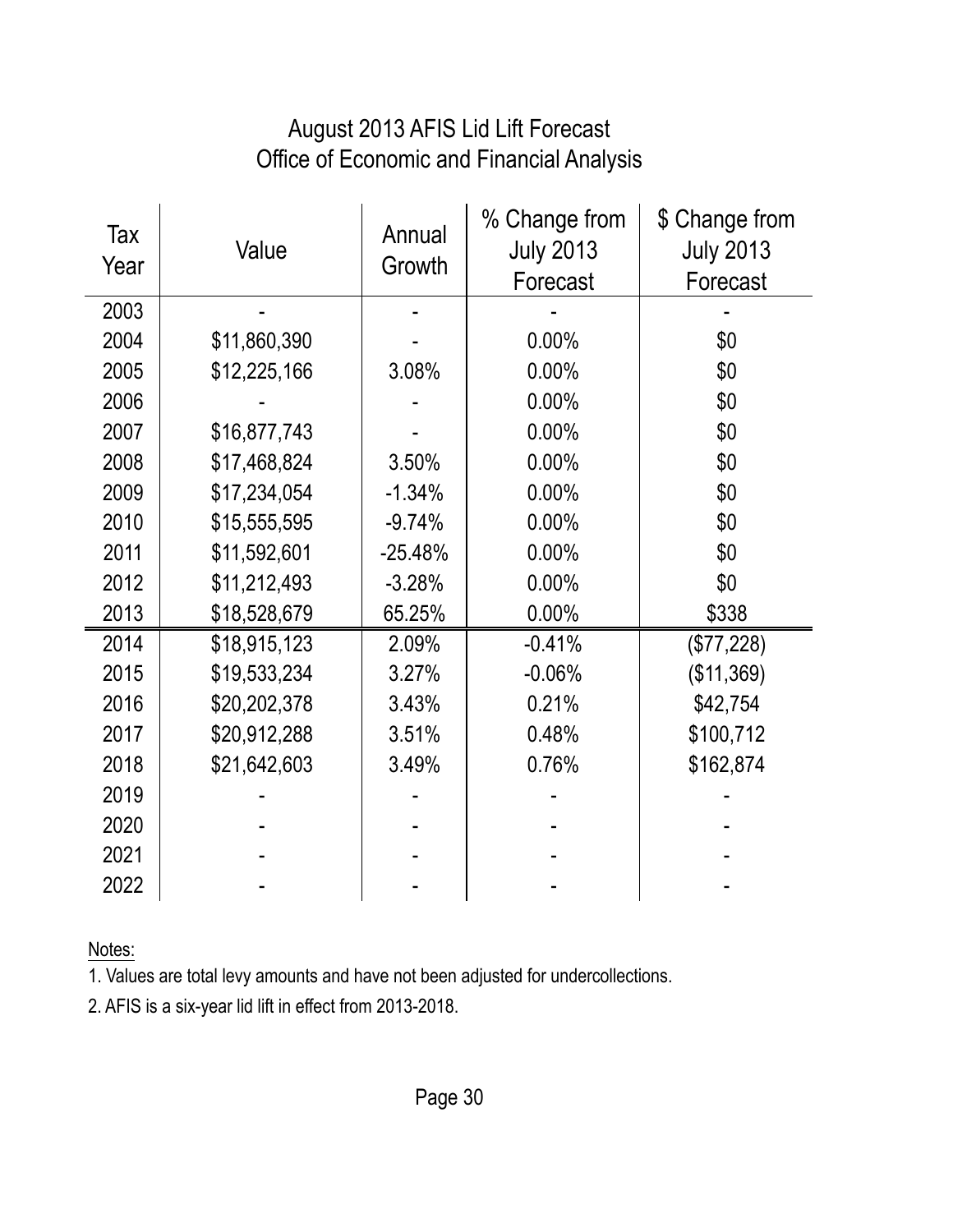#### Office of Economic and Financial Analysis August 2013 Parks Lid Lift Forecast

| Tax<br>Year | Value        | Annual<br>Growth | % Change from<br><b>July 2013</b><br>Forecast | \$ Change from<br><b>July 2013</b><br>Forecast |
|-------------|--------------|------------------|-----------------------------------------------|------------------------------------------------|
| 2003        |              |                  |                                               |                                                |
| 2004        | \$11,504,075 |                  | 0.00%                                         | \$0                                            |
| 2005        | \$11,857,880 | 3.08%            | 0.00%                                         | \$0                                            |
| 2006        | \$12,216,871 | 3.03%            | 0.00%                                         | \$0                                            |
| 2007        | \$12,609,307 | 3.21%            | 0.00%                                         | \$0                                            |
| 2008        | \$33,946,016 | 169.21%          | 0.00%                                         | \$0                                            |
| 2009        | \$36,596,350 | 7.81%            | 0.00%                                         | \$0                                            |
| 2010        | \$37,102,038 | 1.38%            | 0.00%                                         | \$0                                            |
| 2011        | \$38,260,504 | 3.12%            | 0.00%                                         | \$0                                            |
| 2012        | \$40,076,386 | 4.75%            | 0.00%                                         | \$0                                            |
| 2013        | \$41,283,924 | 3.01%            | $0.00\%$                                      | \$0                                            |
| 2014        | \$62,357,037 | 51.04%           | new                                           | new                                            |
| 2015        | \$64,394,705 | 3.27%            | new                                           | new                                            |
| 2016        | \$66,600,724 | 3.43%            | new                                           | new                                            |
| 2017        | \$68,941,105 | 3.51%            | new                                           | new                                            |
| 2018        | \$71,348,707 | 3.49%            | new                                           | new                                            |
| 2019        | \$73,930,914 | 3.62%            | new                                           | new                                            |
| 2020        |              |                  |                                               |                                                |
| 2021        |              |                  |                                               |                                                |
| 2022        |              |                  |                                               |                                                |

Notes:

1. Values are total levy amounts and have not been adjusted for undercollections.

2. Values for 2008-2013 include both the Parks Operating & Expansion lid lifts (both expire in 2013).

3. The values for 2014-2019 are for the Parks lid lift approved by voters on August 6th, 2013 with an initial rate of \$0.1877 per \$1000 of assessed value.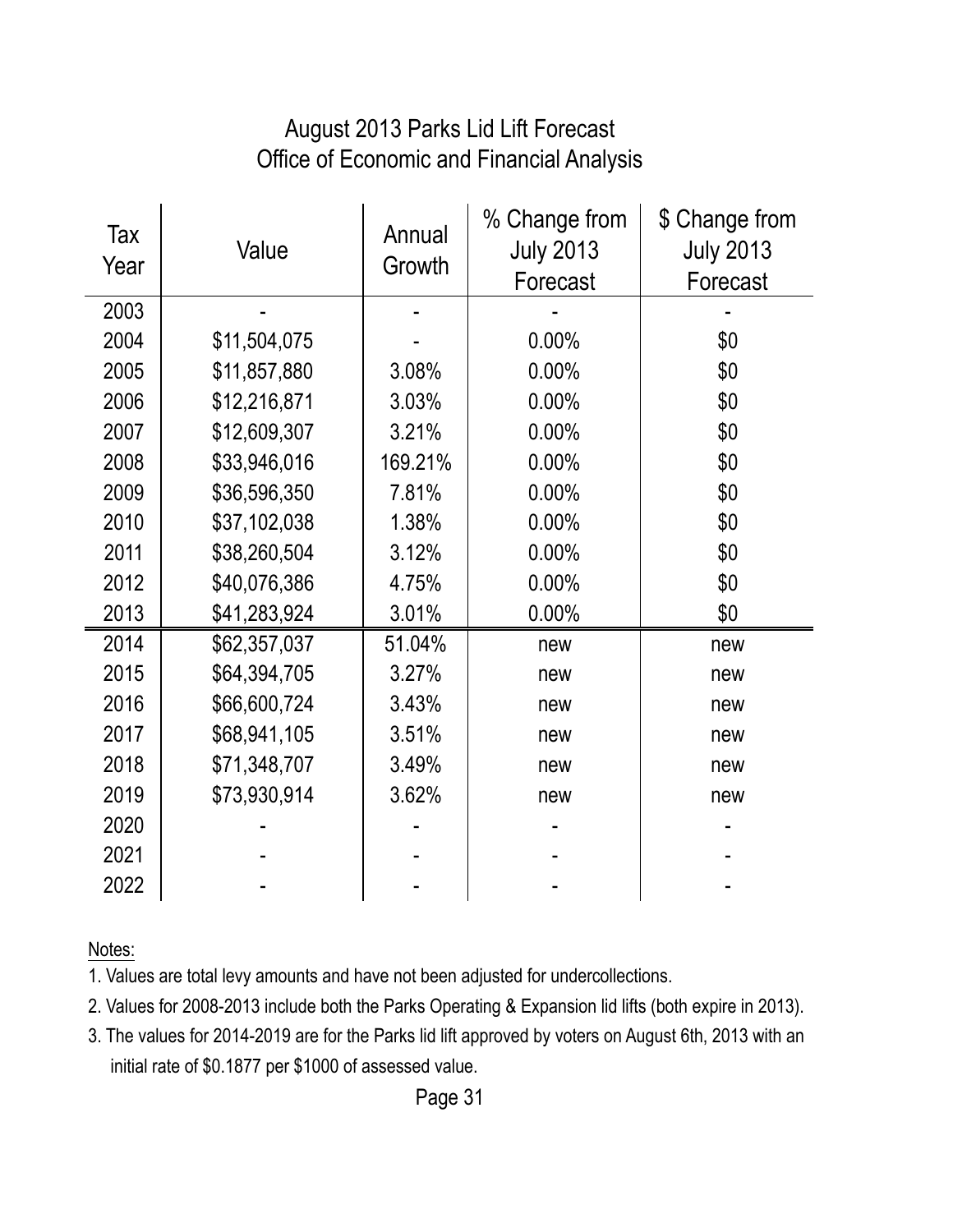#### August 2013 Children and Family Justice Center Lid Lift Forecast Office of Economic and Financial Analysis

| Tax<br>Year | Value        | Annual<br>Growth | % Change from<br><b>July 2013</b><br>Forecast | \$ Change from<br><b>July 2013</b><br>Forecast |
|-------------|--------------|------------------|-----------------------------------------------|------------------------------------------------|
| 2003        |              |                  |                                               |                                                |
| 2004        |              |                  |                                               |                                                |
| 2005        |              |                  |                                               |                                                |
| 2006        |              |                  |                                               |                                                |
| 2007        |              |                  |                                               |                                                |
| 2008        |              |                  |                                               |                                                |
| 2009        |              |                  |                                               |                                                |
| 2010        |              |                  |                                               |                                                |
| 2011        |              |                  |                                               |                                                |
| 2012        |              |                  |                                               |                                                |
| 2013        | \$21,908,512 |                  | 0.00%                                         | \$0                                            |
| 2014        | \$22,330,321 | 1.93%            | 0.22%                                         | \$49,901                                       |
| 2015        | \$22,787,602 | 2.05%            | 0.48%                                         | \$108,310                                      |
| 2016        | \$23,274,302 | 2.14%            | 0.75%                                         | \$173,765                                      |
| 2017        | \$23,775,640 | 2.15%            | 1.03%                                         | \$242,851                                      |
| 2018        | \$24,287,337 | 2.15%            | 1.31%                                         | \$314,535                                      |
| 2019        | \$24,811,738 | 2.16%            | 1.59%                                         | \$389,457                                      |
| 2020        | \$25,352,650 | 2.18%            | 1.88%                                         | \$468,619                                      |
| 2021        | \$25,907,894 | 2.19%            | 2.17%                                         | \$551,494                                      |
| 2022        |              |                  |                                               |                                                |

Notes:

1. Values are total levy amounts and have not been adjusted for undercollections.

2. The C&FJC lid lift is a nine-year lid lift in effect from 2013-2021.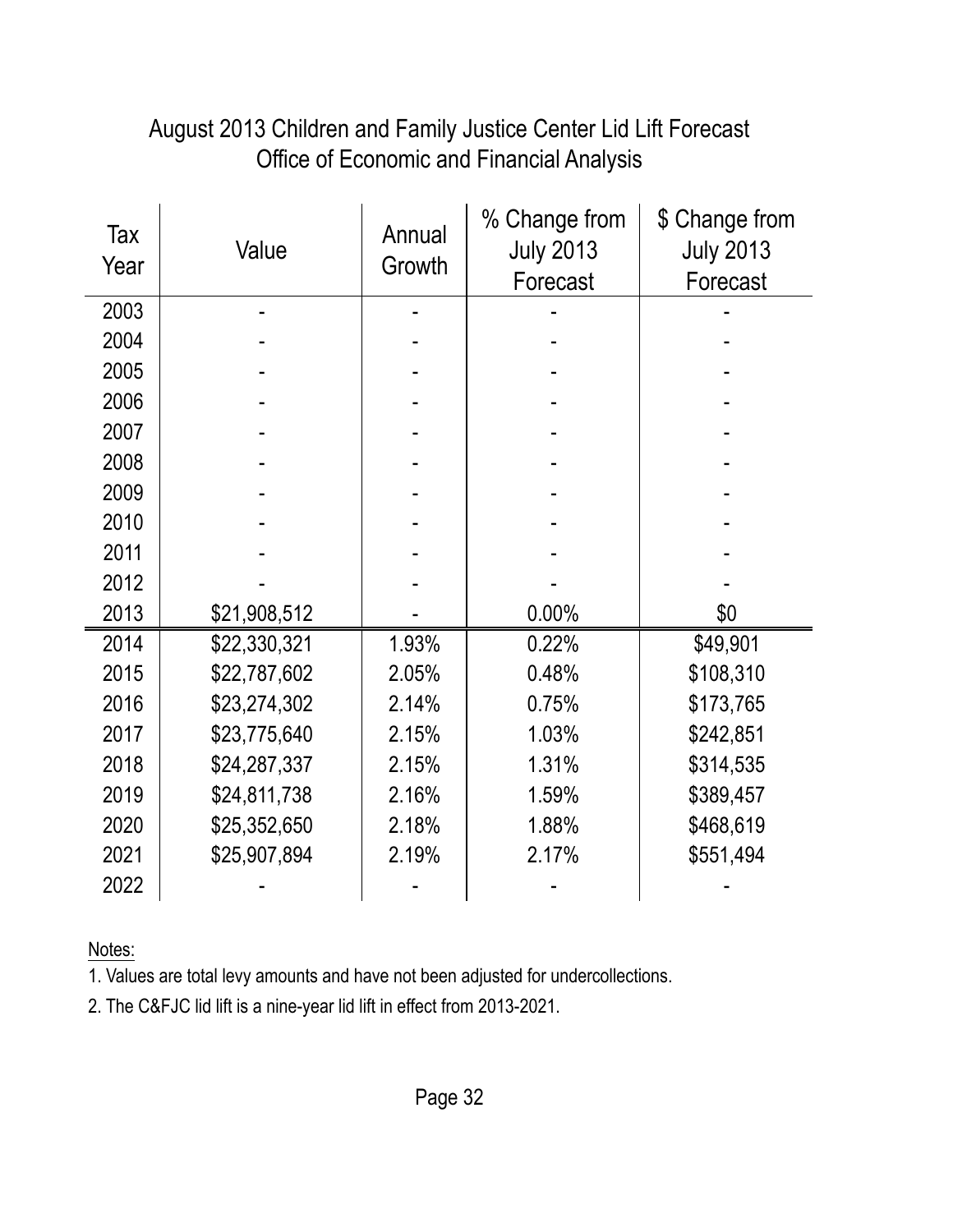| August 2013 Veterans and Human Services Lid Lift Forecast |
|-----------------------------------------------------------|
| <b>Office of Economic and Financial Analysis</b>          |

| Tax<br>Year | Value        | Annual<br>Growth | % Change from<br><b>July 2013</b><br>Forecast | \$ Change from<br><b>July 2013</b><br>Forecast |
|-------------|--------------|------------------|-----------------------------------------------|------------------------------------------------|
| 2003        |              |                  |                                               |                                                |
| 2004        |              |                  |                                               |                                                |
| 2005        |              |                  |                                               |                                                |
| 2006        | \$13,448,844 |                  | 0.00%                                         | \$0                                            |
| 2007        | \$13,880,852 | 3.21%            | 0.00%                                         | \$0                                            |
| 2008        | \$14,366,946 | 3.50%            | 0.00%                                         | \$0                                            |
| 2009        | \$14,853,888 | 3.39%            | 0.00%                                         | \$0                                            |
| 2010        | \$15,207,674 | 2.38%            | 0.00%                                         | \$0                                            |
| 2011        | \$15,469,686 | 1.72%            | 0.00%                                         | \$0                                            |
| 2012        | \$15,882,255 | 2.67%            | 0.00%                                         | \$0                                            |
| 2013        | \$16,409,992 | 3.32%            | 0.00%                                         | \$0                                            |
| 2014        | \$16,748,186 | 2.06%            | $-0.41%$                                      | (\$68,372)                                     |
| 2015        | \$17,295,461 | 3.27%            | $-0.06%$                                      | (\$10,087)                                     |
| 2016        | \$17,887,980 | 3.43%            | 0.21%                                         | \$37,867                                       |
| 2017        | \$18,516,570 | 3.51%            | 0.48%                                         | \$89,201                                       |
| 2018        |              |                  |                                               |                                                |
| 2019        |              |                  |                                               |                                                |
| 2020        |              |                  |                                               |                                                |
| 2021        |              |                  |                                               |                                                |
| 2022        |              |                  |                                               |                                                |

Notes:

1. Values are total levy amounts and have not been adjusted for undercollections.

2. The V&HS lid lift is a six-year lid lift in effect from 2012-2017.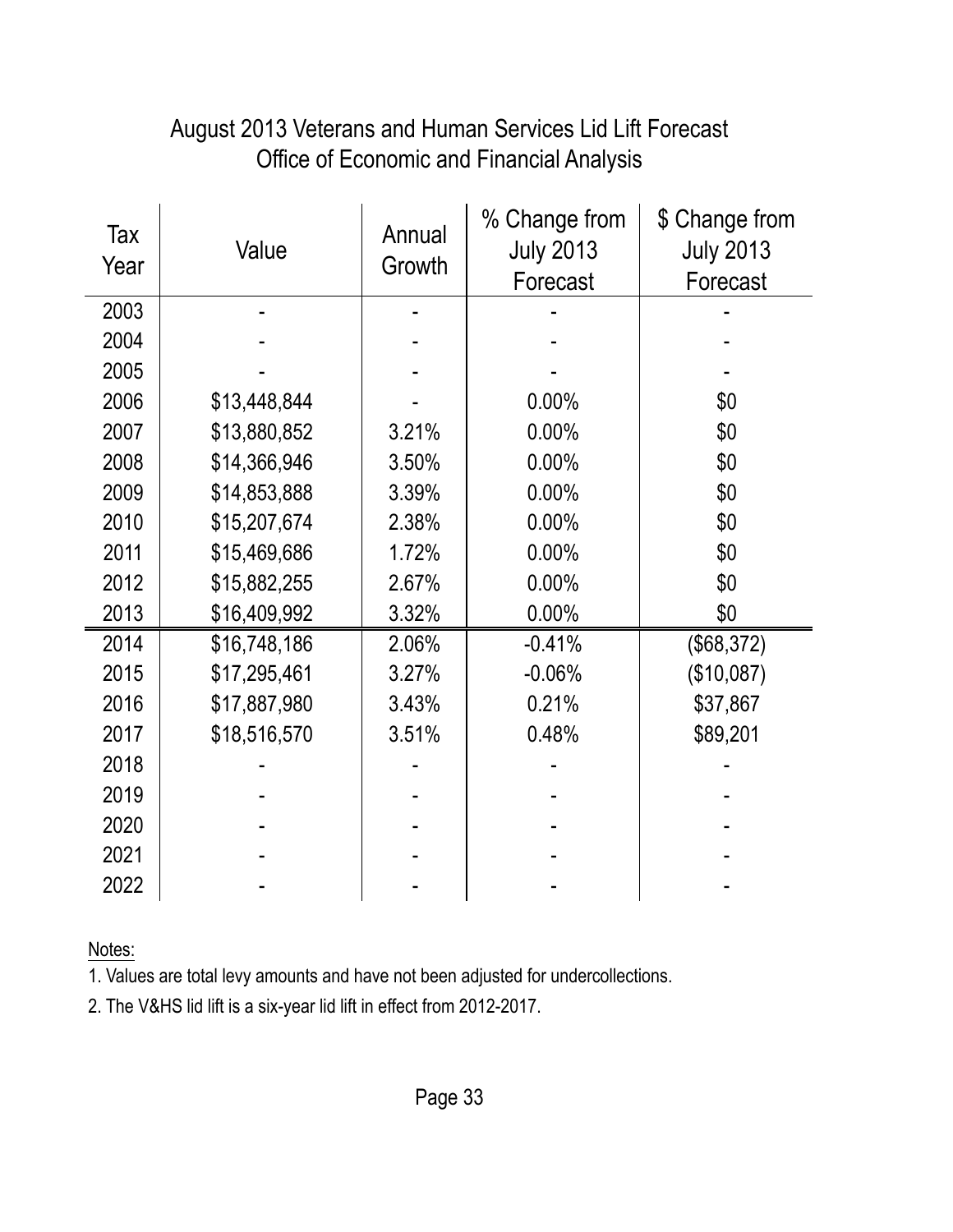| August 2013 Emergency Medical Services (EMS) Property Tax Forecast |
|--------------------------------------------------------------------|
| Office of Economic and Financial Analysis                          |

| Tax<br>Year | Value         | Annual<br>Growth | % Change from<br><b>July 2013</b><br>Forecast | \$ Change from<br><b>July 2013</b><br>Forecast |
|-------------|---------------|------------------|-----------------------------------------------|------------------------------------------------|
| 2003        |               |                  |                                               |                                                |
| 2004        | \$55,703,623  |                  | 0.00%                                         | \$0                                            |
| 2005        | \$57,448,128  | 3.13%            | 0.00%                                         | \$0                                            |
| 2006        | \$59,125,468  | 2.92%            | 0.00%                                         | \$0                                            |
| 2007        | \$61,271,823  | 3.63%            | 0.00%                                         | \$0                                            |
| 2008        | \$101,838,056 | 66.21%           | 0.00%                                         | \$0                                            |
| 2009        | \$105,583,802 | 3.68%            | 0.00%                                         | \$0                                            |
| 2010        | \$102,097,238 | $-3.30%$         | 0.00%                                         | \$0                                            |
| 2011        | \$98,589,189  | $-3.44%$         | 0.00%                                         | \$0                                            |
| 2012        | \$95,268,834  | $-3.37%$         | 0.00%                                         | \$0                                            |
| 2013        | \$93,870,870  | $-1.47%$         | 0.00%                                         | \$0                                            |
| 2014        | \$111,265,562 | 18.53%           | new                                           | new                                            |
| 2015        | \$114,015,085 | 2.47%            | new                                           | new                                            |
| 2016        | \$116,461,566 | 2.15%            | new                                           | new                                            |
| 2017        | \$118,981,411 | 2.16%            | new                                           | new                                            |
| 2018        | \$121,555,246 | 2.16%            | new                                           | new                                            |
| 2019        | \$124,195,148 | 2.17%            | new                                           | new                                            |
| 2020        |               |                  |                                               |                                                |
| 2021        |               |                  |                                               |                                                |
| 2022        |               |                  |                                               |                                                |

Notes:

1. Values are total levy amounts and have not been adjusted for undercollections.

2. The existing EMS levy expires in 2013.

3. The forecast values for 2014-2019 are contingent on voter approval of the proposed EMS levy in November, 2013. They are provided herein for planning purposes.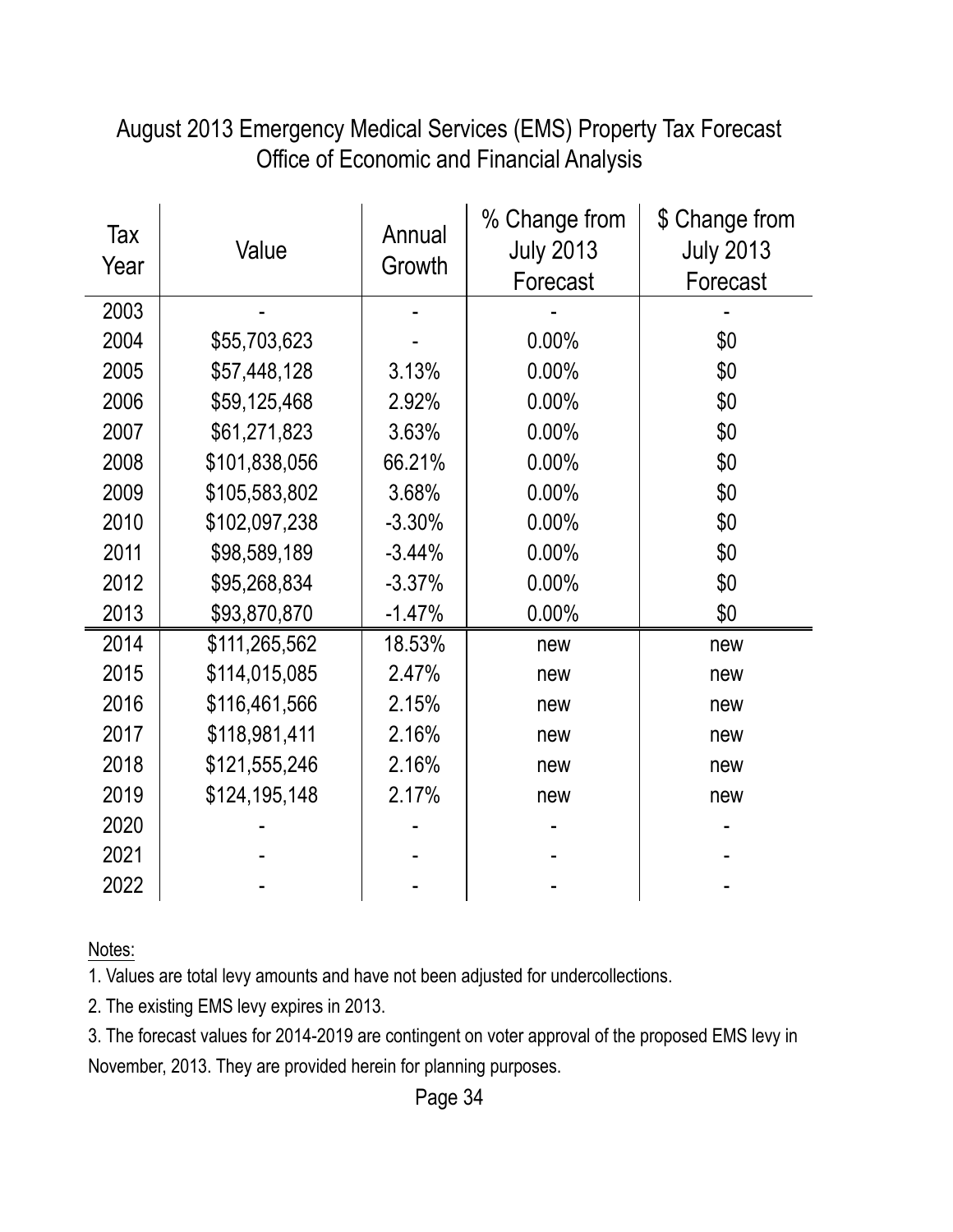#### Tax Year Value Annual **Growth** % Change from July 2013 Forecast \$ Change from July 2013 Forecast 2003 | - | - | - | - | 2004 \$13,908,400 - 0.00% \$0 2005 \$14,349,780 3.17% 0.00% \$0 2006 \$14,759,876 2.86% 0.00% \$0 2007 \$15,259,661 3.39% 0.00% \$0 2008 \$15,755,647 3.25% 0.00% \$0 2009 \, \$16,360,030 \, 3.84% \, 0.00% \, \$0 2010 \$16,738,720 2.31% 0.00% \$0 2011 | \$17,061,273 | 1.93% | 0.00% | \$0 2012 \$17,416,782 2.08% 0.00% \$0 2013 | \$17,566,647 | 0.86% | 0.00% | \$0 2014 \$17,906,469 1.93% 0.22% \$39,201 2015 \$18,277,070 2.07% 0.49% \$88,394 2016 | \$18,668,857 | 2.14% | 0.75% | \$139,246 2017 | \$19,071,005 | 2.15% | 1.03% | \$193,916 2018 | \$19,483,656 | 2.16% | 1.30% | \$250,897 2019 \$19,907,992 2.18% 1.60% \$314,270 2020 \$20,342,409 2.18% 1.88% \$374,618 2021 \$20,792,626 2.21% 2.18% \$442,994 2022 \$21,252,203 2.21% 2.47% \$511,875

#### Office of Economic and Financial Analysis August 2013 Conservation Futures Property Tax Forecast

Notes: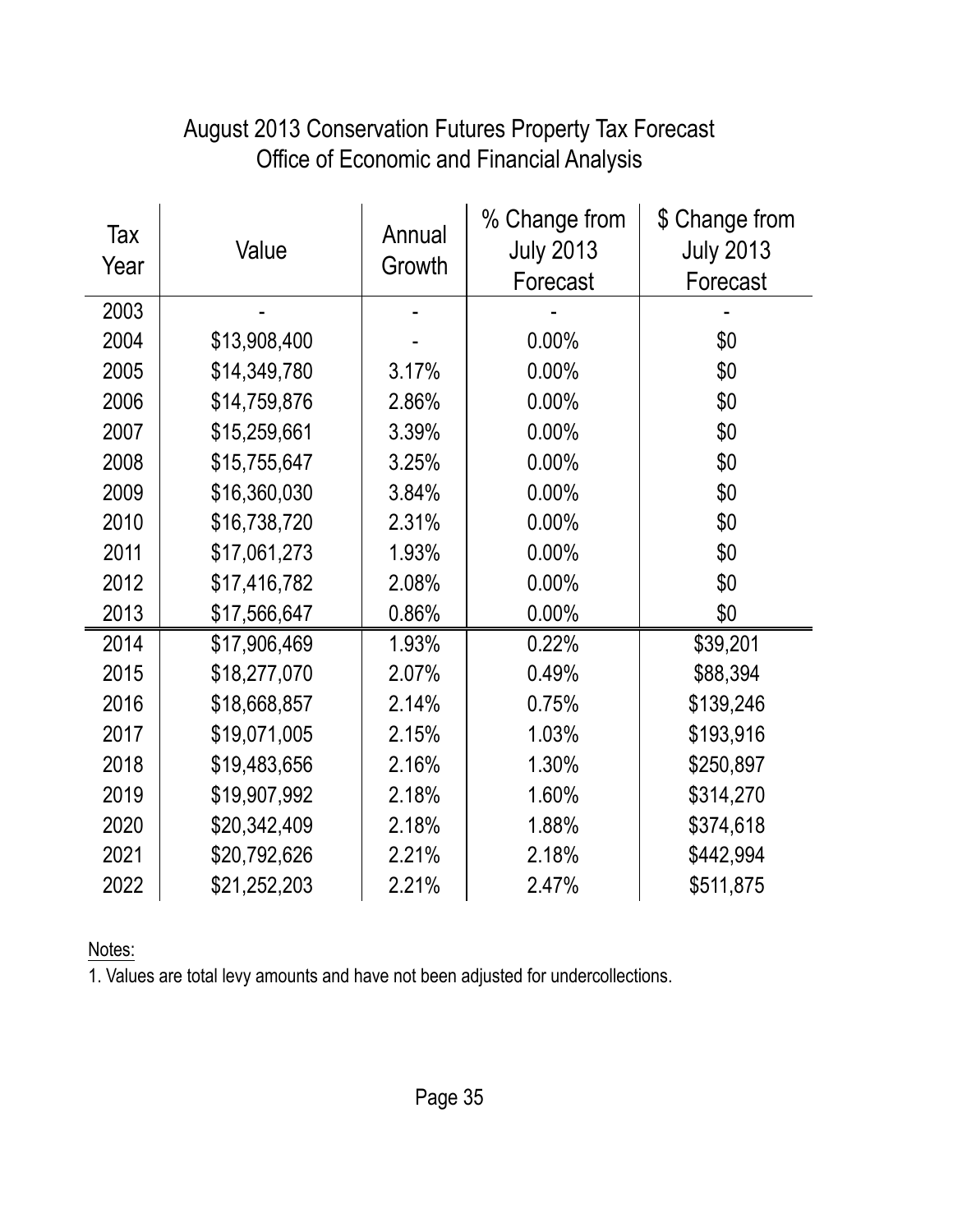| Tax<br>Year | Value        | Annual<br>Growth | % Change from<br><b>July 2013</b><br>Forecast | \$ Change from<br><b>July 2013</b><br>Forecast |
|-------------|--------------|------------------|-----------------------------------------------|------------------------------------------------|
| 2003        |              |                  |                                               |                                                |
| 2004        | \$64,602,595 |                  | 0.00%                                         | \$0                                            |
| 2005        | \$70,315,225 | 8.84%            | 0.00%                                         | \$0                                            |
| 2006        | \$76,515,439 | 8.82%            | 0.00%                                         | \$0                                            |
| 2007        | \$78,812,633 | 3.00%            | 0.00%                                         | \$0                                            |
| 2008        | \$81,135,147 | 2.95%            | 0.00%                                         | \$0                                            |
| 2009        | \$83,470,224 | 2.88%            | 0.00%                                         | \$0                                            |
| 2010        | \$84,675,096 | 1.44%            | 0.00%                                         | \$0                                            |
| 2011        | \$86,104,033 | 1.69%            | 0.00%                                         | \$0                                            |
| 2012        | \$73,706,592 | $-14.40%$        | 0.00%                                         | \$0                                            |
| 2013        | \$67,537,651 | $-8.37%$         | 0.33%                                         | \$225,000                                      |
| 2014        | \$70,057,085 | 3.73%            | 1.12%                                         | \$773,744                                      |
| 2015        | \$73,219,804 | 4.51%            | 1.16%                                         | \$836,267                                      |
| 2016        | \$72,119,850 | $-1.50%$         | 1.15%                                         | \$823,260                                      |
| 2017        | \$70,888,097 | $-1.71%$         | 1.15%                                         | \$808,993                                      |
| 2018        | \$70,073,409 | $-1.15%$         | 1.15%                                         | \$799,710                                      |
| 2019        | \$72,380,214 | 3.29%            | 1.15%                                         | \$826,132                                      |
| 2020        | \$74,202,754 | 2.52%            | 1.55%                                         | \$1,133,954                                    |
| 2021        | \$75,740,230 | 2.07%            | 1.49%                                         | \$1,111,466                                    |
| 2022        | \$77,318,262 | 2.08%            | 1.43%                                         | \$1,086,646                                    |

#### August 2013 Unincorporated Area/Roads Property Tax Levy Forecast Office of Economic and Financial Analysis

Notes:

1. Values are total levy amounts and have not been adjusted for undercollections.

2. The UAL/Roads levy values are affected by annexations (see appendix).

3. Values are total levy amounts and do not reflect reduced collections within each year due to annexations.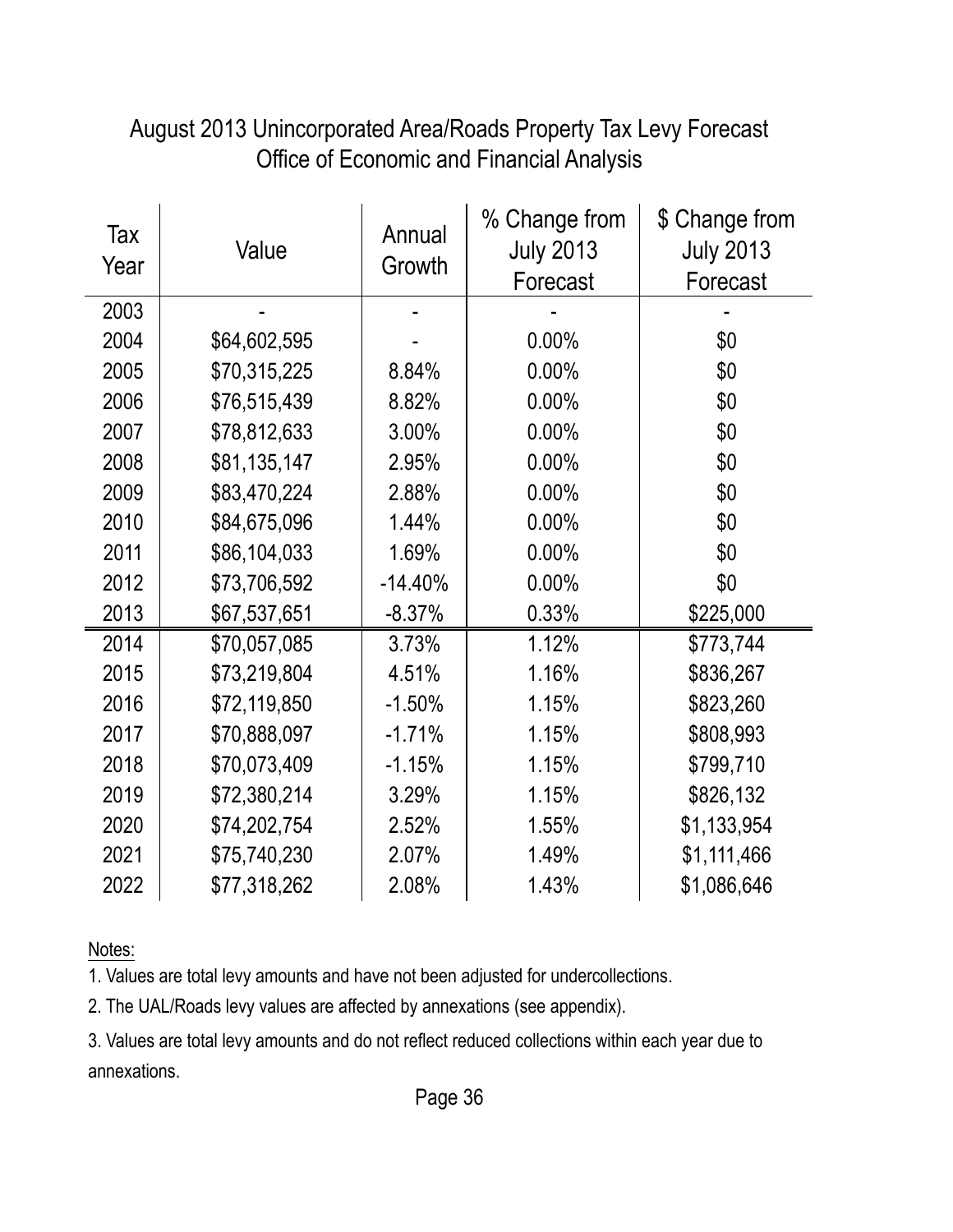#### Office of Economic and Financial Analysis August 2013 Flood District Property Tax Forecast

| Tax<br>Year | Value        | Annual<br>Growth | % Change from<br><b>July 2013</b><br>Forecast | \$ Change from<br><b>July 2013</b><br>Forecast |
|-------------|--------------|------------------|-----------------------------------------------|------------------------------------------------|
| 2003        |              |                  |                                               |                                                |
| 2004        |              |                  |                                               |                                                |
| 2005        |              |                  |                                               |                                                |
| 2006        |              |                  |                                               |                                                |
| 2007        |              |                  |                                               |                                                |
| 2008        |              |                  |                                               |                                                |
| 2009        |              |                  |                                               |                                                |
| 2010        |              |                  |                                               |                                                |
| 2011        | \$36,070,313 |                  | 0.00%                                         | \$0                                            |
| 2012        | \$36,896,149 | 2.29%            | 0.00%                                         | \$0                                            |
| 2013        | \$41,346,031 | 12.06%           | 0.00%                                         | \$0                                            |
| 2014        | \$42,142,061 | 1.93%            | 0.22%                                         | \$94,171                                       |
| 2015        | \$43,005,022 | 2.05%            | 0.48%                                         | \$204,392                                      |
| 2016        | \$43,923,505 | 2.14%            | 0.75%                                         | \$327,903                                      |
| 2017        | \$44,869,633 | 2.15%            | 1.03%                                         | \$458,290                                      |
| 2018        | \$45,835,348 | 2.15%            | 1.31%                                         | \$593,606                                      |
| 2019        | \$46,824,999 | 2.16%            | 1.59%                                         | \$734,994                                      |
| 2020        | \$47,845,807 | 2.18%            | 1.88%                                         | \$884,371                                      |
| 2021        | \$48,893,629 | 2.19%            | 2.17%                                         | \$1,040,752                                    |
| 2022        | \$49,967,519 | 2.20%            | 2.47%                                         | \$1,203,978                                    |

Notes: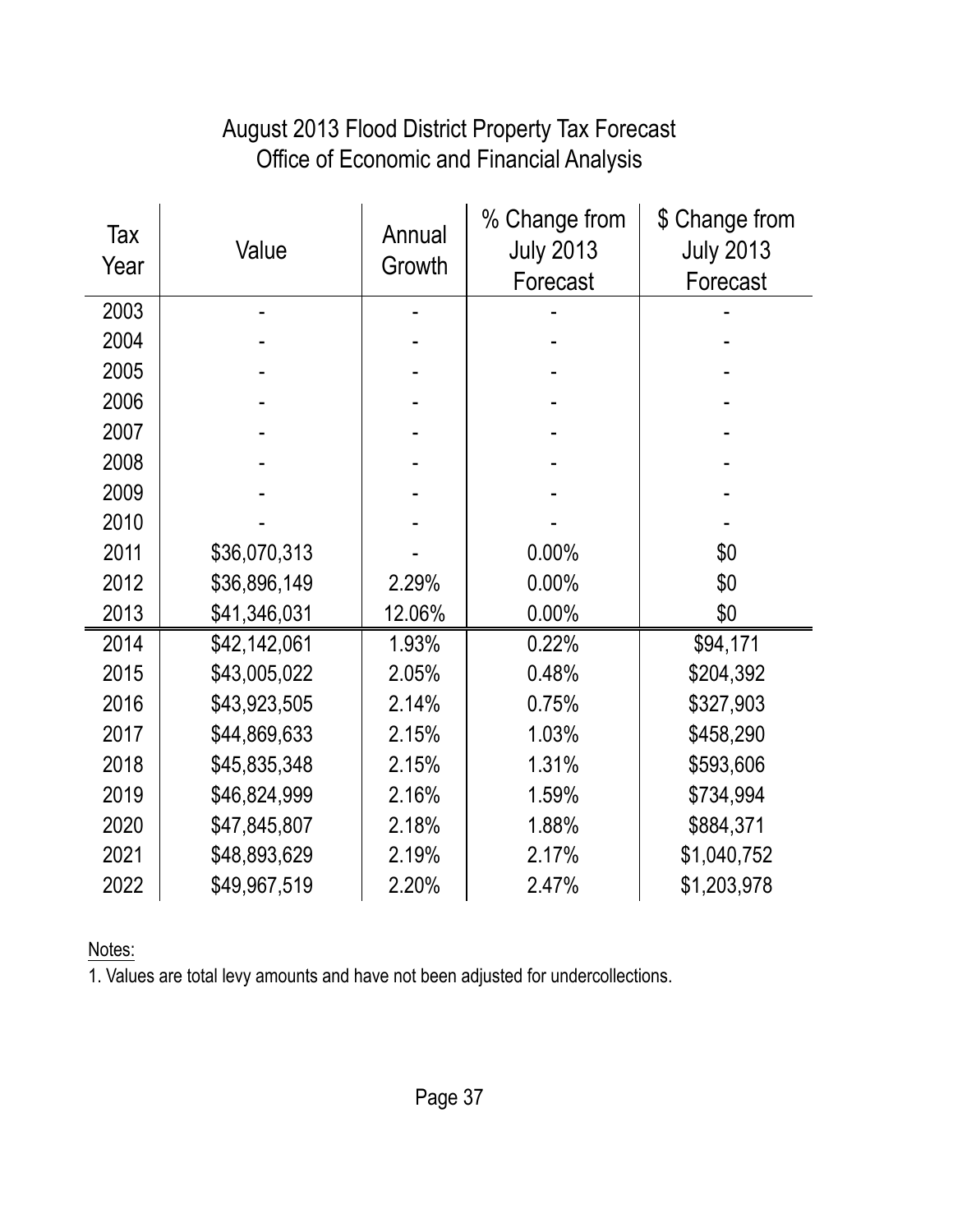#### Office of Economic and Financial Analysis August 2013 Ferry District Property Tax Forecast

| Tax<br>Year | Value       | Annual<br>Growth | % Change from<br><b>July 2013</b><br>Forecast | \$ Change from<br><b>July 2013</b><br>Forecast |
|-------------|-------------|------------------|-----------------------------------------------|------------------------------------------------|
| 2003        |             |                  |                                               |                                                |
| 2004        |             |                  |                                               |                                                |
| 2005        |             |                  |                                               |                                                |
| 2006        |             |                  |                                               |                                                |
| 2007        |             |                  |                                               |                                                |
| 2008        |             |                  |                                               |                                                |
| 2009        |             |                  |                                               |                                                |
| 2010        |             |                  |                                               |                                                |
| 2011        | \$1,183,252 |                  | 0.00%                                         | \$0                                            |
| 2012        | \$1,183,252 | 0.00%            | 0.00%                                         | \$0                                            |
| 2013        | \$1,183,252 | 0.00%            | 0.00%                                         | \$0                                            |
| 2014        | \$1,206,212 | 1.94%            | 0.23%                                         | \$2,739                                        |
| 2015        | \$1,230,912 | 2.05%            | 0.48%                                         | \$5,894                                        |
| 2016        | \$1,257,201 | 2.14%            | 0.76%                                         | \$9,430                                        |
| 2017        | \$1,284,282 | 2.15%            | 1.04%                                         | \$13,164                                       |
| 2018        | \$1,311,923 | 2.15%            | 1.32%                                         | \$17,037                                       |
| 2019        | \$1,340,249 | 2.16%            | 1.60%                                         | \$21,085                                       |
| 2020        | \$1,369,467 | 2.18%            | 1.89%                                         | \$25,361                                       |
| 2021        | \$1,399,459 | 2.19%            | 2.18%                                         | \$29,839                                       |
| 2022        | \$1,430,197 | 2.20%            | 2.47%                                         | \$34,512                                       |

Notes: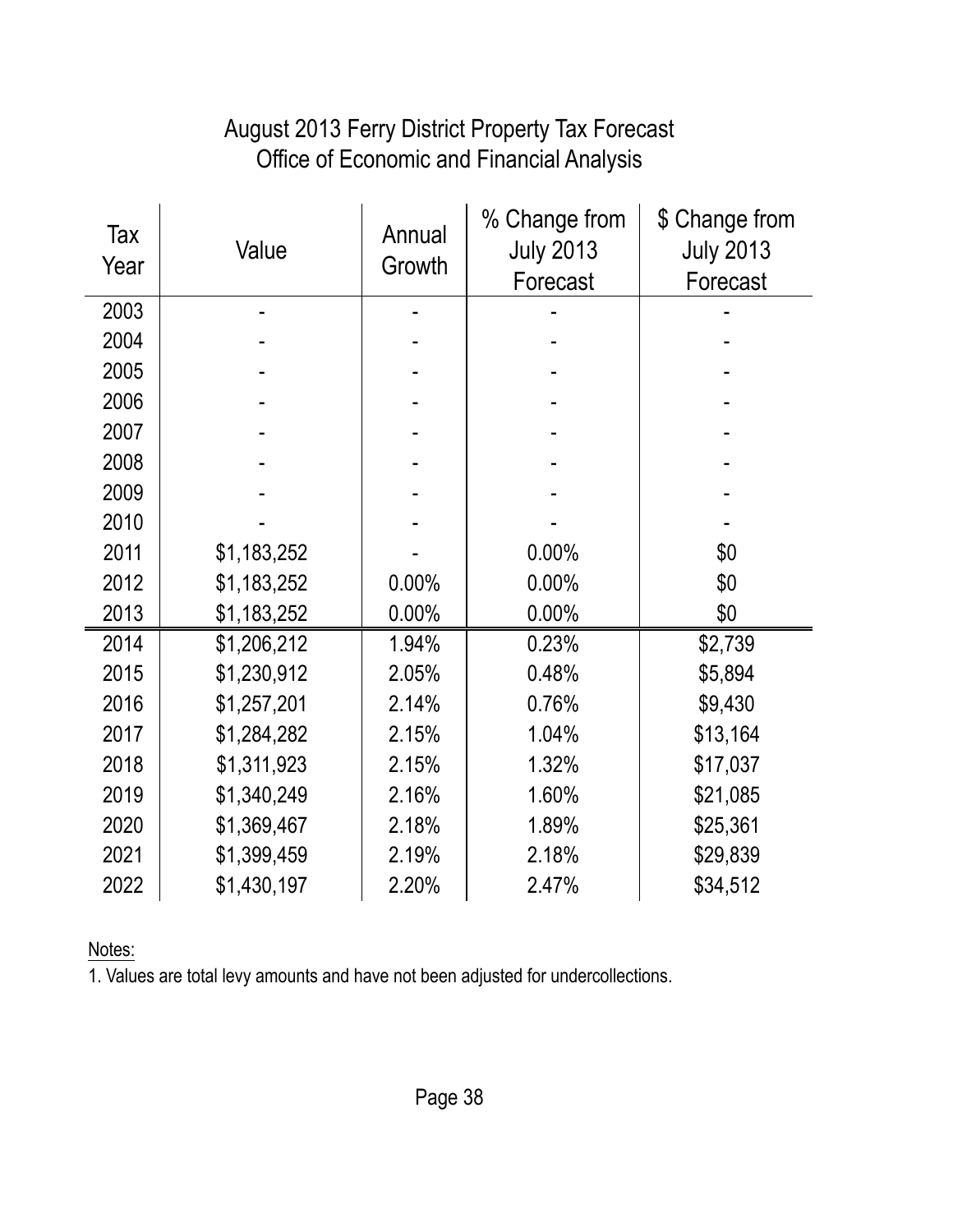#### Office of Economic and Financial Analysis August 2013 Transit Property Tax Forecast

| Tax<br>Year | Value        | Annual<br>Growth | % Change from<br><b>July 2013</b><br>Forecast | \$ Change from<br><b>July 2013</b><br>Forecast |
|-------------|--------------|------------------|-----------------------------------------------|------------------------------------------------|
| 2003        |              |                  |                                               |                                                |
| 2004        |              |                  |                                               |                                                |
| 2005        |              |                  |                                               |                                                |
| 2006        |              |                  |                                               |                                                |
| 2007        |              |                  |                                               |                                                |
| 2008        |              |                  |                                               |                                                |
| 2009        |              |                  |                                               |                                                |
| 2010        | \$22,122,922 |                  | 0.00%                                         | \$0                                            |
| 2011        | \$22,623,470 | 2.26%            | 0.00%                                         | \$0                                            |
| 2012        | \$23,823,382 | 5.30%            | 0.00%                                         | \$0                                            |
| 2013        | \$23,473,405 | $-1.47%$         | 0.00%                                         | \$0                                            |
| 2014        | \$24,916,238 | 6.15%            | 0.05%                                         | \$11,379                                       |
| 2015        | \$25,514,824 | 2.40%            | 0.30%                                         | \$75,837                                       |
| 2016        | \$26,061,858 | 2.14%            | 0.57%                                         | \$148,272                                      |
| 2017        | \$26,625,303 | 2.16%            | 0.85%                                         | \$224,769                                      |
| 2018        | \$27,200,755 | 2.16%            | 1.13%                                         | \$304,183                                      |
| 2019        | \$27,790,895 | 2.17%            | 1.41%                                         | \$387,187                                      |
| 2020        | \$28,399,913 | 2.19%            | 1.70%                                         | \$474,920                                      |
| 2021        | \$29,025,476 | 2.20%            | 1.99%                                         | \$566,797                                      |
| 2022        | \$29,666,562 | 2.21%            | 2.28%                                         | \$662,727                                      |

Notes: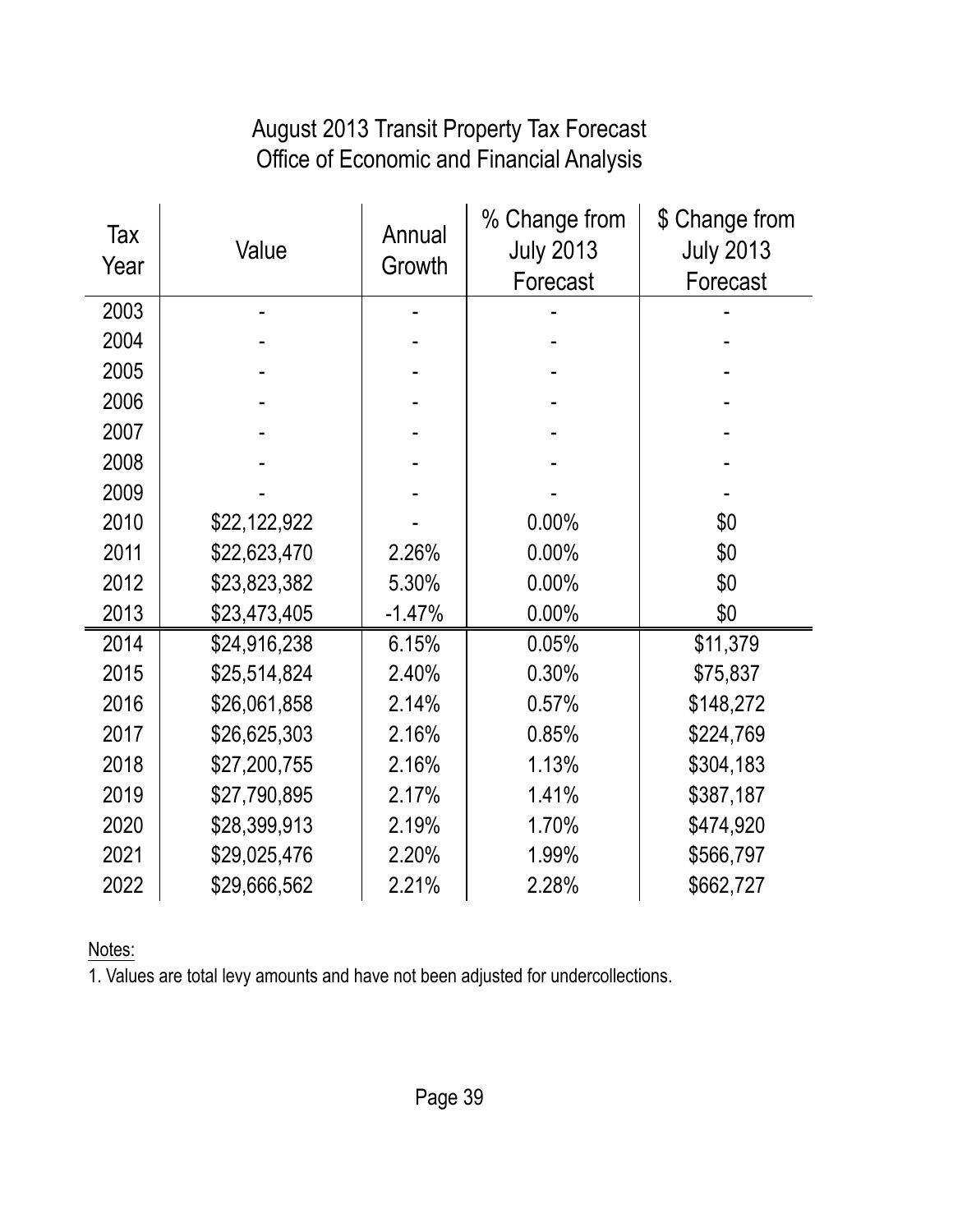#### August 2013 UTGO Bond Property Tax Forecast Office of Economic and Financial Analysis

| Tax<br>Year | Value        | Annual<br>Growth | % Change from<br><b>July 2013</b><br>Forecast | \$ Change from<br><b>July 2013</b><br>Forecast |
|-------------|--------------|------------------|-----------------------------------------------|------------------------------------------------|
| 2003        |              |                  |                                               |                                                |
| 2004        | \$44,164,214 |                  | 0.00%                                         | \$0                                            |
| 2005        | \$41,257,433 | $-6.58%$         | 0.00%                                         | \$0                                            |
| 2006        | \$46,680,000 | 13.14%           | 0.00%                                         | \$0                                            |
| 2007        | \$44,200,000 | $-5.31%$         | 0.00%                                         | \$0                                            |
| 2008        | \$40,000,000 | $-9.50%$         | 0.00%                                         | \$0                                            |
| 2009        | \$39,300,000 | $-1.75%$         | 0.00%                                         | \$0                                            |
| 2010        | \$25,050,000 | $-36.26%$        | 0.00%                                         | \$0                                            |
| 2011        | \$23,500,000 | $-6.19%$         | 0.00%                                         | \$0                                            |
| 2012        | \$22,460,000 | $-4.43%$         | 0.00%                                         | \$0                                            |
| 2013        | \$21,040,000 | $-6.32%$         | 0.00%                                         | \$0                                            |
| 2014        | \$19,630,000 | $-6.70%$         | 0.00%                                         | \$0                                            |
| 2015        | \$16,950,000 | $-13.65%$        | 0.00%                                         | \$0                                            |
| 2016        | \$16,820,000 | $-0.77%$         | 0.00%                                         | \$0                                            |
| 2017        | \$16,880,000 | 0.36%            | 0.00%                                         | \$0                                            |
| 2018        | \$17,300,000 | 2.49%            | 0.00%                                         | \$0                                            |
| 2019        | \$16,370,000 | $-5.38%$         | 0.00%                                         | \$0                                            |
| 2020        | \$15,230,000 | $-6.96%$         | 0.00%                                         | \$0                                            |
| 2021        | \$13,950,000 | $-8.40%$         | 0.00%                                         | \$0                                            |
| 2022        | \$14,270,000 | 2.29%            | 0.00%                                         | \$0                                            |

Notes: